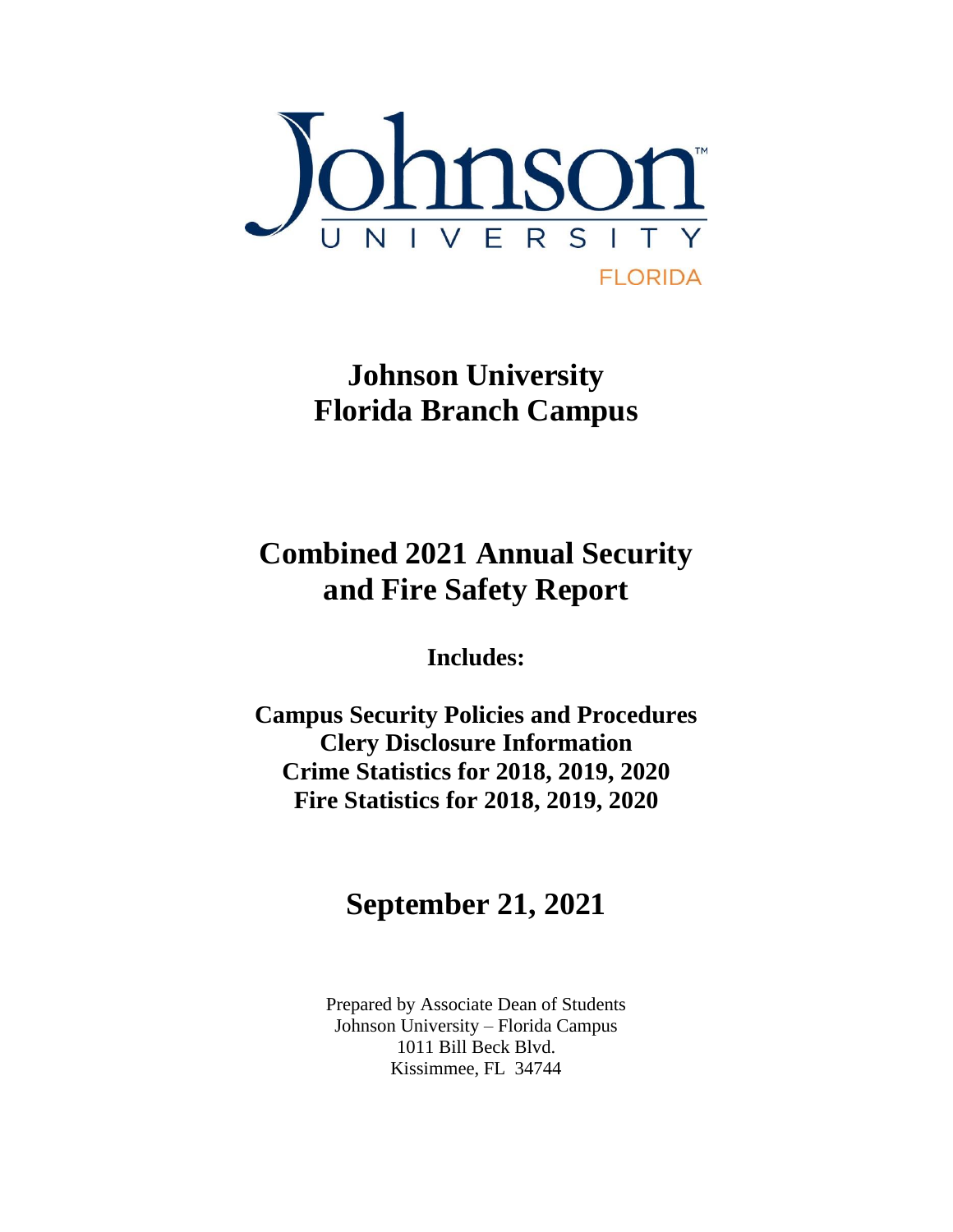# **Contents**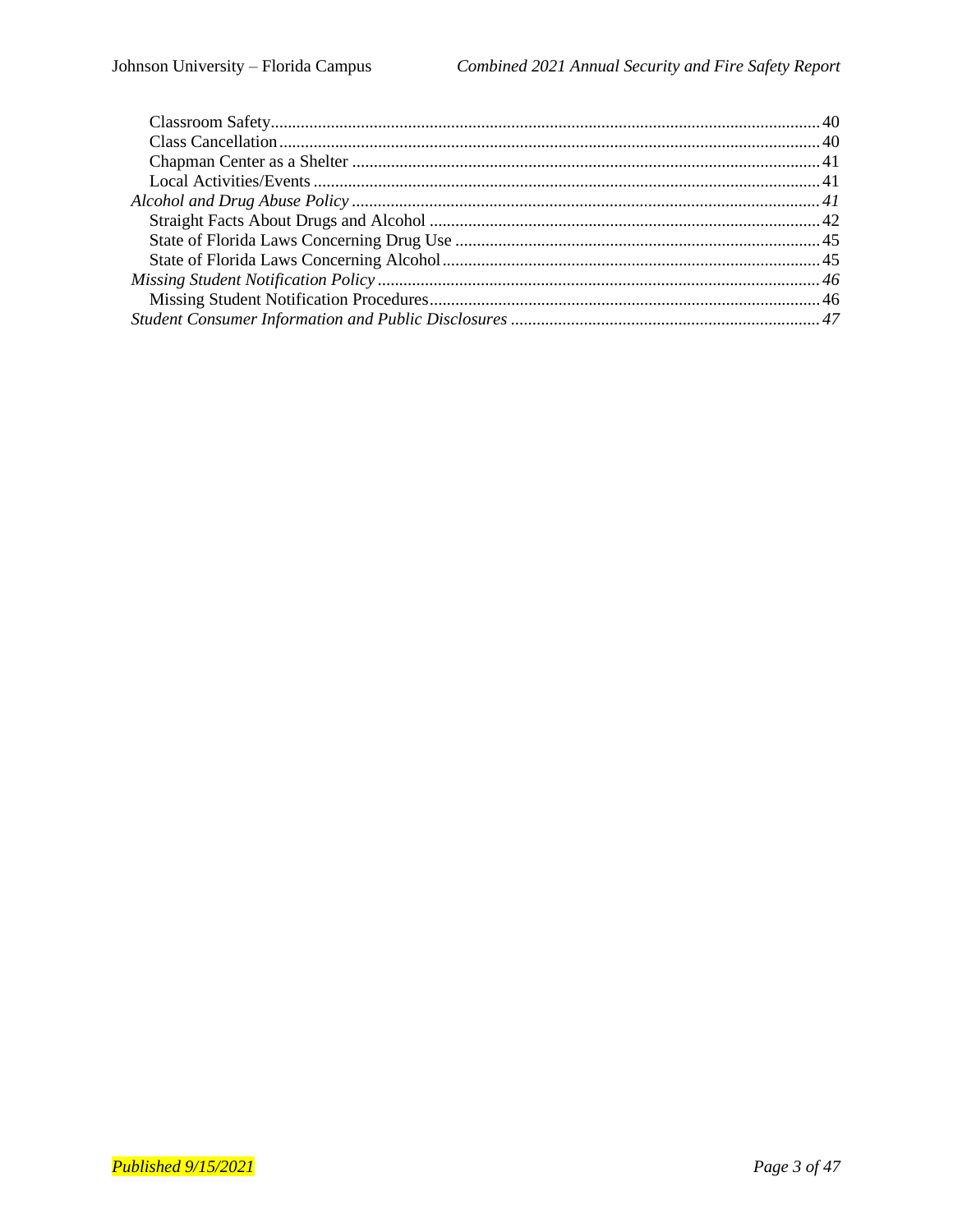## **Campus Security Policies and Procedures**

## **Campus Safety**

#### **Responsibilities**

The university seeks to provide an environment free of unreasonable risks to the campus community. The Florida Campus Safety and Security Committee accepts the role of providing leadership and structure in the area of campus safety and security. The Florida Campus Safety and Security Committee implements the safety and security procedures of the university. However, the committee seeks to partner with all the campus community in maintaining campus safety and security. In doing so, the campus family, as a whole, works to protect the safety and security of the campus community.

All members of the campus community, students and employees alike, are empowered to aid in the task of providing a safe, secure campus by following personal safety and security practices. In addition, students and employees are obligated to report to someone in a higher position of authority any infraction of the university's Code of Conduct, which includes biblical standards, legal standards, and university standards of conduct. All members of the campus community are also obligated to report any perceived threat to the campus community or any type of emergency situation on or near the campus.

All members of the campus community are instructed to report all criminal behavior to both the local law enforcement authorities and to the Associate Dean of Students in the Student Life Office for the purpose of making timely warning reports and the annual statistical disclosure. The university strongly encourages accurate and prompt reporting of all crimes to appropriate law enforcement agencies, even when the victim of a crime elects not to or is unable to make such a report. Non-emergency concerns are to be reported to a member of the Student Life Office for appropriate intervention. Incident reports will be used to determine if a timely warning is needed and to complete the university's Annual Security and Fire Safety Report by October 1 each year. Clery Act crimes may be reported to the Associate Dean of Students on a voluntary, confidential basis for inclusion in the annual disclosure of crime statistics.

**At a minimum, any serious campus safety, campus security, or campus crime concern should be reported immediately to the Associate Dean of Students in the Student Life Office, the Resident Director, and/or the appropriate off-campus authority (9-1-1, fire department, sheriff's office, as needed).** The university will respond appropriately and immediately to a serious safety situation or threat, including the issuance of a campus-wide warning, if necessary or prudent.

The university seeks to provide vigilant stewardship of its Florida campus facilities, including the safety and security of educational and administrative buildings, recreational facilities, campus apartments, campus grounds, and tangible university property and equipment. The university provides sub-contracted, professional campus security officers, typically from 9:30 pm to 5:30 am every day. The campus safety and security personnel do not have the authority to arrest individuals allegedly involved in the commission of a crime on campus. However, they do have complete authority to contact the appropriate legal and campus authorities.

The university routinely provides crime prevention information to students during new-student orientation, campus housing orientation, e-Announcements, campus-wide memorandums, and bulletin board postings. In addition, employees also receive some crime prevention information in the *Employee Handbook*. The university periodically reviews its physical facilities, programs, policies, procedures, and practices to ensure compliance with insurance requirements, applicable laws and regulations, including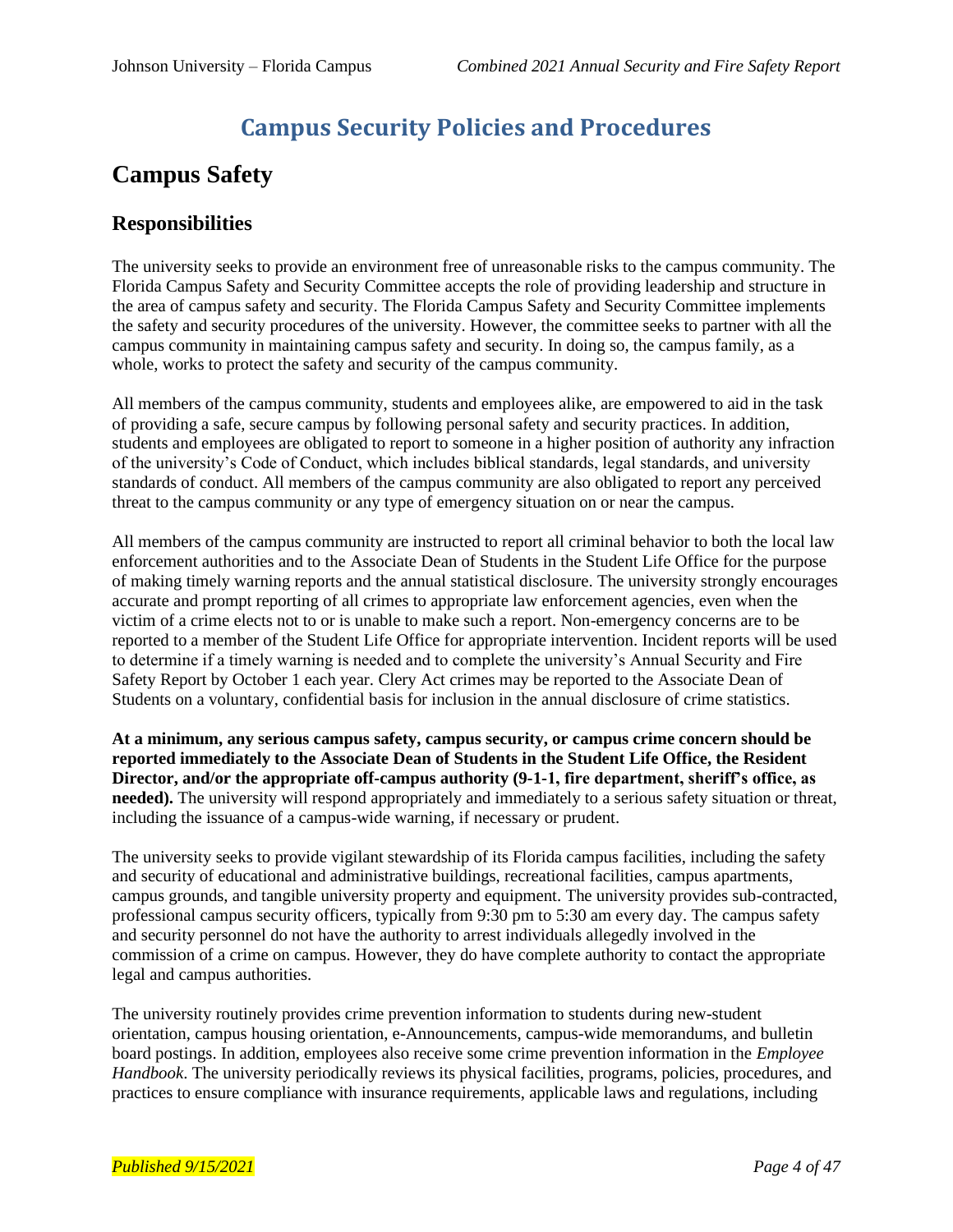the Student Right-to-Know Act, the Campus Crime and Security regulations, and the Jeanne Clery Disclosure of Campus Security Policy and Campus Crime Statistics Act.

### **Clery Disclosure Information**

### **Federal Reporting Requirements**

The Jeanne Clery Disclosure of Campus Security Policy and Campus Crime Statistics Act (20 USC § 1092(f); TCA 49-7-2206) is the landmark federal law, originally known as the Campus Security Act, that requires colleges and universities across the United States to disclose information annually by October 1 about crime on and around their campuses. The law is tied to an institution's participation in federal student financial aid programs, and it applies to most institutions of higher education, both public and private. The Act is enforced by the United States Department of Education.

The Campus Security Act was amended in 1992 to add a requirement that schools afford the victims of campus sexual assault certain basic rights and was amended again in 1998 to expand the reporting requirements. The 1998 amendments also formally named the law in memory of Jeanne Clery. Subsequent amendments in 2000 and 2008 added provisions dealing with registered sex offender notification and campus emergency response. The 2008 amendments also added a provision to protect crime victims, "whistleblower" and others from retaliation. The 2013 amendments expanded the Cleryreportable crimes to include stalking, dating violence, and domestic violence. For more information on the details of the Clery Act, see the Johnson University website.

The 2008 Reauthorization of the Higher Education Act requires institutions with on-campus student housing facilities to collect fire statistics, publish an Annual Fire Safety Report, and keep a "fire log." Even though this law is separate from the Clery Act, the dissemination regulations of the Annual Fire Safety Report are very similar to those of the Clery Act. Historically, Johnson University Florida has published both annual reports together as one combined report. In accordance with federal regulations, fire statistics are reported annually to the U.S. Department of Education's Office of Postsecondary Education by way of the web-based Campus Safety and Security Survey.

The university complies with all federal reporting requirements related to campus security and fire safety. Beginning in 2014, all of the information and data required for both of these annual reports is contained in the *Student Handbook*. To request a copy of previously filed Campus Safety and Security Reports or previously filed Fire Safety Reports, contact the Associate Dean of Students in the Student Life Office on the Florida campus.

#### **Campus Security Authorities – Florida Campus**

- Associate Dean of Students, Student Life Office, 407-569-1331
- Resident Director, Student Life Office, 407-569-1169
- Resident Assistants, Student Life Office, 407-569-1169, and Residence Halls
- Student Community Director, Student Life Office, 407-569-1169
- Plant Services Director, Plant Services Office, 407-569-1366
- Athletic Director, Student Life Office, 407-569-1348
- Title IX Coordinator for branch campus, Academic Support Center, 407-569-1340
- Campus Security Officers (9:30 pm  $-$  5:30 am), mobile phone 407-433-4355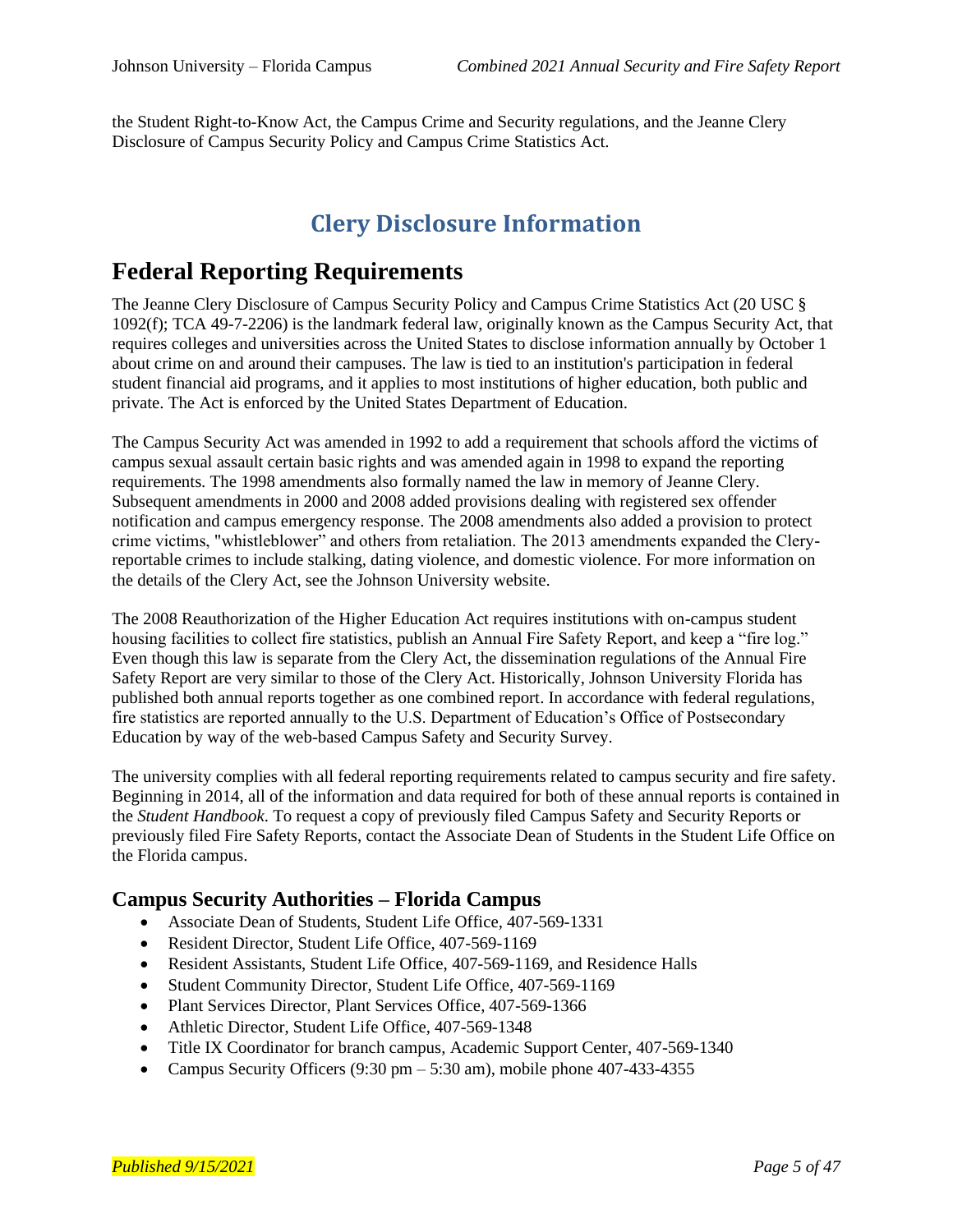### **Current Crime Statistics**

Statistics based on **reports of alleged criminal incidents** occurring within the Clery geography of the Florida branch campus are provided below in compliance with the federal *Jeanne Clery Disclosure of Campus Security Policy and Campus Crime Statistics Act (Clery Act, 1998)* and the federal *Violence Against Women Reauthorization Act of 2013 (VAWA)*, both of which are amendments to the *Higher Education Act of 1965 (HEA)*.

|                              | <b>On-Campus</b>  |                        |                |                        |                | Immediately    |                                 |                | Non-           |                                     |
|------------------------------|-------------------|------------------------|----------------|------------------------|----------------|----------------|---------------------------------|----------------|----------------|-------------------------------------|
|                              |                   | <b>Student Housing</b> |                |                        | <b>TOTAL</b>   |                | Adjacent &<br><b>Accessible</b> |                |                | <b>Campus</b><br><b>Building or</b> |
| <b>Clery-Reportable</b>      | <b>Facilities</b> |                        |                | <b>Public Property</b> |                |                | Property *                      |                |                |                                     |
| <b>Criminal Offenses **</b>  | 2018              | 2019                   | 2020           | 2018                   | 2019           | 2020           | 2018                            | 2019           | 2020           | N/A                                 |
| Criminal Homicide:           |                   |                        |                |                        |                |                |                                 |                |                |                                     |
| Murder / Non-                | $\overline{0}$    | $\mathbf 0$            | $\overline{0}$ | 0                      | $\overline{0}$ | 0              | 0                               | $\overline{0}$ | $\overline{0}$ | N/A                                 |
| negligent                    |                   |                        |                |                        |                |                |                                 |                |                |                                     |
| Manslaughter                 |                   |                        |                |                        |                |                |                                 |                |                |                                     |
| Manslaughter by              | 0                 | $\mathbf 0$            | $\mathbf 0$    | $\mathbf 0$            | $\overline{0}$ | 0              | $\mathbf 0$                     | $\mathbf 0$    | $\overline{0}$ | N/A                                 |
| Negligence                   |                   |                        |                |                        |                |                |                                 |                |                |                                     |
| Sexual Assault:              |                   |                        |                |                        |                |                |                                 |                |                |                                     |
| Rape                         | 0                 | 0                      | 0              | $\mathbf 0$            | $\mathbf 0$    | 1              | 0                               | 0              | 0              | N/A                                 |
| Fondling                     | $\mathbf 0$       | $\overline{0}$         | $\overline{0}$ | $\overline{0}$         | $\overline{0}$ | $\overline{2}$ | $\overline{0}$                  | $\mathbf 0$    | $\mathbf 0$    | N/A                                 |
| Incest                       | $\overline{0}$    | $\overline{0}$         | $\overline{0}$ | $\overline{0}$         | $\overline{0}$ | $\mathbf 0$    | $\overline{0}$                  | $\overline{0}$ | $\overline{0}$ | N/A                                 |
| <b>Statutory Rape</b>        | $\overline{0}$    | $\overline{0}$         | $\overline{0}$ | $\overline{0}$         | $\overline{0}$ | $\overline{0}$ | $\overline{0}$                  | $\overline{0}$ | $\overline{0}$ | N/A                                 |
| Robbery                      | $\overline{0}$    | $\overline{0}$         | $\overline{0}$ | $\overline{0}$         | $\overline{0}$ | $\overline{0}$ | $\overline{0}$                  | $\overline{0}$ | $\overline{0}$ | N/A                                 |
| <b>Aggravated Assault</b>    | $\overline{0}$    | $\overline{0}$         | $\overline{0}$ | $\overline{0}$         | $\overline{0}$ | $\overline{0}$ | $\overline{0}$                  | $\overline{0}$ | $\overline{0}$ | N/A                                 |
| <b>Burglary</b>              | $\overline{0}$    | $\overline{0}$         | $\overline{0}$ | $\overline{0}$         | $\overline{0}$ | $\overline{0}$ | $\overline{0}$                  | $\overline{0}$ | $\overline{0}$ | N/A                                 |
| Motor Vehicle Theft          | $\overline{0}$    | $\overline{0}$         | $\overline{0}$ | $\overline{0}$         | $\overline{0}$ | $\overline{0}$ | $\overline{0}$                  | $\overline{0}$ | $\overline{0}$ | N/A                                 |
| Arson                        | $\overline{0}$    | $\overline{0}$         | $\overline{0}$ | $\overline{0}$         | $\overline{0}$ | $\overline{0}$ | $\overline{0}$                  | $\overline{0}$ | $\overline{0}$ | N/A                                 |
| <b>VAWA Offenses **</b>      |                   |                        |                |                        |                |                |                                 |                |                |                                     |
| <b>Sexual Assault</b>        | 0                 | 0                      | $\mathbf 0$    | $\mathbf 0$            | $\mathbf 0$    | 3              | $\mathbf 0$                     | 0              | $\mathbf 0$    | N/A                                 |
| <b>Domestic Violence</b>     | $\overline{0}$    | $\overline{0}$         | $\mathbf 0$    | $\overline{0}$         | $\overline{0}$ | $\mathbf 0$    | $\overline{0}$                  | $\overline{0}$ | $\mathbf 0$    | N/A                                 |
| Dating Violence              | $\mathbf 0$       | $\mathbf 0$            | 0              | $\mathbf 0$            | $\mathbf 0$    | 3              | 0                               | 0              | $\mathbf 0$    | N/A                                 |
| Stalking                     | $\overline{0}$    | $\overline{0}$         | $\overline{0}$ | $\overline{0}$         | $\overline{0}$ | $\overline{0}$ | $\overline{0}$                  | $\overline{0}$ | $\overline{0}$ | N/A                                 |
| Hate Crime:                  |                   |                        |                |                        |                |                |                                 |                |                |                                     |
|                              | $\overline{0}$    | $\overline{0}$         | $\overline{0}$ | 0                      | $\overline{0}$ | $\overline{0}$ | $\overline{0}$                  | $\overline{0}$ | $\overline{0}$ | N/A                                 |
| Category of Bias:            |                   |                        |                |                        |                |                |                                 |                |                |                                     |
|                              | N/A               | N/A                    | N/A            | N/A                    | N/A            | N/A            | N/A                             | N/A            | N/A            | N/A                                 |
| Arrests: Liquor Law          | 0                 | 0                      | $\overline{0}$ | $\mathbf 0$            | $\mathbf 0$    | 0              | 0                               | 0              | $\mathbf 0$    | N/A                                 |
| Arrests: Drug Abuse          | $\overline{0}$    | $\overline{0}$         | $\overline{0}$ | $\overline{0}$         | $\overline{0}$ | $\overline{0}$ | $\overline{0}$                  | $\overline{0}$ | $\overline{0}$ | N/A                                 |
| Arrests: Weapons Law         | $\overline{0}$    | $\overline{0}$         | $\overline{0}$ | $\overline{0}$         | $\overline{0}$ | $\overline{0}$ | $\overline{0}$                  | $\overline{0}$ | $\overline{0}$ | N/A                                 |
| <b>Disciplinary Actions:</b> |                   |                        |                |                        |                |                |                                 |                |                |                                     |
| Liquor Law                   | 0                 | $\mathbf{1}$           | $\mathbf 0$    | 8                      | $\mathbf{1}$   | 0              | $\overline{0}$                  | $\mathbf 0$    | $\Omega$       | N/A                                 |
| <b>Disciplinary Actions:</b> | $\overline{0}$    | $\mathbf 0$            | 0              | $\overline{2}$         | $\mathbf 0$    | 0              | $\mathbf 0$                     | $\overline{0}$ | $\overline{0}$ | N/A                                 |
| Drug Abuse                   |                   |                        |                |                        |                |                |                                 |                |                |                                     |
| <b>Disciplinary Actions:</b> | 0                 | 0                      | 0              | 1                      | $\overline{0}$ | 0              | $\overline{0}$                  | $\mathbf 0$    | $\mathbf 0$    | N/A                                 |
| Weapons Law                  |                   |                        |                |                        |                |                |                                 |                |                |                                     |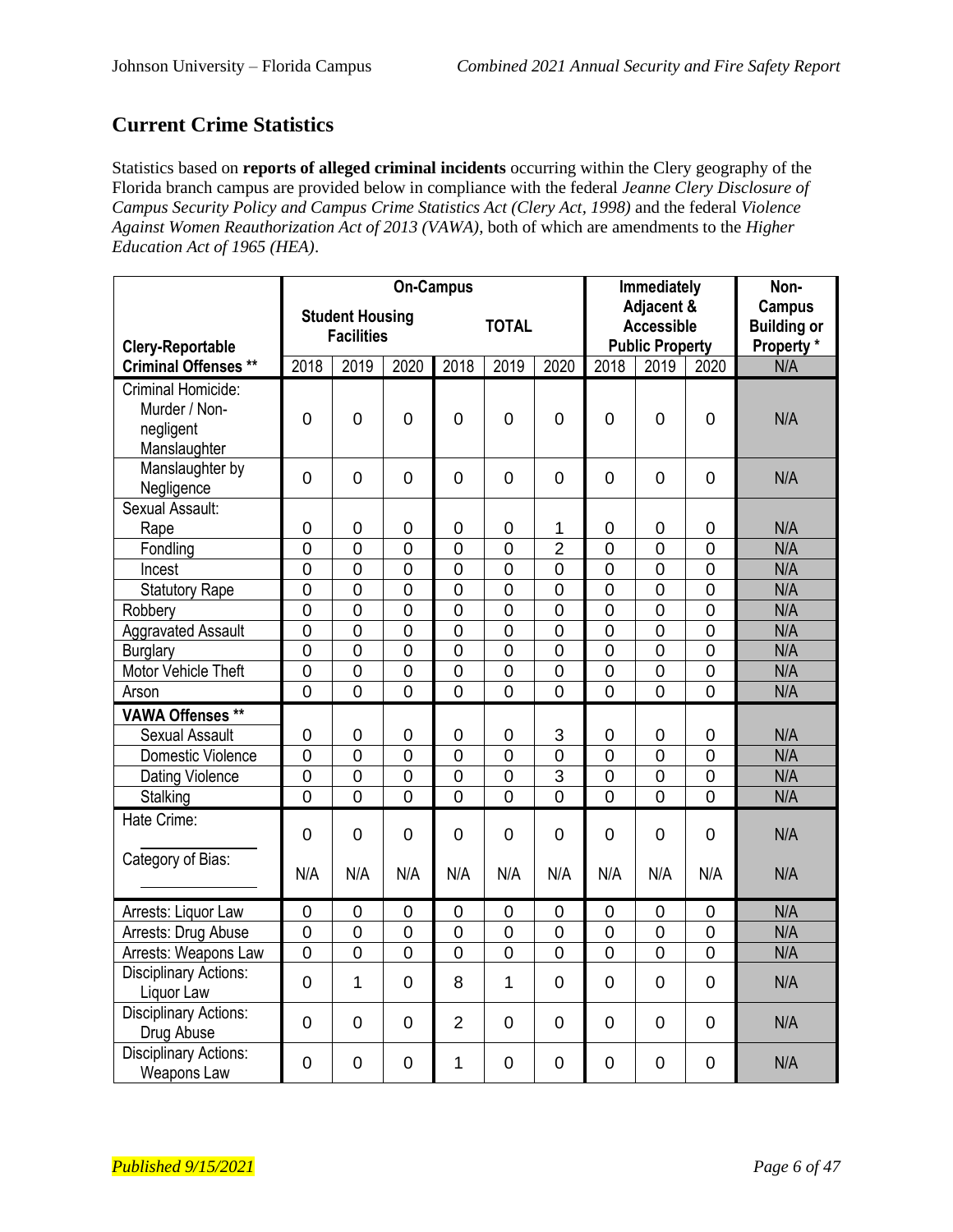- NOTES: \* The Florida campus of Johnson University does not currently own, lease, control, or otherwise operate any noncampus building or property.
	- \*\* The Florida campus of Johnson University did not receive any report of what was determined to be an "unfounded crime" during these reporting years.

### **Current Fire Statistics**

Statistics based on reports of fires occurring in on-campus student housing facilities on the Florida branch campus are provided below in compliance with the *Higher Education Act of 1965 (HEA)* fire safety regulations.

| <b>Fire Statistics for 2020</b>                                                        | Beazell<br>Hall | Chambers<br>Hall | Foundation<br>Hall | Heritage<br>Hall | Packer<br>Hall | Trulock<br>Hall |
|----------------------------------------------------------------------------------------|-----------------|------------------|--------------------|------------------|----------------|-----------------|
| Number and cause of fires:<br>Unintentional Fire                                       | 0               | 0                |                    | Cooking          |                |                 |
| <b>Intentional Fire</b>                                                                |                 |                  |                    |                  |                |                 |
| <b>Undetermined Fire</b>                                                               |                 |                  |                    |                  |                |                 |
| Number of deaths related to fire                                                       |                 | O                |                    |                  |                |                 |
| Number of injuries related to fire that<br>resulted in treatment at a medical facility |                 | 0                |                    |                  |                |                 |
| Value of property damage related to fire                                               | \$0             | \$0              | \$0                | \$60             | \$0            | \$0             |
| Number of campus housing fire drills<br>held in 2020                                   | 2               | 2                | റ                  | 2                | າ              |                 |

### **Florida Campus Property and Buildings**

A gift by the Clifford Chapman family of Kissimmee in 1979 made possible the development of the permanent campus on a land tract of roughly 40 acres at 1011 Bill Beck Boulevard in Kissimmee, Florida. The Florida campus property includes two lakes, spacious green areas, and stands of cypress and live oaks that enhance the quality of life on campus. Facilities for recreation and relaxation include a deck overlooking the ponds near the apartment buildings, a prayer garden by the ponds, a 55,000-gallon swimming pool, swings, picnic tables, and the Tribble Student Union Building (nicknamed "the SUB").

The university seeks to provide vigilant stewardship of its Florida campus facilities, including the safety and security of educational and administrative buildings, recreational facilities, campus apartments, campus grounds, and tangible university property and equipment. The university provides safety and security services on campus overnight, typically from 9:30 pm to 5:30 am. The campus safety and security personnel do not have the authority to arrest individuals allegedly involved in the commission of a crime on campus. However, they do have complete authority to contact the appropriate legal and campus authorities. For the purpose of this document, "campus community" includes students, faculty, staff and their immediate family members, and may include guests and alumni visiting the campus. Students may not invite off-campus groups or individuals to use campus recreation or housing facilities without prior permission from the Campus Services Coordinator.

The Florida campus includes the buildings described below:

*Chapman Center –* The multipurpose building opened in 1985 and houses classrooms, offices, lounges, work and storage rooms, and an auditorium that is adaptable for worship, concerts, basketball, volleyball, and banquets. Access to the Chapman Center is available to students from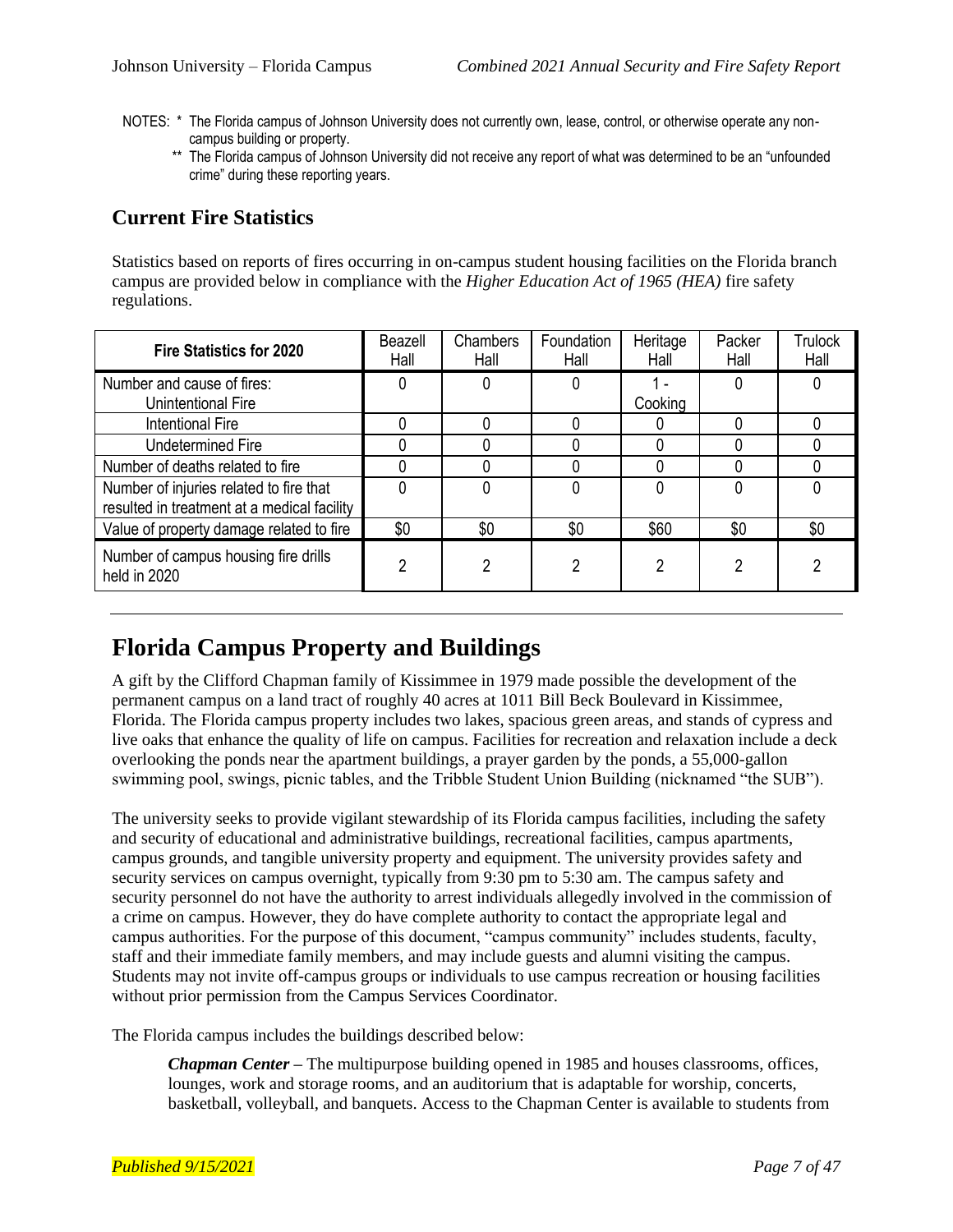7:30 am until 11:00 pm on most weekdays; however, classroom doors lock at 5:00 pm. The Chapman Center is available on weekends only for previously scheduled and approved events. Building use is scheduled via the online facilities request form located within the my.JohnsonU.edu portal.

*Tribble Student Union Building –* Also known as the SUB, the Student Union Building was built in 1990. It is designed to provide recreational and meeting space for both residential and commuter students. It also houses the Student Life Office. Access to the SUB is available from 6:00 am until midnight; however, the doors lock at 5:00 pm and can only be opened with a currently active keycard. The SUB has a large recreational area with a television, pool table, pingpong table, snack machine, and so forth. It also has a kitchen, showers in the restrooms, a fitness center, and an outdoor swimming pool.

*Library –* A separate library building was opened in September 1994, built largely by donations from Virginia Davenport and the Fred Smith family. The second phase of Library construction was completed in 2001. The university has a modern library facility with electronic access to the Catalog of the Library Collection and links to other resources available online. The Library is open to the campus community and to the general public during regular, posted hours of operation. Access to the Library lobby, where the student printer station is located, is accomplished after regular hours and up until curfew only with a currently active key card or valid access code.

*Brough Music Wing –* The Brough Music Wing was completed in 1998 and is attached to the east side of the Chapman Center. It is equipped with a piano lab, music practice rooms, and additional classroom space. This addition serves to meet the needs of the Florida campus music department.

*The Florida Commons Dining Hall and Café –* Built in 2018, The Florida Commons Dining Hall offers the campus community professionally prepared healthy, balanced meals with multiple menu options and the convenience of prepared food. The Café offers the campus community a coffee/snack shop open after normal business hours, as well as another gathering space for social, study, and fellowship activities.

The Florida campus of Johnson University is also blessed with comfortable campus housing for both single and married students. Campus housing includes apartments in Foundation Hall (1985), Trulock Hall (1985), Roger Chambers Hall (1990), Packer Hall (1994), Beazell Hall (1998), and Heritage Hall (2005). Each apartment has a bathroom and kitchen, which is equipped with a sink, refrigerator, and stove. The townhouse-style apartments in Roger Chambers Hall also contain hook-ups for a clothes washer and dryer. Access to assigned campus housing is granted to duly authorized individuals via the use of security-coded identification and key cards, which may be obtained in the Student Life Office on weekdays during normal hours of operation  $(8 \text{ am} - 5 \text{ pm})$ .

*Single Student Housing.* Single students share apartment-style housing units, which provide the experience of independent living, opportunities for Christian fellowship, security, and a family atmosphere. Apartments feature kitchen appliances, satellite television service, and wireless internet access. Other campus amenities include on-campus parking, laundry facilities, swimming pool, exercise room, student lounge with TV/VCR/DVD and stereo access, and plenty of outdoor space for recreation. On-campus housing includes ground-level apartments designed and equipped for the physically disabled.

*Family Housing.* Johnson University Florida welcomes families and encourages them to become involved in the campus community. Students with families enjoy the pool and recreation rooms, as well as the play area, swings, bicycle racks, picnic tables, and an abundance of grassy areas for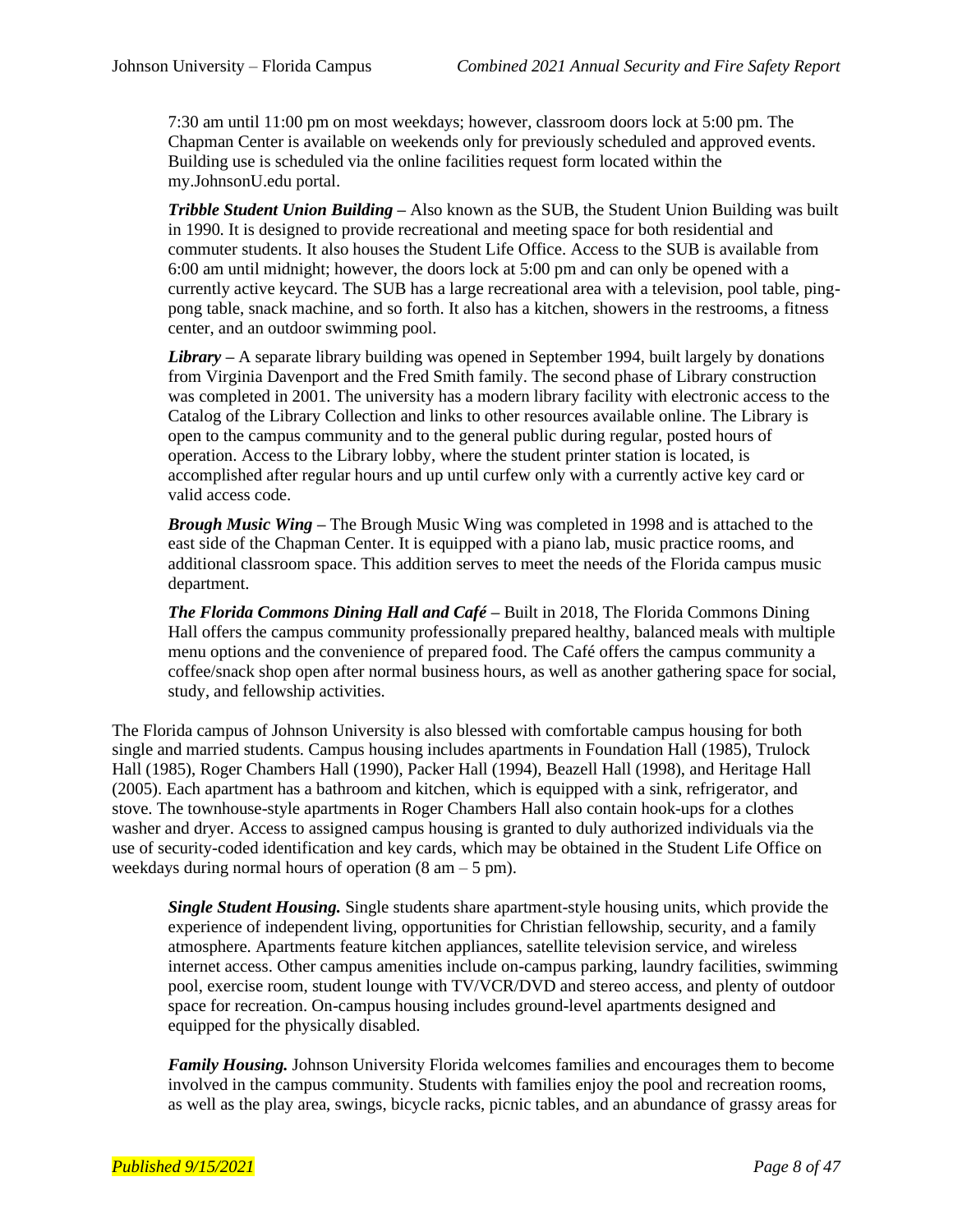outdoor play. Childcare and employment are available either on campus or within an easy drive. Students interested in family housing on the Florida campus should contact the Resident Director.

#### **Maintenance of the Apartments**

The university shall have the responsibility to maintain the premises in good repair at all times. Maintenance requests must be emailed to **1FIX@JohnsonU.edu**, or called in to the repair line at 407-569-1349 (1FIX). Service calls for repair work will normally occur during business hours. The Plant Services Team is not responsible for shower curtains, bedding, or cleaning supplies. They do, however, change the light bulbs in university-owned light fixtures. Maintenance problems that could endanger residents or property must be reported immediately to a Resident Assistant or to the Resident Director. Dial 9-1-1 in the case of a threatening emergency.

Maintenance and custodial services of all campus facilities are performed by properly authorized university personnel; including full-time staff members, part-time staff members, and part-time student workers; or by properly supervised, sub-contracted professional service providers. Maintenance and custodial personnel are required to adhere to the safety and security policies and practices established by the university. Please contact the Director of Plant Services for the Florida campus for more information about the specific safety and security policies, procedures, and practices used in maintenance and custodial services.

### **TITLE IX, CLERY ACT, AND VAWA POLICY**

**Policy.** It is the policy of Johnson University that sexual misconduct is unacceptable and will not be tolerated; therefore, sexual misconduct committed by or upon a Johnson University student or employee is strictly prohibited. Reported violations of this policy will be investigated thoroughly and resolved promptly.

**Rationale.** Relationships between men and women at Johnson University are guided by biblical principles of respect for other's feelings, rights, and responsibilities. The university is committed to its moral, educational, and legal obligations to provide policies, procedures, and programs that protect students and employees from sexual misconduct (both on and off campus) and to establish an environment in which unacceptable behavior will not be tolerated. This policy complies with the following federal laws:

- Title IX of the Education Amendments of 1972 (Title IX), 20 U.S.C. Sec. 1681, *et seq.*, which prohibits discrimination on the basis of sex in any federally funded education program or activity
- Jeanne Clery Disclosure of Campus Security and Campus Crime Statistics Act (Clery Act), 20 U.S.C. Sec. 1092(f), originally enacted as the Crime Awareness and Campus Security Act of 1990 (Title II of Public Law 101-542)
- Violence Against Women Reauthorization Act of 2013 (VAWA), an amendment to the federal Clery Act and companion to Title IX

**History of Title IX Legislation and Regulations.** The list below outlines the sequence of legislation and regulations relating to Title IX, the Clery Act, and VAWA:

1972: Title IX was passed as part of the Education Amendments. It prohibited sex discrimination by recipients of federal funds, which includes most colleges, universities, and public elementary and secondary schools.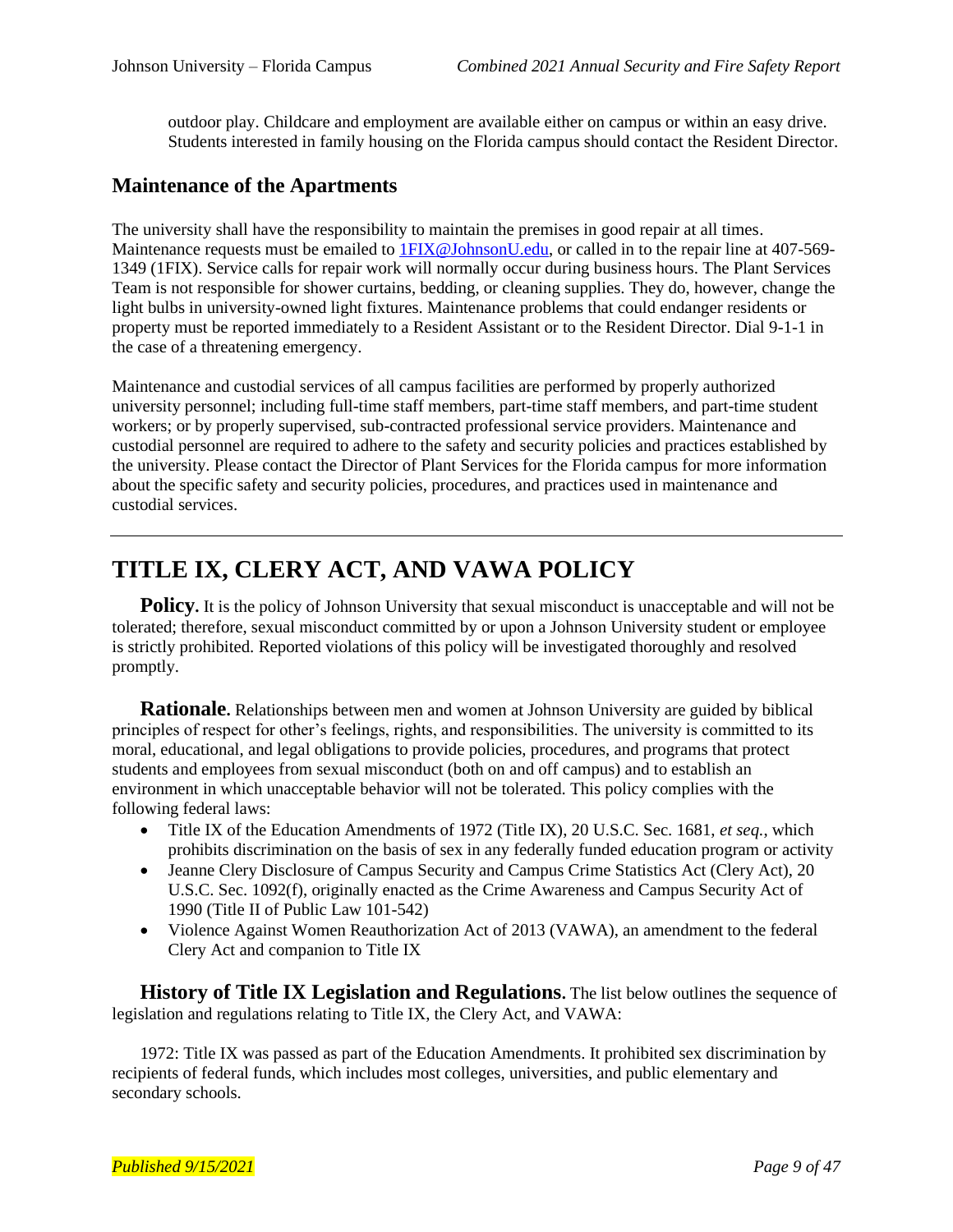1975: The U.S. government published Title IX Implementing Regulations.

1990: The Clery Act was passed, requiring institutions of higher education to enhance campus safety efforts.

1997: Sexual Harassment Guidance was published.

2001: Th[e Revised Sexual Harassment Guidance](https://www2.ed.gov/about/offices/list/ocr/docs/sexhar00.html) was published.

April 4, 2011: The Office of Civil Rights (OCR) of the U.S. Department of Education released its "Dear Colleague Letter," which ushered in a new era of federal enforcement.

March 7, 2013: The Violence Against Women Reauthorization Act (VAWA) amended the Clery Act. April 29, 2014: The OCR released Questions and Answers on Title IX and Sexual Violence. October 20, 2014: The U.S. Department of Education issued final negotiated rules implementing VAWA, which took effect on July 1, 2015.

April 2015: The U.S. Department of Education published the Title IX Coordinator Guidance and Resource Guide.

June 2016: The Revised Clery Handbook was released.

September 22, 2017: The U.S. Department of Education rescinded the 2011 Dear Colleague Letter and 2014 Questions and Answers. It released a new set of [Questions and Answers.](https://www2.ed.gov/about/offices/list/ocr/docs/qa-title-ix-201709.pdf)

November 2018: The U.S. Department of Education provided Notice of Proposed Rulemaking for implementation of Title IX.

On May 6, 2020, the U.S. Department of Education released [final regulations](https://www.federalregister.gov/documents/2020/05/19/2020-10512/nondiscrimination-on-the-basis-of-sex-in-education-programs-or-activities-receiving-federal) governing how institutions that receive federal financial assistance covered by Title IX of the Education Amendments of 1972 (Title IX) must respond to allegations of sexual harassment. The regulations were published on May 19, 2020, in the *Federal Register.* This is the first time the Title IX regulations have been updated since the first regulations were issued in 1975. These regulations require institutions that receive Title IV funds to address sexual harassment as a form of prohibited sex discrimination in education programs or activities under Title IX, and it is the first time that protections against sexual harassment have been enshrined into federal education regulations. The regulations spell out the requirements for providing procedural due process to both complainants and respondents. These final regulations represent the U.S. Department of Education's interpretation of a university's legally binding obligations; therefore, they focus on precise legal compliance regulations rather than best practices, recommendations, or guidance. The following policy was developed to meet the requirements of these regulations.

**Scope.** This policy applies to locations and events where Johnson University exercises substantial control over the respondent and the context in which the sexual harassment occurred. These locations and events can include activities held off campus that were funded, promoted, or sponsored by the University, but they do not include actions that may occur in a private, off-campus apartment or dwelling or offcampus conduct that may occur during summer or school breaks. The policy also applies to incidents that may occur in any building owned or controlled by a student organization that is officially recognized by the University. Respondents potentially include students (including campus residents, commuters, and online students), employees, applicants for admission or employment, contractors, and volunteers. Because the Title IX regulations apply only in the United States, trips or events outside the country, such as study abroad or mission trips, are not covered by the policy. The policy also covers employee-toemployee sexual misconduct. For a complaint to be considered, the complainant must be participating in, or attempting to participate in, the University's education program or activity at the time of filing a formal complaint. This includes students who are attending the University, are on leave from the University, or have graduated but have plans to return for another program or degree. Complainants may also be employees, applicants for admission or employment, alumni participating in alumni events, and guests or visitors participating in school activities such as sporting events. Allegations of sexual assault, domestic violence, dating violence, or stalking may fall under VAWA regulations regardless of the location of the alleged conduct.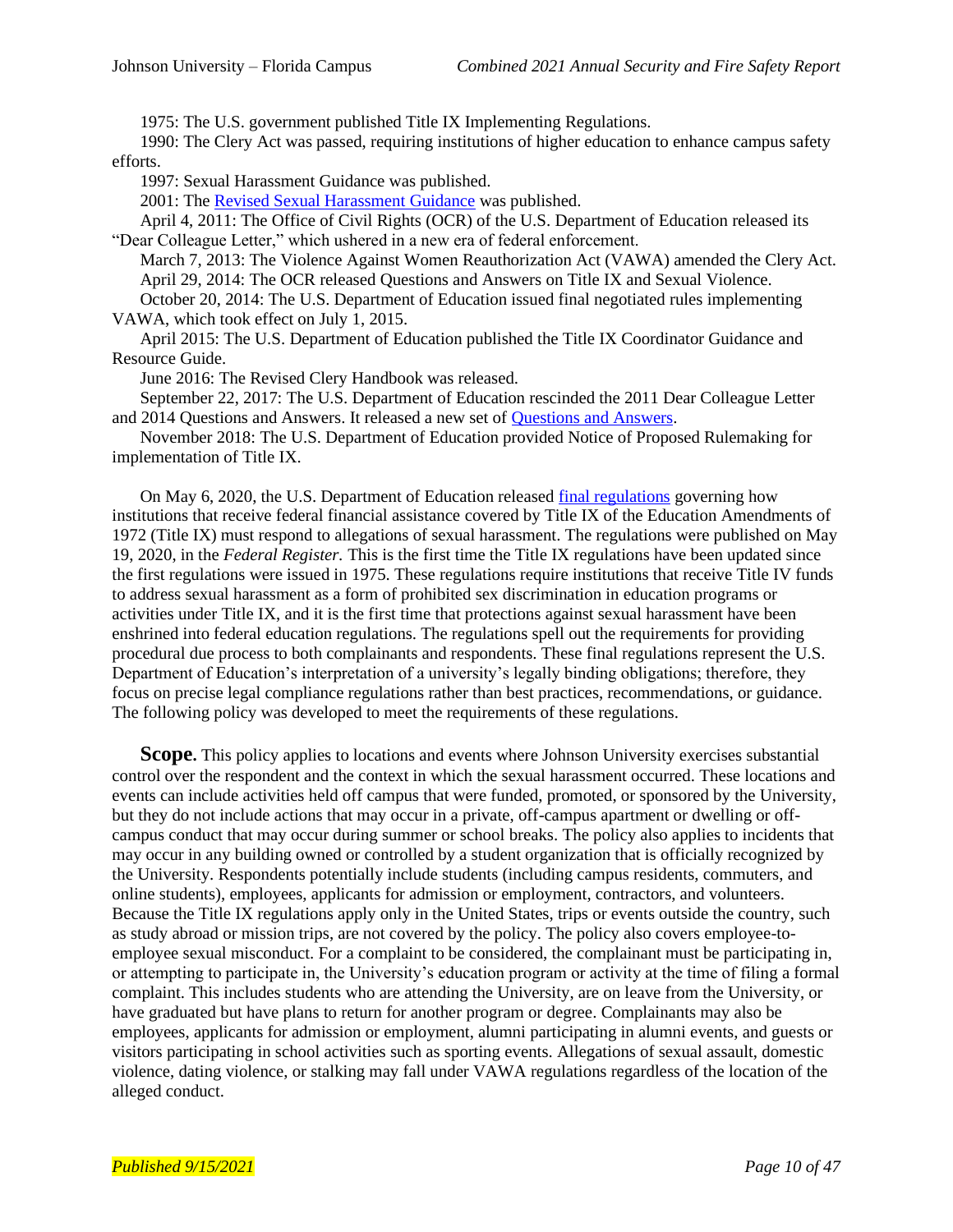**Non-Discrimination Policy.** Johnson University is a Christian university affiliated with Christian Churches and Churches of Christ. Its mission is to educate students for "Christian ministries and other strategic vocations framed by the Great Commission in order to extend the Kingdom of God among all nations." Accordingly, Johnson seeks to hire and educate individuals who share its vision and core values to carry out that mission. Johnson University does not unlawfully discriminate in admissions, educational programs, or employment practices.

Johnson University does not discriminate on the basis of race, sex, color, national origin, age, handicap, veteran status, genetic information, or political affiliation in provision of educational opportunities, programs and activities, or employment opportunities and benefits, pursuant to the requirements of Title VI of the Civil Rights Act of 1964 and subsequent amendments to that act, Title IX of the Educational Amendments of 1972 and subsequent re-authorization of that act, Section 504 of the Rehabilitation Act of 1973, and the Americans with Disabilities Act of 1990 and subsequent amendments to that act.

Direct questions concerning the non-discrimination policy to Dr. Greg Linton, Vice President for Academic Affairs/Provost, Johnson University, 7900 Johnson Drive, Knoxville, TN 37998, telephone: 865-251-2364, email: [glinton@johnsonu.edu.](mailto:mpierce@johnsonu.edu)

For the Tennessee and Online campuses and for the various extension sites, direct questions concerning the non-discrimination policy in regards to Title IX or inquiries related to Title IX to the lead Title IX Coordinator, Ms. Emili Williams, Director of Institutional Effectiveness, Johnson University, 7900 Johnson Drive, Box 1639, Knoxville, TN 37998. telephone: 865-251-2373. email: [ewilliams@JohnsonU.edu.](mailto:ewilliams@JohnsonU.edu)

For the Florida campus, inquiries related to Title IX may be referred to the branch Title IX Coordinator, Garrett Thompson, Assistant Director of Academic Support and Career Services, Johnson University Florida, 1011 Bill Beck Boulevard, Kissimmee, FL 34744, telephone: 407-569-1340, e-mail: [gthompson@johnsonu.edu.](mailto:gthompson@johnsonu.edu)

Other inquiries related to Title IX may be referred directly to the U.S. Department of Education's Office for Civil Rights at 800-421-3481 or [ocr@ed.gov.](mailto:ocr@ed.gov)

**Title IX Coordinator**. Each campus has a designated employee who ensures that the University's response to sex discrimination complies with federal law. For the Tennessee and Online campuses and for the various extension sites, the lead Title IX Coordinator is Ms. Emili Williams, Director of Institutional Effectiveness, Johnson University Tennessee, 7900 Johnson Drive, Knoxville, TN 37998, telephone: 865- 251-2373, email[: ewilliams@johnsonu.edu.](mailto:ewilliams@johnsonu.edu) For the Florida campus, the branch Title IX Coordinator is Dr. Garrett Thompson, Assistant Director of Academic Support and Career Services, Johnson University Florida, 1011 Bill Beck Boulevard, Kissimmee, FL 34744, telephone: 407-569-1340, email: [gthompson@johnsonu.edu.](mailto:gthompson@johnsonu.edu)

Core responsibilities of the lead Title IX Coordinator include overseeing the university's response to Title IX reports and complaints, effectively implementing supportive measures and remedies for victims of sexual harassment, identifying and addressing any pattern or systemic problem revealed by such reports and complaints, and evaluating an alleged victim's confidentiality request, if one is made. Core responsibilities of the branch Title IX Coordinator include overseeing the university's response to Title IX reports and complaints made on the Florida branch campus, effectively implementing supportive measures and remedies for victims of sexual harassment, and evaluating an alleged victim's confidentiality request, if one is made.

The University will notify applicants for admission and employment, students, and employees of the name or title, office address, email address, and telephone number of the Title IX Coordinator. The identity and contact information for the Title IX Coordinators will be prominently displayed on the University's website.

**Categories of Sexual Harassment.** Government regulations have identified three categories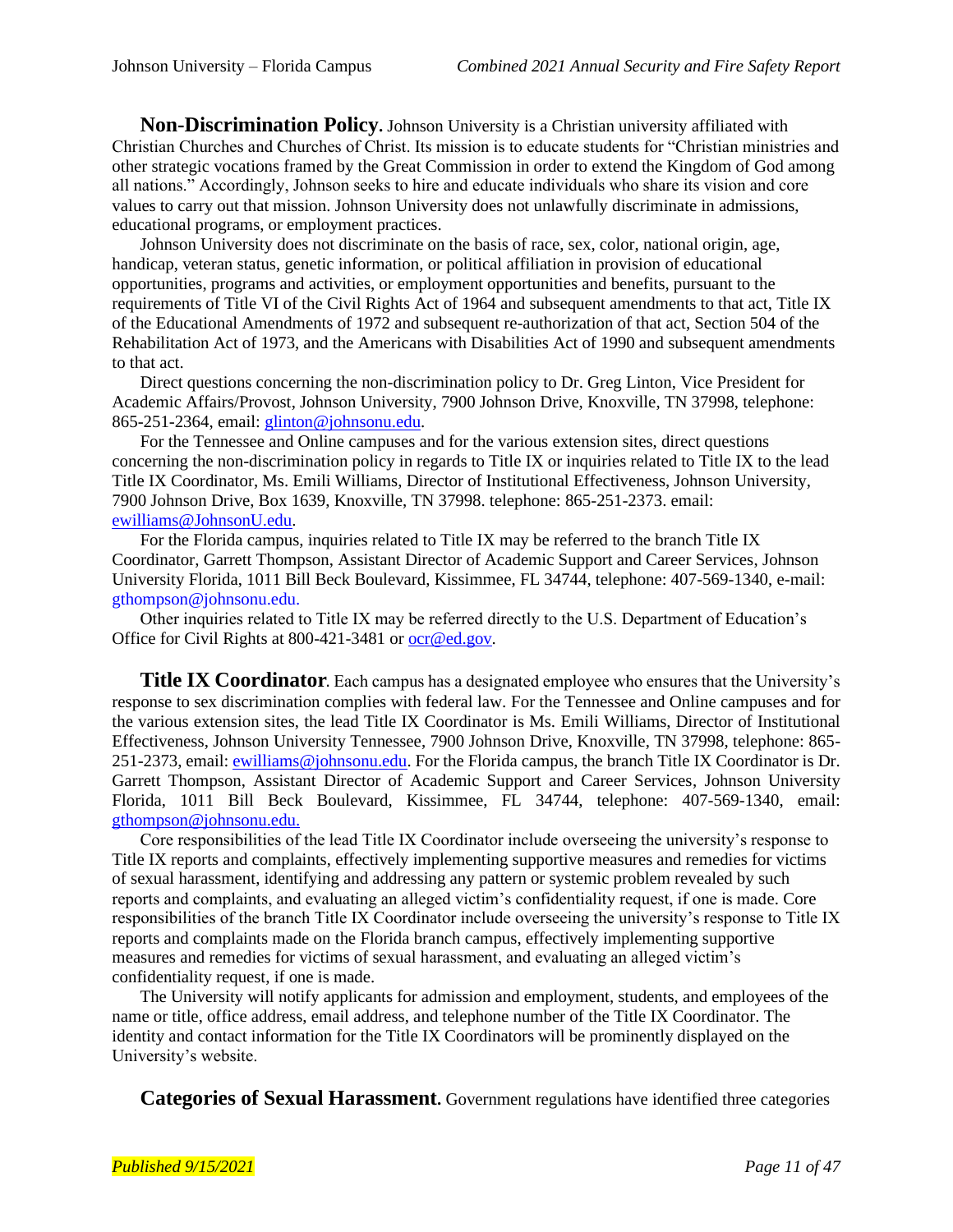of sexual harassment that are covered by Title IX. The regulations state that the phrase "on the basis of sex" does not require an inquiry into the subjective motive of the respondent. Where conduct is sexual in nature or where conduct references one sex or another, such facts are sufficient to determine that the conduct is "on the basis of sex."

*(1) Quid pro quo.* This term refers to situations where educational aid or an educational benefit or service is conditioned on unwelcome sexual misconduct by an employee. Students who may commit quid pro quo offenses are not subject to the Title IX process but may be subject the disciplinary process under the student code of conduct. Quid pro quo offenses do not need to meet the standards of severity, pervasiveness, offensiveness, or denial of equal education access that are required to determine "unwelcome conduct." Even if it occurs once, such conduct is objectively sufficiently serious to deprive a person of equal access to education.

*(2) Unwelcome Conduct.* This term refers to conduct of a sexual nature or on the basis of sex that a reasonable person would determine so severe, pervasive, and objectively offensive that it would effectively deny a person equal access to an educational program or activity. Sexual harassment is unwelcome conduct of a sexual nature, including unwelcome sexual advances, requests for sexual favors, and other verbal, nonverbal, or physical conduct of a sexual nature. Sexual harassment is a form of sex discrimination which is illegal under Title VII of the Civil Rights Act of 1964 for employees and under Title IX of the Education Amendments of 1972 for students. The Title IX definition differs from Title VII, which says that sexual harassment may be severe or pervasive or objectively offensive. The Title IX definition requires that all three criteria be met.

*(3) Sexual Assault.* Sexual assault means coerced or non-consensual sexual intercourse, sexual activity, sexual contact, or sexual conduct against the victim's will. Sexual assault includes rape, sexual battery, sexual coercion, intentional sexual touching, and sexual exploitation. For Clery Act purposes, sexual assault is defined as an offense that meets the definition of rape, fondling, incest, statutory rape, sodomy, or sexual assault with an object as used in the FBI's Uniform Crime Reporting (UCR) program. The 2020 Title IX regulations include the categories of dating violence, domestic violence, and stalking on the basis of sex under the broader category of "sexual assault," and those terms are defined in line with the Clery Act and the VAWA. Sexual assault offenses do not need to meet the standards of severity, pervasiveness, offensiveness, or denial of equal education access that are required to determine "unwelcome conduct." Such conduct, even when it occurs only once, is objectively sufficiently serious to deprive a person of equal access to education.

(3)(a) *Sexual Violence.* Sexual violence is a form of sexual harassment. Sexual violence means any incident of rape; sexual battery; lewd or lascivious act committed upon or in the presence of a person younger than 16 years of age; luring or enticing a child under the age of 12 into a structure, dwelling, or conveyance for other than a lawful purpose; sexual performance by a child; or any other forcible felony wherein a sexual act is committed or attempted, regardless of whether criminal charges based on the incident were filed, reduced, or dismissed by prosecuting authorities.

(3)(b) *Stalking on the Basis of Sex.* Stalking is any course of conduct directed at a specific person on the basis of sex that would cause a reasonable person to fear for his or her safety or the safety of others, or any conduct that would cause a reasonable person to suffer substantial emotional distress. This definition includes stalking that occurs online or through messaging platforms, commonly known as "cyberstalking," when it occurs in the University's education program or activity.

(3)(c) *Dating Violence.* Dating violence means violence between individuals who have or have had a continuing and significant relationship of a romantic or intimate nature. For Clery purposes, stalking is defined as violence committed by a person who is or has been in a social relationship of a romantic or intimate nature with the victim. Dating violence includes, but is not limited to, sexual or physical abuse or the threat of such abuse.

(3)(d) *Domestic Violence.* Domestic violence means any assault, aggravated assault, battery, aggravated battery, sexual assault, sexual battery, stalking, aggravated stalking, kidnapping, false imprisonment, or any criminal offense resulting in physical injury or death of one family or household member by another family or household member. For Clery Act purposes, domestic violence is defined as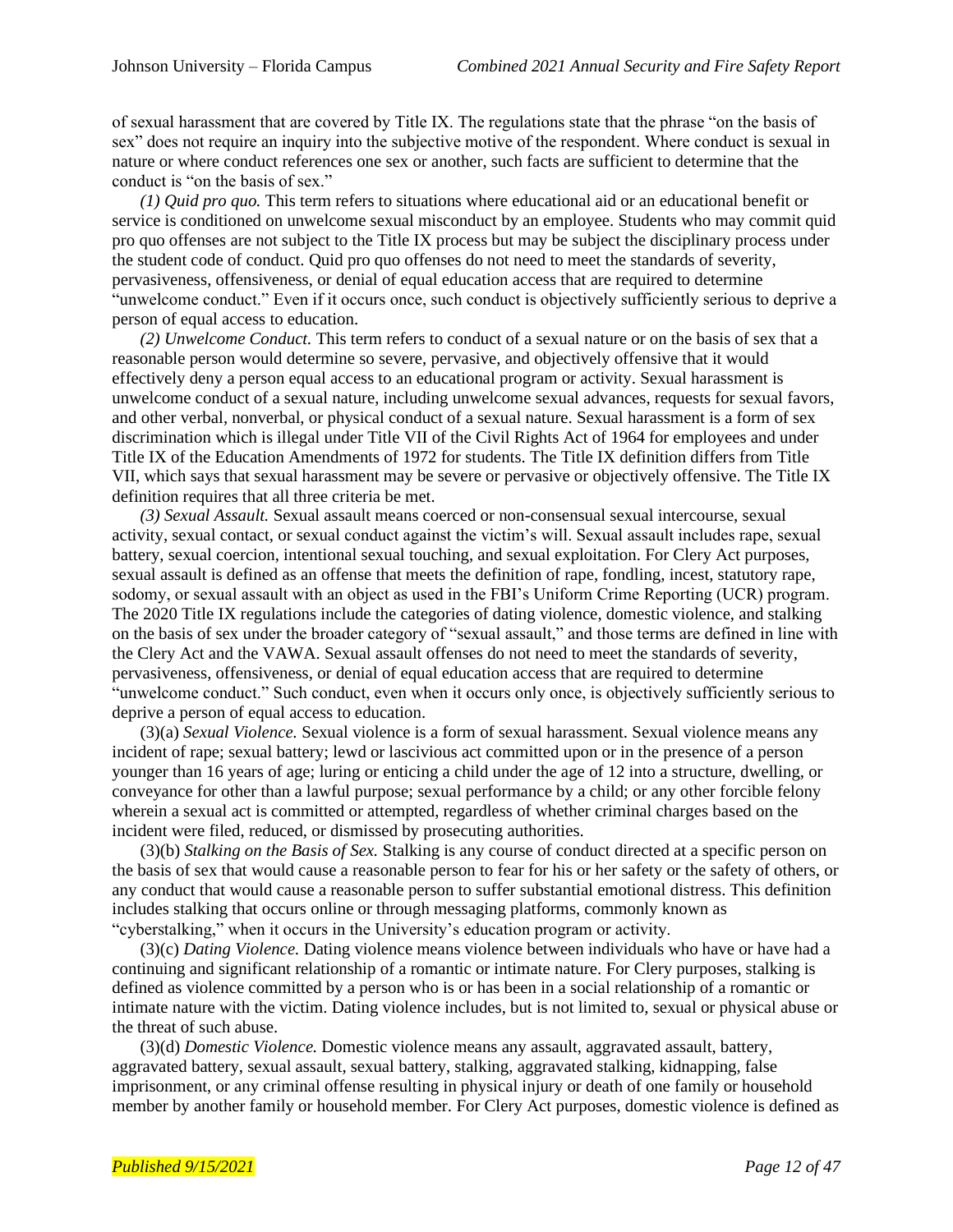a felony or misdemeanor crime of violence committed (a) by a current or former spouse or intimate partner of the victim; (b) by a person with whom the victim shares a child in common; (c) by a person who is cohabitating with, or has cohabitated with, the victim as a spouse or intimate partner; (d) by a person similarly situated to a spouse of the victim under the domestic or family violence laws of the jurisdiction in which the crime of violence occurred, or (e) by any other person against an adult or youth victim who is protected from that person's acts under the domestic or family violence laws of the jurisdiction in which the crime of violence occurred. A single incident of dating/domestic violence or stalking may qualify as sexual harassment.

#### **Other Related Definitions.**

*(1) Complainant.* An individual who is alleged to be the victim of conduct that could constitute sexual harassment, which includes students, employees, applicants for admission or employment, alumni participating in alumni events, and guests or visitors participating in school activities such as sporting events.

*(2) Respondent.* An individual who has been reported to be the perpetrator of conduct that could constitute sexual harassment, including students, employees, applicants for admission, and applicants for employment.

*(3) Formal Complaint.* A document or electronic submission filed by a complainant or signed by the Title IX Coordinator alleging sexual harassment against a respondent and requesting that the University investigate the allegation of sexual harassment.

*(4) Consent.* Consent is a voluntary agreement to engage or participate in sexual activity. Someone who is incapacitated cannot consent. Incapacitation may occur due to the use of drugs or alcohol, when a person is asleep or unconscious, or because of an intellectual or other disability that prevents the person from having the capacity to actively give consent. Past consent does not imply future consent. Silence or an absence of resistance does not imply consent. Consent to engage or participate in sexual activity with one person does not imply consent to engage or participate in sexual activity with another. Consent can be withdrawn at any time. Coercion, force, or threat of either invalidates consent.

**Confidentiality.** The University will keep confidential the identity of complainants, respondents, and witnesses, except as permitted by FERPA, or as required by law, or as necessary to carry out a Title IX proceeding. Confidentiality and anonymity may have to give way to the university's obligation to investigate and take appropriate action, especially if the university is required to provide a timely warning of a Clery-reportable campus crime or an immediate threat to the health or safety of students or employees. When necessary, university officials will make a timely warning to the campus community (as required by federal regulations) unless issuing the notification will, in the professional judgment of responsible university officials, compromise efforts to assist a victim or to contain, respond to, or otherwise mitigate the emergency (as permitted by federal regulations).

The University encourages the professional or pastoral counselors among the faculty and staff to inform persons they are counseling (when the counselor deems it appropriate) about procedures for confidential reporting so that Clery-reportable crimes may be included in the annual disclosure of crime statistics. Certain criteria must be met for complete confidentiality between a victim and a pastoral counselor or a professional counselor. There may be situations in which counselors are in fact under a legal obligation to report a crime. To be exempt from disclosing reported offenses, pastoral or professional counselors must be acting in the role of pastoral or professional counselors, as defined below. The following definitions apply to Title IX and Clery situations:

• Pastoral counselor: A person who is associated with a religious order or denomination, is recognized by that religious order or denomination as someone who provides confidential counseling, and is functioning within the scope of that recognition as a pastoral counselor.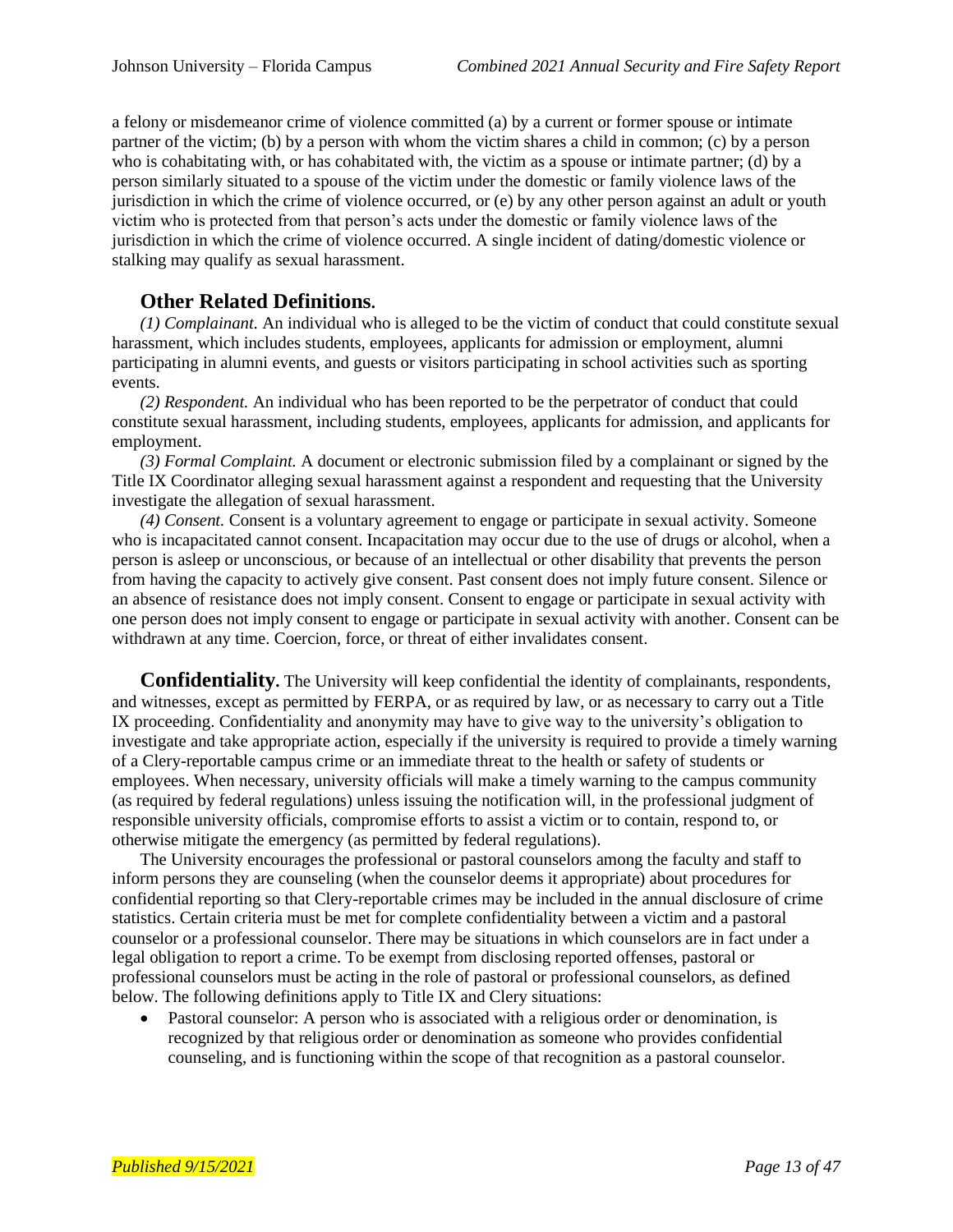• Professional counselor: A person whose official responsibilities include providing mental health counseling to members of the institution's community and who is functioning within the scope of the counselor's license or certification.

### **Title IX and Clery Act Grievance Process**

The Grievance Process is designed to meet the Title IX Implementing Regulations in the following ways:

- Both parties will be treated equitably.
- The respondent will be provided the presumption of non-responsibility until a determination regarding responsibility is made at the conclusion of the grievance process.
- The process will be carried out in a reasonably prompt time from with the possibility of extensions for good cause.
- Practitioners will be trained and free from conflict of interest and bias.
- The same standard of evidence will be used for both students and employees.
- The use of legally recognized privileged information will be restricted, unless the person holding such privilege has waived the privilege.
- All relevant evidence, including inculpatory and exculpatory evidence, will be evaluated objectively.
- Credibility determinations will not be based on a person's status.
- A range of supportive measures, remedies, and sanctions will be provided.
- Remedies will be implemented only following a finding of responsibility.
- Sanctions will be applied only after the conclusion of the grievance process.
- Grounds for appeal will be designated.

**Reporting and Complaint Procedures.** The University must have "actual knowledge" of sexual harassment allegations in order to respond deliberately and effectively. "Actual knowledge" means notice to the Title IX Coordinator at JUTN or the Branch Title IX Coordinator at JUFL. These are the only University officials with authority to institute corrective measures on behalf of the University for sexual harassment.

Notice occurs whenever a Title IX coordinator: (1) witnesses sexual harassment; (2) hears about sexual harassment or receives sexual harassment allegations from a complainant or a third party (e.g., a complainant's parent, friend, or peer); (3) receives a written or verbal complaint about sexual harassment or sexual harassment allegations; or (4) receives notice by any other means. The person who reports does not need to be the complainant; rather, a report may be made by any person.

Any person who becomes aware of a possible Title IX infraction, including bystanders and parents, may report it to the Title IX coordinator by phone, mail, email, in person, online form, or other method at any time, day or night. If an informal report comes from a third party, the coordinator will contact the complainant confidentially, offer supportive measures, explain the option and process for filing a formal complaint, and carefully document the conversation. The following link may be used to report a Title IX incident:

<https://websurvey2.johnsonu.edu/cgi-bin/rws5.pl?FORM=JUGrievanceandTitleIXReporting>

Only the alleged victim (or their parent or guardian in some cases) may file a formal complaint, but a formal complaint may also be signed by the Title IX Coordinator without a submission of a formal complaint by another party. In such a case, the complainant is under no obligation to participate in the grievance process, and any statements by the complainant may be excluded. Individuals may not be pressured or coerced into filing, or not filing, a formal complaint or participating in, or not participating in, a grievance process. There is no time limit or statute of limitations on a complainant's decision to file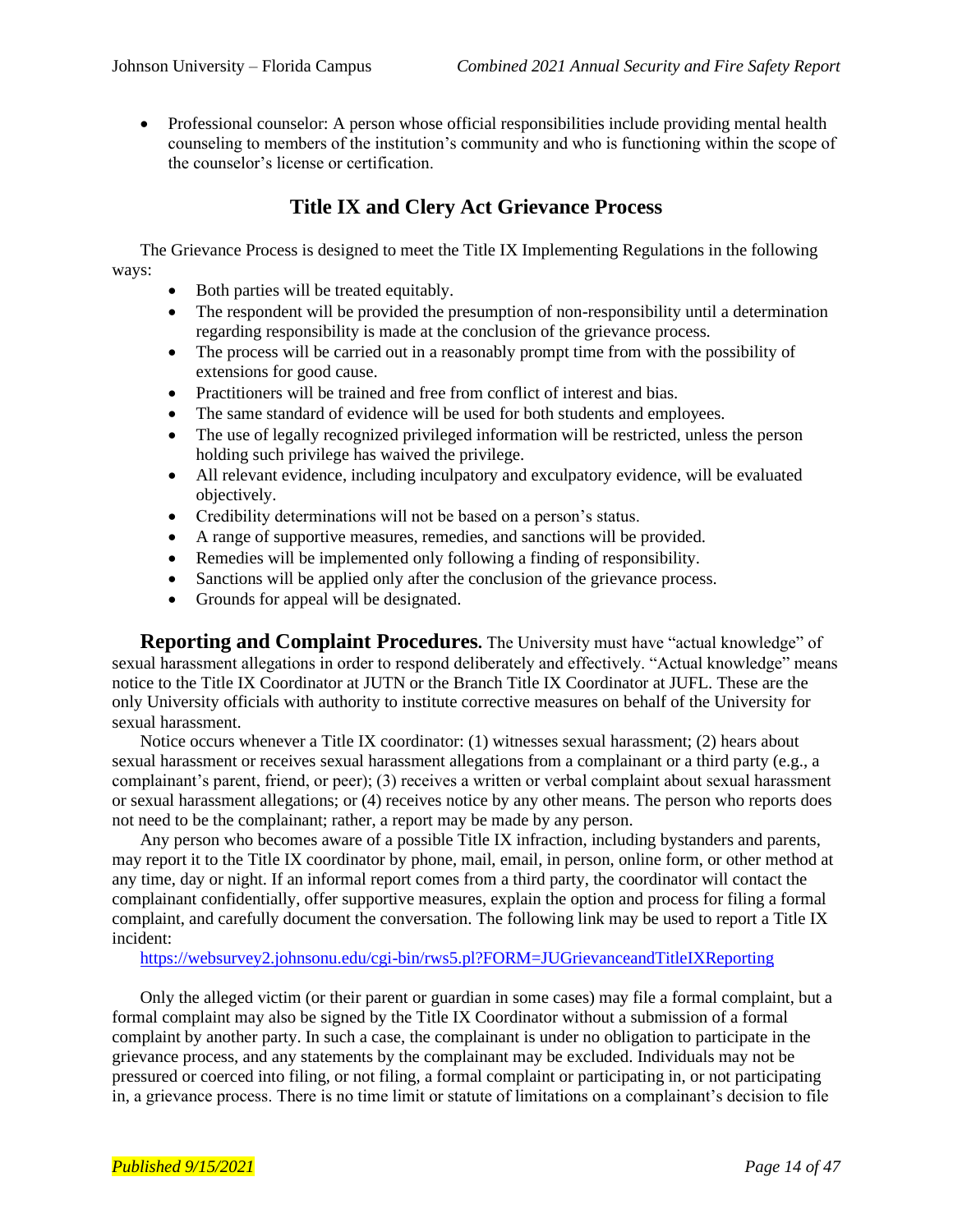a formal complaint.

If a victim or eyewitness desires to make an anonymous report, the university's ability to respond will be limited by the confidentiality request. In certain cases, strict confidentiality is not possible because of federal Clery Act requirements to report certain crimes, including but not limited to the more serious forms of sexual misconduct. Each reported Clery crime is evaluated on a case-by-case basis to determine whether the university must issue a timely warning to the campus community about that particular criminal incident. If confidentiality is requested, every effort will be made to keep the name and location of the alleged victim and/or witnesses confidential. Ultimately, confidentiality requests are decided by the Title IX Coordinator who may initiate a grievance process against the complainant's wishes only if it is not clearly unreasonable in light of the known circumstances.

The university is obligated under the federal Clery Act to report certain crimes that occur on campus, in a non-campus building or property, or on public property within the reasonably contiguous geographic area of the institution on its annual campus crime report provided to the U.S. Department of Education. The university is also obligated to issue timely warnings to the campus community about certain crimes that have already occurred but may continue to pose a serious or ongoing threat to students and/or employees.

**Dismissal of Title IX Allegations.** Dismissal of allegations will be reviewed at the beginning of the process, after a formal complaint has been received, and after the end of the investigation. Dismissal is mandatory if the allegations do not constitute actionable sexual harassment, or if the event took place outside the University's programs or activities, or if the event took place outside the United States. Discretionary dismissal of a formal complaint may occur if the complainant submits a written request to withdraw the complaint, if the respondent is no longer enrolled or employed, or if specific circumstances prevent gathering of evidence sufficient to reach a determination regarding the actions alleged in the formal complaint. Both parties must be simultaneously notified of the case dismissal, the reasons for the dismissal, and their right to challenge the dismissal on appeal. Dismissal of a complaint does not preclude the University from taking disciplinary measures for misconduct covered by the student code of conduct or that violates state law, even if the misconduct is not sexual harassment under Title IX.

**Amnesty for Reporting.** The University recognizes that some victims or witnesses of sexual harassment may be reluctant to report such incidents because they fear that they may be disciplined for other conduct violations. Because sexual misconduct is a more serious matter than other conduct violations, the University wants to encourage reporting and promote safety. Therefore, the University will not conduct a disciplinary process for violations of the student or employee code of conduct in which a complainant or witnesses might have engaged in connection with the reported incident. This amnesty provision includes the use of alcohol or drugs, engaging in consensual sexual activity, and curfew violations. The University may require education or counseling related to these other violations to provide support and care for the individuals, but they will not be subject to disciplinary sanctions.

**Supportive Measures.** A victim or eyewitness of sexual misconduct by or upon a Johnson University student or employee must first go to a place of safety. Time is especially critical if a crime of dating violence, domestic violence, sexual assault, or stalking has occurred. In such a case, the victim should not bathe until physical evidence of the assault can be obtained by medical personnel or law enforcement officers. It is important to preserve all physical evidence for examination by a physician that may assist in proving that the alleged criminal offense occurred or may be helpful in obtaining a protection order, particularly if there were no witnesses. If such a crime has occurred, the university will take prompt and effective steps to end the violence, prevent its recurrence, and address its effects.

Upon the victim's request, a specially trained Student Services (in the case of a student) or Human Resources (in the case of an employee) staff member will assist the victim in notifying local law enforcement of the incident, if the victim so chooses; guide the victim through the available options; and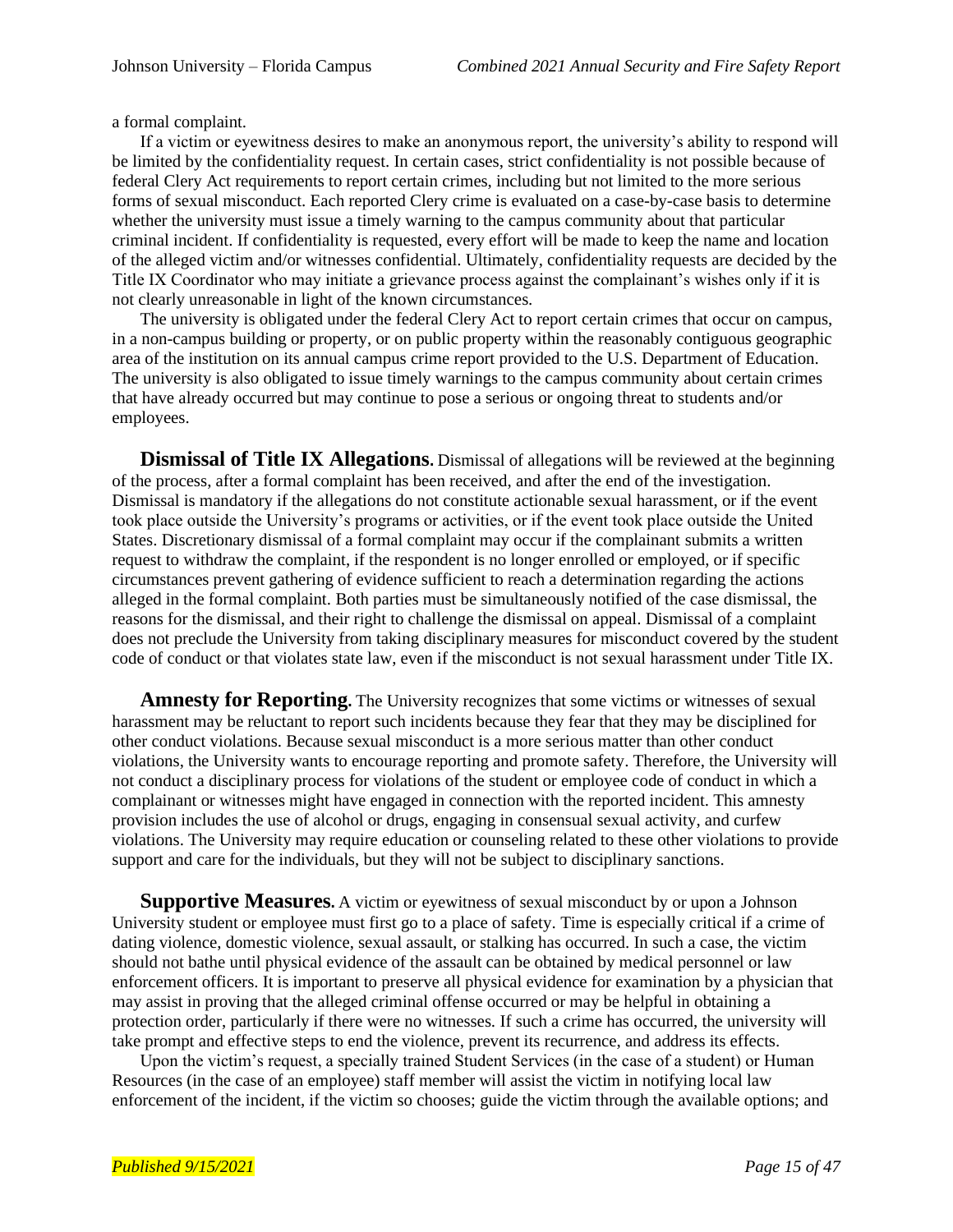support the victim in his or her decisions related to the incident.

When the Title IX Coordinator receives notice of an allegation of sexual harassment, the Coordinator will promptly contact the complainant to discuss supportive measures, consider the complainant's wishes regarding supportive measures, inform the complainant of the availability of supportive measures with or without the filing of a formal complaint, and explain to the complainant the option and process for filing a formal complaint. If the complainant chooses not to file a formal complaint, he or she is still eligible to receive supportive measures.

The goal of supportive measures is to restore or preserve the right to equal access to education without unreasonably burdening the respondent or any other person. Also, supportive measures protect the safety of all parties and deters sexual harassment. However, supportive measures may not affect the respondent's presumption of innocence throughout the investigation and grievance process. Such measures will be available to both parties without fee or charge, and they will be nondisciplinary, nonpunitive individualized services.

Supportive measures may include moving a complainant or respondent's seat in a class, modified work schedules, revised class schedules, mutual restrictions on contact between the parties, campus escorts, counseling, deadline extensions, course-related adjustments (such as the opportunity to retake classes or exams), alternative housing arrangements, leaves of absence, and increased security. Supportive measures provided by the University will be kept confidential to the extent that confidentiality does not impair the University's ability to provide the supportive measures. The Title IX Coordinator is responsible for implementing the supportive measures.

If the University conducts an individualized safety and risk analysis that concludes that the respondent poses an immediate threat to the physical health and safety of anyone, the University has the right to remove the respondent on an emergency basis from the educational program or activity. If the respondent is an employee, the University may place the employee on administrative leave during the investigation. The respondent may challenge the removal immediately, but the University will determine the scope and duration of the removal. Removal does not eliminate the University's obligation to continue the grievance process.

**Notice of Allegations.** A Title IX investigation begins with the initial report of sexual misconduct made to the Title IX Coordinator. The grievance process will treat complainants and respondents equitably in a predictable process, which presumes the respondent is not responsible for the alleged conduct and does not have to prove innocence. No disciplinary sanctions will be imposed before the grievance process is completed.

The Title IX Coordinator will provide a written description to both parties in advance about the allegations of sexual harassment, including date, location, identities of parties (if known), and the alleged misconduct that constitutes sexual harassment. The notice will include a statement that the respondent is presumed not responsible for the conduct alleged and that a determination regarding responsibility will be made at the end of the grievance process. The notice to the parties will also include a description of the grievance process (including the possibility of informal resolution), standard of evidence, summary of possible sanctions, each party's right to select an advisor, each party's right to inspect and review evidence, appeal rights, and supportive measures. The notice will not disclose medical information or any other sensitive information of the complainant without voluntary, written consent. The notice will include sufficient details known at the time and with sufficient time (at least 10 days) to allow the parties to prepare a response before any initial interview. The notice will also inform the recipients of any code of conduct policies that prohibit knowingly making false statements or submitting false information during the grievance process.

**Informal Resolution.** If a formal complaint has been filed, an informal resolution process (e.g., mediation) may be used only if all parties agree to participate in an informal resolution process that does not involve a full investigation and adjudication. Both parties must provide voluntary, written consent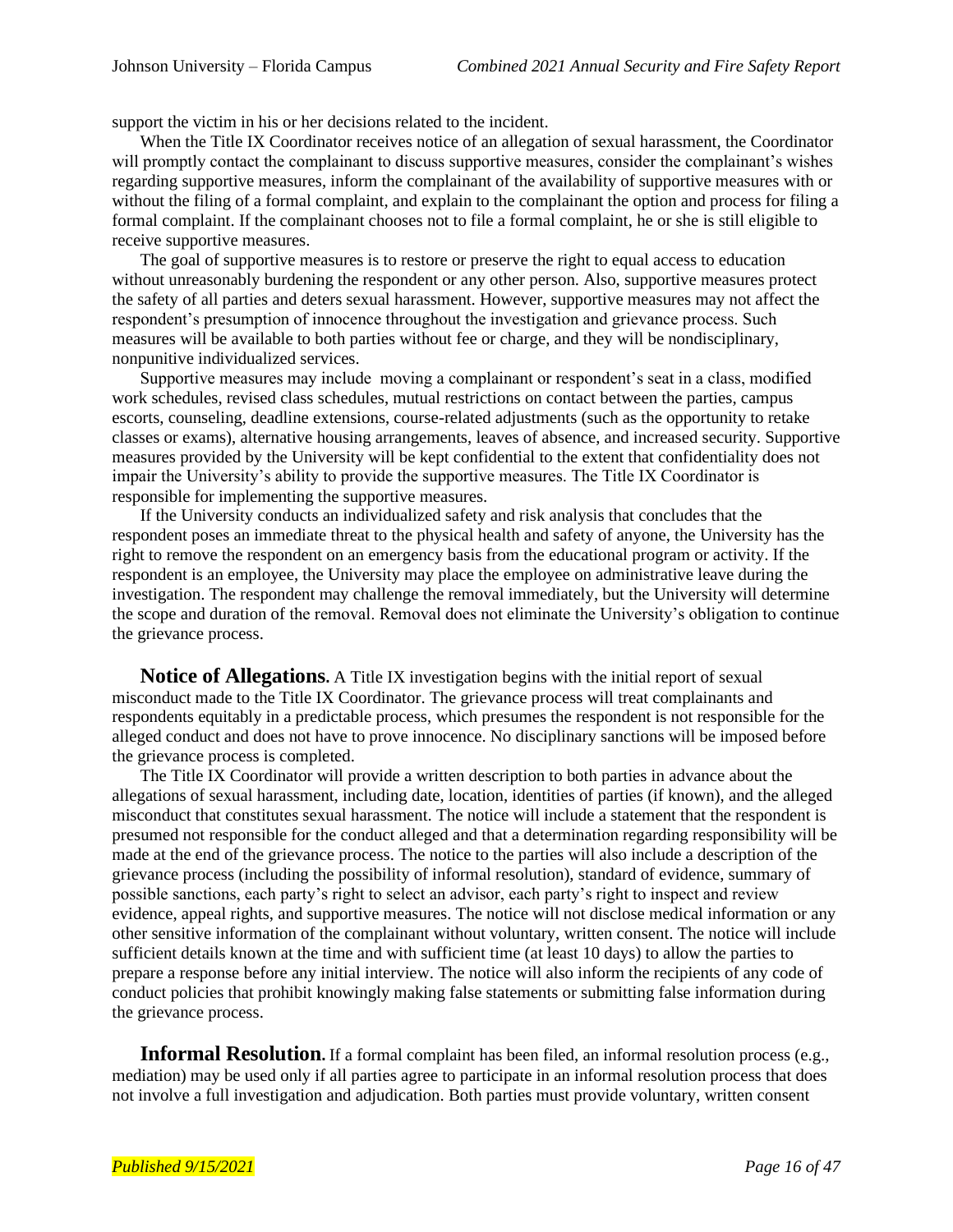without any conditions on enrollment or continuing enrollment or employment or continuing employment or enjoyment of any other right. Any party may decline or terminate an informal resolution process at any time prior to agreeing to a resolution, without penalty. In such cases, the facilitator of the informal resolution process will not be allowed to serve as a witness in the formal grievance process.

Before using any informal process, the Title IX Coordinator will notify those involved of the advantages and disadvantages of the informal resolution process and will establish and notify those involved about reasonable timeframes for the informal process. If all parties voluntarily choose an informal resolution process, the Title IX Coordinator will provide both parties in writing the allegations, requirements of the informal resolution process including whether the process is confidential, the circumstance under which it precludes the parties from resuming the formal complaint, assurances that either party may withdraw from the process at any time before its conclusion, and any consequences resulting from participating in the informal resolution process, including the records that will be maintained or could be shared.

The Title IX Coordinator will appoint a facilitator who is free from conflicts of interest or bias and who has received special training for the role. The Title IX Coordinator will record the use, timeliness, and outcome(s) of the informal process, without disclosing the parties' names. In the case of alleged sexual assault or sexual misconduct, it is unnecessary and, most likely, inappropriate for an alleged victim to attempt informal resolution with the alleged perpetrator. Also, informal resolutions are not available when a student-complainant alleges sexual harassment by an employee-respondent. In these cases, the formal grievance procedure should be initiated immediately.

**Investigation Procedures.** If the parties decline an informal resolution process, reported sexual misconduct of any kind will be adequately, reliably, and thoroughly investigated, regardless of whether the incident is the subject of a separate criminal investigation. A victim of sexual misconduct has the right to file a criminal complaint with the appropriate local law enforcement agency, if they desire to do so. The filing of a criminal complaint will not replace or hinder the university's investigation of a sexual misconduct violation. A victim of sexual misconduct may elect to have the investigation proceed through the criminal justice system, the university's disciplinary process, or both.

Every formal complaint must be investigated. The University bears the burden of gathering evidence; therefore, the Title IX Coordinator will appoint an investigator (who may be the Title IX Coordinator himself or herself) who will thoroughly search for facts and evidence relevant to the claims made in the initial report or complaint. The investigator will be properly trained and free from conflicts of interest or bias. Throughout the course of an investigation, both parties will have an equal opportunity to discuss the allegations or gather evidence and to present the relevant evidence that they gather. The University will not issue gag orders on respondents or complainants.

The investigator will gather information by interviewing both parties and other witnesses and by collecting additional evidence. The investigator will gather all evidence, inculpatory and exculpatory, directly related to the allegations whether the evidence is considered relevant or whether the investigator intends to rely on the evidence or include it in the final report. No information protected by a legal privilege, such as the attorney-client privilege or the doctor-patient privilege, can be used during an investigation unless the person holding that privilege has waived it. Neither a party or the University is allowed to seek, permit questions about, or allow the introduction of evidence that is protected by a recognized privilege.

Although advisors of the parties may be present during an interview, the parties themselves, rather than their advisors, must personally answer, or refuse to answer, questions posed by an investigator. The investigator will provide written notice in advance to parties who will be interviewed or requested to attend a meeting with sufficient time for the parties to prepare to participate. This written notice will include date, time, location, participants, and purpose of the interview or meeting. If the allegations fall under VAWA regulations, then notice will be given to the other party if a meeting will be held with a complainant or respondent. If the investigation identifies other potential Title IX violations not included in the original report or complaint, the Title IX Coordinator will provide written notice to the parties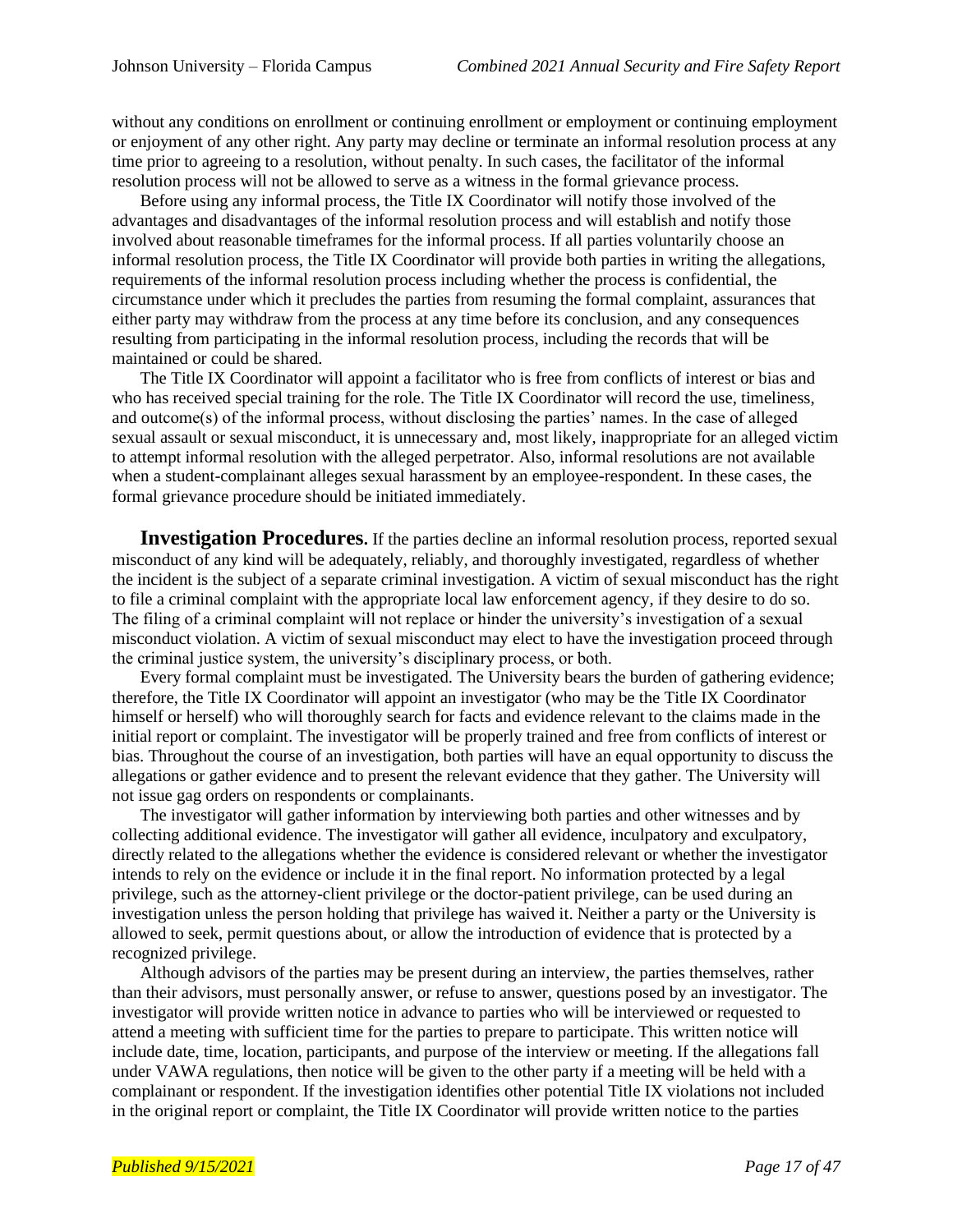involved that those subsequent allegations will also be investigated.

At the conclusion of the investigation, the parties will be allowed a period of 10 days to inspect and review copies of any evidence directly related to the allegations. Examples of such evidence are text messages, emails, social media posts and messages, photos and videos, police reports, security footage, WiFi access point records, and audio recordings or transcripts of interviews (with evidence that is not directly related to the allegations redacted). Information that is not directly related to the allegations or falls under legally protected privileges will be redacted, but information that is confidential, sensitive, or prejudicial may not be redacted if it is directly related to the allegations. The Title IX Coordinator will assist the investigator in making these determinations. The investigator will maintain records of any information withheld and the rationale for doing so. Evidence does not include notes made by the investigator. The parties and their advisors will be required to sign a non-disclosure agreement stating that they will use the evidence only for purposes of the grievance process and that they will not disseminate or disclose the materials to other people. The parties may submit a written response to the investigator. The investigator must consider the written response prior to completing the final report.

The investigator will then prepare a written investigative report that fairly summarizes all directly related and relevant evidence, including inculpatory and exculpatory evidence. The investigator will simultaneously provide both parties with a copy of the investigative report, and they will have at least 10 days before a hearing where a responsibility will be determined to review the report and respond in writing.

At the investigation's conclusion, the investigator must either dismiss the allegations or determine if there is sufficient evidence to conclude that a Title IX violation may have occurred and that a hearing should be held. The investigator may not make a determination regarding responsibility. Only a decisionmaker can make such a determination after a live hearing.

Investigations will be conducted promptly. A typical complaint may take up to 90 days to complete the investigation and the hearing. The actual amount of time needed for each stage of the process will be determined by the facts of a particular case. This time frame may be temporarily delayed or extended for good cause such as absence of a party, advisor, or witness; law enforcement proceedings; or the need to provide accommodations. Both parties will receive written notice of the delay or extension and its reason.

**Hearing Procedures.** If the investigation has concluded that sexual harassment may have occurred, the University will initiate the grievance process outlined in this policy. If the Title IX Coordinator determines that a hearing is necessary, a time shall be set for a Title IX hearing not less than 10 days after the written notice has been made to both the complainant and respondent.

*(1) Decision-maker.* A decision-maker who is not the Title IX coordinator or investigator will preside over the hearing. The University may choose to appoint a hearing panel to serve as the decision-maker. The decision-maker must have extensive training in Title IX procedures as well as all applicable evidentiary requirements, issues of relevance, standards of proof, and relevant state and local laws, and this training must be made available to the public. The decision-maker is under an independent obligation to objectively evaluate relevant evidence. Only the decision-maker can make a finding of responsibility and only after a live hearing is conducted.

*(2) Pre-hearing Procedures.* Both parties will receive a copy of the final investigative report at least 10 days before a hearing. In preparation for the hearing, the decision-maker will review the complaint, notice to the parties, the investigative report, and the parties' responses to the investigative report. The decision-maker will identify witnesses who are relevant to the decision and make sure they are available for cross-examination at the hearing.

*(3) Process Meeting.* The decision-maker may provide rules of conduct and decorum to ensure that all participants are treated with respect at live hearings. These rules will apply equally to both parties and will comply with the Title IX Implementing Regulations. If a party's advisor of choice refuses to comply with a recipient's rules of decorum, the decision-maker may require the party to use a different advisor or appoint a different advisor to conduct cross-examination on behalf of that party. A process meeting will be held in advance of the hearing to discuss rules of decorum, policy, and procedures. Only the parties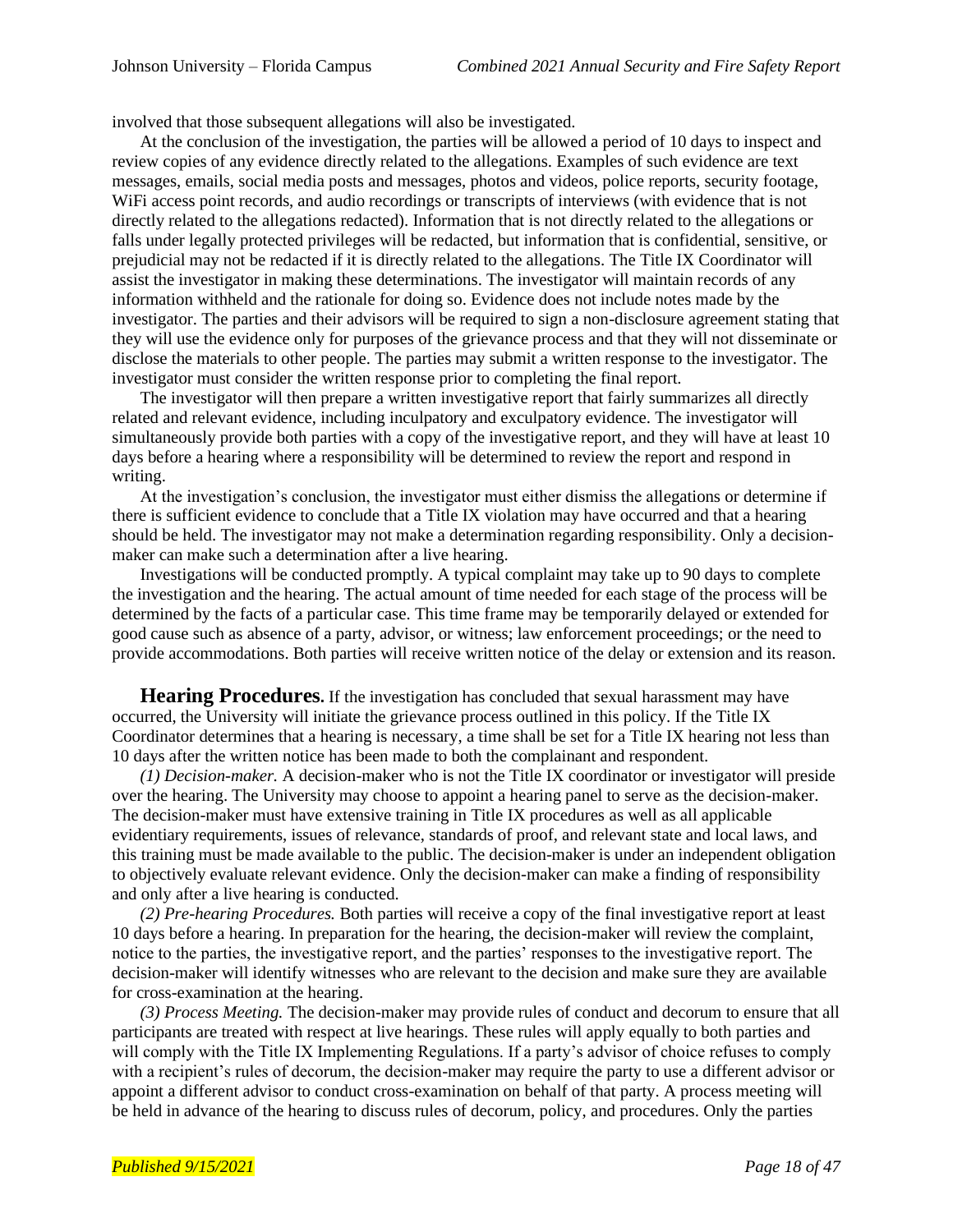and their advisors may attend this meeting.

*(4) Hearing Procedures.* A Title IX hearing will be conducted in private and will be closed to the public. The University may appoint a Hearing Coordinator (who may be the Title IX Coordinator) who will ensure that proper procedures and rules of decorum are followed. Only the parties and their advisors will be allowed to attend the hearing, unless another party is required by law, such as a language interpreter or a person assisting someone with a disability. Hearings must be conducted in a live setting in real time. Typically, hearing will be conducted by videoconference with the parties watching and listening in separate locations. At all times, all participants, including the parties, advisors, witnesses, and decisionmaker, must be able to see and hear each other. If a participant does not possess the proper videoconference technology or equipment, the University will provide a location and/or equipment to facilitate participation. No one will be allowed to participate only by telephone. However, an in-person hearing may be held if both parties agree to it. An audio or audiovisual recording, or a transcript, of any live hearing will be created and made available for inspection and review by either party.

*(5) Advisors.* Both the complainant and respondent have the same opportunity to have an advisor of choice, who may or may not be a lawyer, present during all meetings in the Title IX grievance process. Participating as a witness in the hearing does not prevent someone from serving as an advisor. The parties must inform the Title IX Coordinator in advance of a hearing whether they intend to bring an advisor of choice to a hearing. If a party does not have an advisor for the hearing, the University will provide one who is competent to participate without fee or charge. The University will not require training of selected advisors or provide training for assigned advisors since they only need to present factual questions that advance the perspective of the party being advised. A party cannot dismiss an assigned advisor during a hearing, but if the party correctly asserts that the assigned advisor is refusing to conduct crossexamination on the party's behalf, then the decision-maker must counsel the assigned advisor to perform that role or stop the hearing to assign a different advisor.

*(6) Evidence.* Evidence gathered during the investigation that has been subject to the parties' inspection and review will be made available at any hearing to give each party equal opportunity to refer to such evidence during the hearing, including for purposes of cross-examination.

*(7) Witnesses.* Both parties may call a limited number of witnesses at the hearing at the discretion of the decision-maker, but all witnesses must have been previously identified during the investigation.

*(8) Time Limits.* The decision-maker may set a time limit for the hearing and/or time limits for each party's cross-examination.

*(8) Opening and Closing Statements.* The decision-maker may permit the parties or their advisors to make opening and/or closing statements.

*(9) Cross-examination of Witnesses.* Advisors of both parties (but not the parties themselves) may conduct direct, oral, and real-time cross-examination of parties and other witnesses. The decision-maker must allow each party's advisor to ask the other party and any witnesses all relevant questions and followup questions, including those challenging credibility. Cross-examination consists simply of posing questions intended to advance the asking party's perspective with respect to the specific allegations at issue. The only time advisors may speak during a hearing is to make an opening or closing statement or to ask questions of parties or witnesses. A party's advisor may appear and conduct cross-examination even when the party being advised does not appear. Advisors will be encouraged, but not required, to submit cross-examination questions in advance so that the decision-maker can review them and evaluate them for relevance. Advisors may be allowed to ask all their questions at the hearing, and the decision-maker can explain reasons for excluding any of them as irrelevant.

*(10) Determination of Relevance.* After an advisor asks a question on cross-examination, and before the party to whom it is directed answers it, the decision-maker must determine if the question calls for relevant information. All relevant evidence must be admitted, but the decision-maker must exclude evidence based on legally recognized privileges; the complainant's prior sexual history (with limited exceptions); any party's medical, psychological, or similar records (without their voluntary, written consent); and party or witness statements that have not been subjected to cross-examination at a live hearing. Relevant evidence cannot be excluded because it may be unduly prejudicial, concern prior bad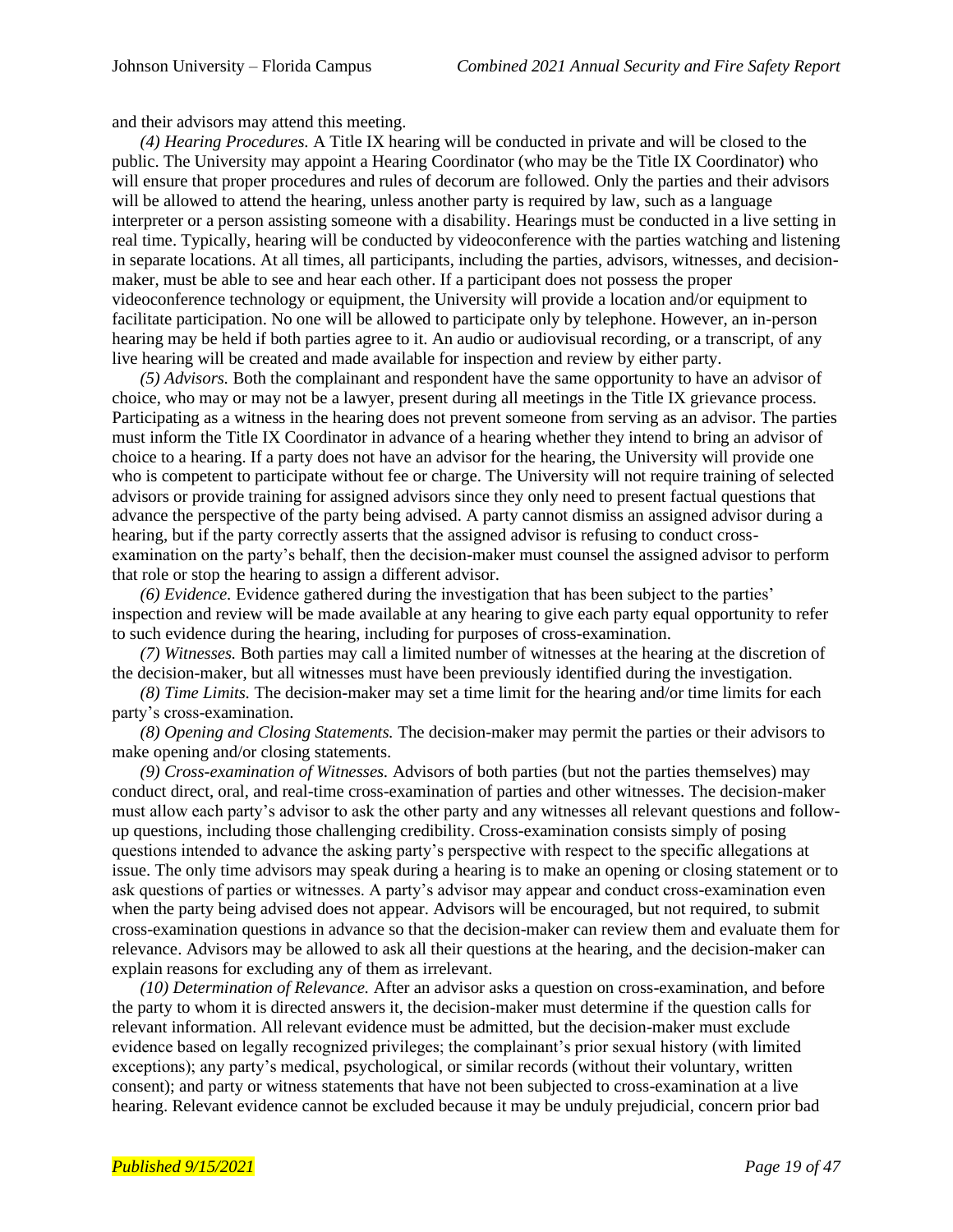acts, or constitute character evidence. Questions that are misleading or assumes facts not in evidence may be considered relevant. Advisors may not ask about a complainant's sexual predisposition or prior sexual behavior, unless such questions about the complainant's prior sexual behavior are offered to prove that someone other than the respondent committed the conduct alleged by the complainant, or if the questions and evidence concern specific incidents of the complainant's prior sexual behavior with respect to the respondent and are offered to prove consent. Questions concerning prior or subsequent sexual misconduct may be asked of the respondent if the decision-maker determines that they are relevant to provide evidence of a pattern of inappropriate behavior by the alleged harasser. Questions that are duplicative or repetitive or that are not probative of any material fact concerning the allegations may be deemed not relevant and therefore excluded. The decision-maker must explain to the party proposing the questions any decision to exclude a question as not relevant. Parties and advisors may not challenge the relevance determination during the hearing.

*(11) Statements Not Subject to Cross-Examination.* The decision-maker must not rely on any statements by a party or witness that were not subjected to cross-examination, but they may consider statements that would not require cross-examination. Failure by a party or witness to answer even one question posed by an advisor means that the decision-maker cannot rely on any statements from that party or witness in making a finding of responsibility. Such statements would include those included in the investigation report or any other sources, such as a police report, medical exam, text messages, witness accounts, etc. Statements allegedly made by a respondent that constitute part of the alleged sexual harassment at issue can be considered even if they are not subjected to cross-examination. Statements by respondents that cannot be relied upon if not subject to cross-examination involve the making of factual assertions to prove or disprove the allegations of sexual harassment. Also, the decision-maker cannot draw inferences about a determination regarding responsibility based on a party's failure or refusal to appear at a hearing or answer cross-examination questions.

*(12) Standard of Evidence.* The decision-maker's determination of responsibility shall be made using a preponderance of evidence standard (for both students and employees) on the basis of whether it is more likely than not that the respondent violated Title IX. The decision-maker must evaluate all relevant evidence under this standard without making credibility determinations based on a party's status as a complainant or respondent or based on their sex. None of the following rules of evidence apply during a Title IX hearing: the federal rules of evidence, the Tennessee rules of evidence, the Florida rules of evidence, common-law principles of evidence, or any other formal law or rule of evidence.

*(13) Sanctions and Remedies.* If the decision-maker makes a finding of responsibility for sexual harassment, the decision-maker will provide sanctions against the respondent (which are listed below) and remedies to the complainant designed to restore or preserve equal access to the school's education program or activity. These remedies can be punitive or disciplinary against the respondent. The Title IX Coordinator will be responsible for implementing any disciplinary sanctions against the respondent and any remedies provided to the complainant.

*(14) Written Determination.* Following the hearing, the decision-maker will issue a written determination simultaneously to both parties, which will include the following information:

- a. Identification of the portion of the University's policies that was violated;
- b. A description of the procedural steps taken from receipt of the formal complaint through the determination regarding responsibility;
- c. Findings of fact supporting the determination;
- d. Conclusions regarding the application of the code of conduct and/or applicable policies to the factual findings;
- e. A statement and rationale for the ultimate determination regarding responsibility for each allegation;
- f. Any disciplinary sanctions imposed on the respondent;
- g. A statement and rationale for any remedies that will restore or preserve equal access provided to the complainant, which may be the same as the supportive measures provided and may burden the respondent if responsibility has been determined;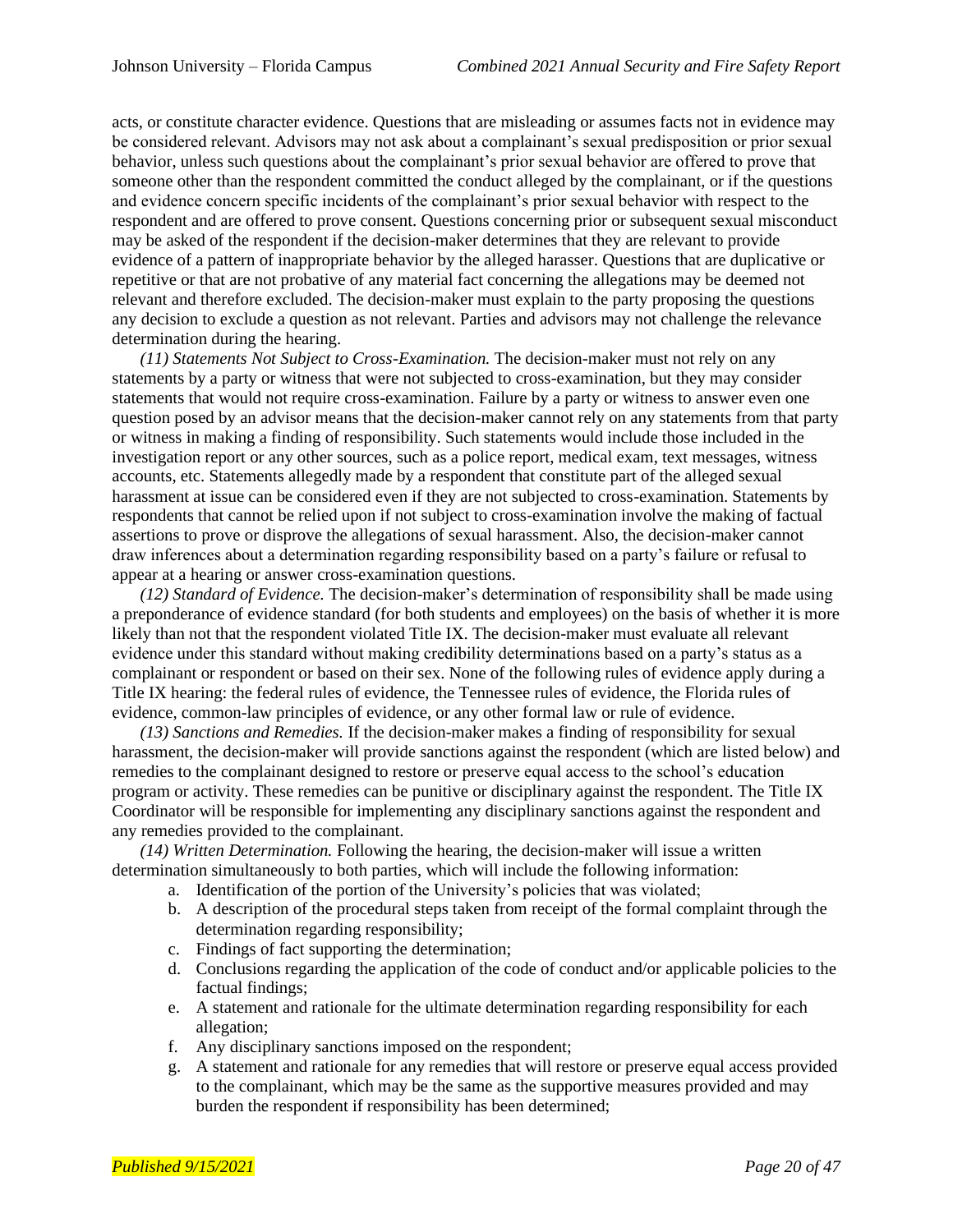h. Information about the appeals process, including a reasonable time frame within which an appeal must be filed.

The decision becomes final if the parties do not appeal or at the conclusion of the appeal process if either party files an appeal.

**Possible Disciplinary Sanctions.** Following a disciplinary hearing, a student or employee determined to have committed sexual misconduct will be subject to disciplinary action up to and including expulsion from school for a student or termination of employment for an employee. Possible disciplinary sanctions for a student include the following:

- Issuance of verbal or written warning, and/or monetary fine
- Mandatory meeting with Dean of Students or his/her designee
- Mandatory counseling or other professional intervention
- Discretionary sanctions (i.e., revocation of any student privilege, community service, disqualification from awards or representing the university, loss of institutional financial aid, etc.)
- Housing suspension or expulsion
- Disciplinary probation for a specified period of time
- Institutional suspension, administrative withdrawal, or expulsion

Possible disciplinary sanctions for an employee include the following:

- Issuance of verbal or written warning, recorded in the personnel file
- Mandatory meeting with the appropriate university administrator or his/her designee
- Mandatory counseling or other professional intervention
- Discretionary sanctions (i.e., revocation of any employee privilege, campus housing suspension or expulsion, community service, disqualification from awards or representing the university, etc.)
- Employment probation for a specified period of time
- Suspension from or termination of employment

**Appeal Procedures.** Either party may appeal a decision to dismiss allegations, whether mandatory or discretionary. Findings of responsibility reached at the end of the grievance process may also be appealed by either party. Grounds for appeal include procedural irregularities (including erroneous relevance determinations), newly discovered evidence that was not available at the time of the determination of responsibility or dismissal, or conflict of interest or bias on the part of the investigator, Title IX Coordinator, or decision-maker. However, these matters will be considered only if they affected the outcome. Appeals based solely on the severity of the sanctions will not be allowed. The party should follow the grievance procedures that can be found at the end of Unit Six of the *Student Handbook.* A Title IX appeal would begin with submission of an online grievance form, which may be accessed by using the following link on the university website:

<https://websurvey2.johnsonu.edu/cgi-bin/rws5.pl?FORM=JUGrievanceandTitleIXReporting>

After the online grievance complaint form is submitted, the administrator who handles grievances will notify both parties in writing of the appeal. In line with the grievance policy and procedures, that person will appoint a grievance committee to consider the appeal. Since the Title IX Coordinator, investigator, and decision-maker were closely involved in the resolution of the initial sexual misconduct complaint, they will be recused from service on the grievance committee assigned to a Title IX appeal. The parties will be allowed to submit a written statement supporting or challenging the outcome. After considering the parties' written statements, the grievance committee will issue a written decision and send it to the parties simultaneously.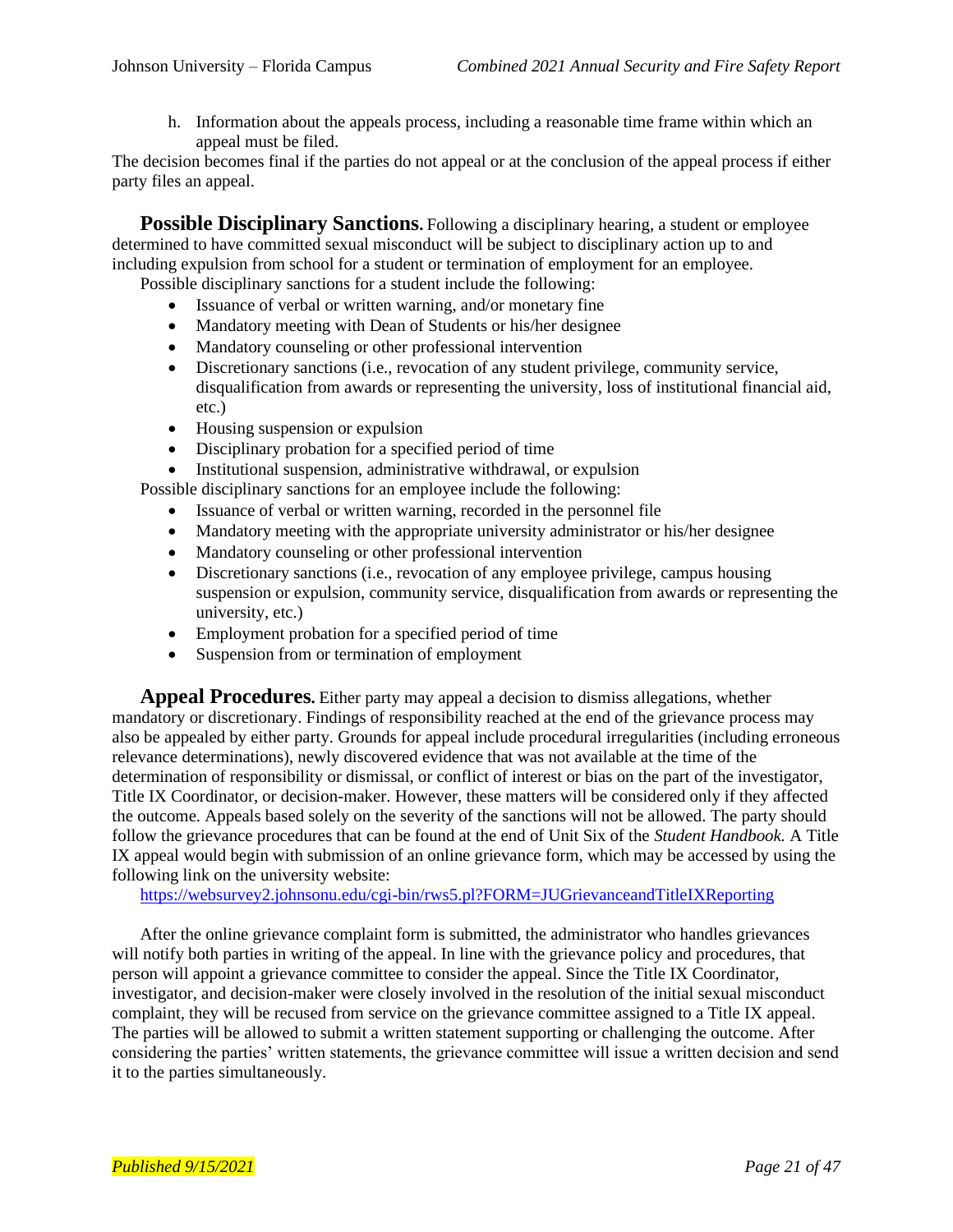**Prohibition of Retaliation.** The University prohibits any person from intimidating, threatening, coercing, or discriminating against any individual for the purpose of interfering with any right or privilege secured by Title IX, or because the individual has made a report or complaint, testified, assisted, or participated or refused to participate in any manner in a Title IX investigation, proceeding, or hearing. Charges against an individual for code of conduct violations that do not involve sex discrimination or sexual harassment but arise out of the same facts or circumstances as a report or complaint of sex discrimination, or a report or formal complaint of sexual harassment, for the purpose of interfering with any right or privilege secured by Title IX, constitutes retaliation. Charging an individual with a code of conduct violation for making a materially false statement in bad faith in the course of a grievance proceeding does not constitute retaliation, provided that a determination regarding responsibility, alone, is not sufficient to conclude that any party made a bad faith materially false statement. The exercise of rights protected under the First Amendment does not constitute retaliation. Complaints alleging retaliation may be filed according the University's grievance procedures.

**Records Maintenance**. For a period of at least seven years from the date of creation, the university will maintain documentation and records regarding alleged violations of the Title IX Policy and their resolution in a manner that protects the confidentiality of the parties involved, complies with the Family Educational Rights and Privacy Act (FERPA), and to the extent possible excludes personally identifiable information of victims of sexual assault, domestic violence, dating violence, and stalking, unless disclosure of someone's identity is required under other laws or is necessary in order to conduct the grievance process. For each investigation, the Title IX Coordinator will maintain all files relating to the initial report or complaint, supportive measures, informal resolutions, investigation, final investigative report including determination of responsibility or dismissals, audio or audiovisual hearing record or transcript, disciplinary sanctions imposed on the respondent, remedies provided to the complainant, and appeals of a Title IX case and the result. With respect to supportive measures, the University's records should include its basis for belief that it was not deliberately indifferent and that it took measures designed to restore or preserve equal access to its education program or activity. The University will also maintain training materials and records for Title IX coordinators, investigators, decision-makers, and informal resolution facilitators. The parties may have access to records relevant to their case such as allegations raised in the formal complaint, copies of evidence, investigative report, and written determination and reports provided in the course of the formal grievance process, but they may not have access to supportive measures provided to the other party. If a student is found responsible for violating the Title IX Policy, this finding remains a part of that student's conduct record.

**Training.** The University will ensure that Title IX Coordinators, investigators, decision-makers, and facilitators of the informal resolution process receive training on the following:

- The definition of sexual harassment in § 106.30
- The scope of the University's education program or activity
- How to conduct an investigation and grievance process including hearings, appeals, and informal resolution processes, as applicable
- How to serve impartially, including by avoiding prejudgment of the facts at issue, conflicts of interest, and bias.

The University will ensure that Title IX Coordinators, investigators, decision-makers, and facilitators of the informal resolution process receive training on the following:

- Any technology to be used at a live hearing
- Issues of relevance of questions and evidence, including when questions and evidence about the complainant's sexual predisposition or prior sexual behavior are not relevant

Training materials cannot rely on sex stereotypes, and they must promote impartial investigations and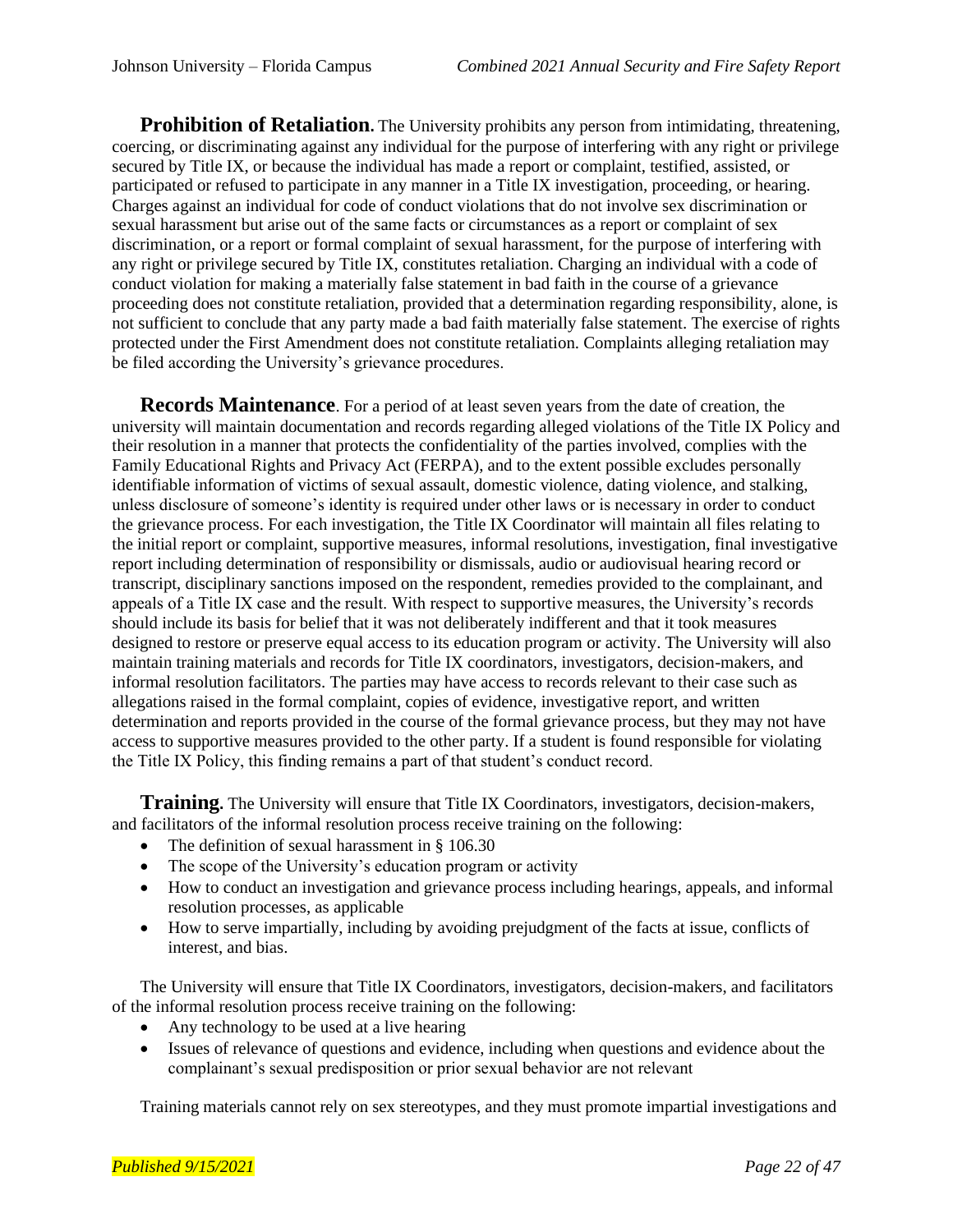adjudications. They must also be posted on the University's website.

Annual training will also be provided to all employees and students on issues related to Title IX. The primary sources of Title IX training on the Tennessee campus, Online campus, and various extension sites are the lead Title IX Coordinator and the Vice President for Student Services. The primary sources of Title IX training on the Florida campus are the branch Title IX Coordinator and the Associate Dean of Students. These designated university officials should have the most current knowledge of federal and state laws, regulations, and policies relating to Title IX. Since these university officials are the most informed members of the university community with regard to the university's Title IX responsibilities, they are best prepared to train others in the appropriate responses to a Title IX complaint or potential sex discrimination situation that needs special attention and/or corrective action.

**Awareness and Prevention Programs.** The university offers an educational program for students and employees that promotes awareness and prevention of sexual harassment, promotes both individual and community safety, and reduces the perpetration of violent crimes. The university works to create and maintain a campus community culture designed to prevent sexual harassment; rape; acquaintance or date rape; dating violence, domestic violence, or stalking; other sex offenses, forcible or non-forcible, heterosexual or homosexual; and other Title IX offenses. Ultimately, the foundation for such a program comes from the university's mission, Christian perspective, and core values.

The university's initial Title IX awareness and prevention program begins with a new-student orientation session during Genesis Weekend, which is held on both Tennessee and Florida campuses. The same awareness and prevention information is also provided during the orientation process for new distance-education students and new employees.

The university's ongoing Title IX awareness and prevention program continues with additional educational activities on both campuses offered to both students and employees. These ongoing educational activities include, but are not limited to: (1) safety awareness and violence prevention articles published in the *Johnson University Royal Scribe* (royalscribe.net), a student publication for the entire university community; (2) educational materials available on the university's website and employee portal; and/or (3) special events or activities during Sexual Assault Awareness Month in April.

**Victim Services and Resources.** Local and referral help is available for victims of sexual misconduct from the university's Health Services department and counseling center (available only on the TN campus), as well as the Student Services department. Local community and state victim services organizations are listed below for both Tennessee and Florida campuses. Many of these resources have websites and toll-free telephone numbers that would be helpful for online students.

#### **In Knox County, Tennessee:**

#### **Knox County Sheriff's Office – Family Crisis Unit**

[www.knoxsheriff.org/family/index.php](http://www.knoxsheriff.org/family/index.php) Emergency Phone: 9-1-1 24-hour Helpline: 865-521-6336 Office Phone: 865-215-6820 Family Justice Center, 400 Harriet Tubman St., Knoxville, TN 37915 The Family Crisis Unit is responsible for investigating incidents of domestic violence, child abuse, and elder abuse. In addition to investigating these incidents, the unit also provides immediate safety crisis counseling information and support to victims of these crimes.

**Sexual Assault Crisis Center of East Tennessee**

<http://www.mcnabbcenter.org/sacet> 24-hour Crisis Line: 865-522-7273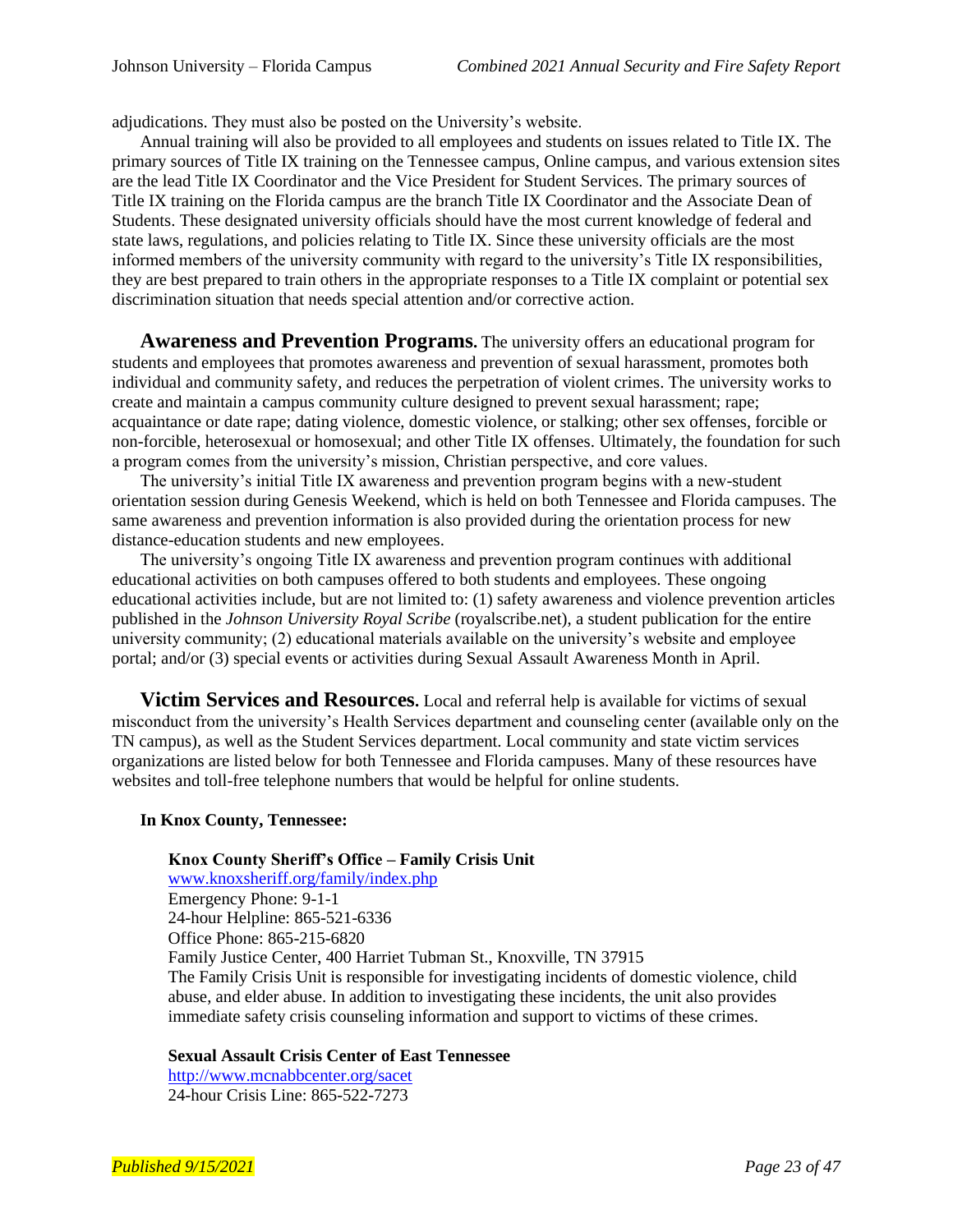2455 Sutherland Avenue, Building B, Knoxville, TN 37919

**YWCA of Knoxville, Victim's Advocacy Program**  <https://ywcaknox.com/domestic-violence> Office Phone: 865-523-6126 Advocates for victims of domestic violence.

**Tennessee Domestic Violence Hotline**

1-800-356-6767

#### **In Osceola County, Florida:**

#### **Victim Services of Central Florida**

[www.victimservicecenter.org/](https://na01.safelinks.protection.outlook.com/?url=http%3A%2F%2Fwww.victimservicecenter.org%2F&data=02%7C01%7C%7Cb453bd01e87141efc1d008d5f8bc3a49%7Cea0ad8b287504f9aa9bd290c49ba022f%7C0%7C0%7C636688409659026832&sdata=%2BEjM8DW4Lpv6CrZxioab2rTvPxcftf57M6VqGEGlqKM%3D&reserved=0) 24-hour Helpline: 407-500-4325 (HEAL) 2111 E. Michigan Street, Suite 210, Orlando, FL 32806 Victim Service Center of Central Florida is the Certified Rape Crisis Center in Orange and Osceola counties. They serve all victims of sexual assault, violent crime and traumatic circumstance through free and confidential crisis intervention, therapy, advocacy, and outreach.

#### **Florida Coalition against Domestic Violence – Domestic Violence Hotline**

[www.fcadv.org/](http://www.fcadv.org/) 24-hour Hotline: 800-500-1119 The Florida Domestic Violence Hotline provides crisis counseling and refers callers to the nearest domestic violence center.

#### **Help Now of Osceola, Inc.**

[www.helpnowshelter.org/](http://www.helpnowshelter.org/) 24-Hour Domestic Violence Hotline: 407-847-8526 Outreach Office: 407-847-3286 Shelter: 407-847-0128 Administrative Office: 407-847-3260 821 Emmett Street, Kissimmee, FL 34741 Help Now provides safe emergency shelter, counseling, case management, information and referral, legal advocacy, and a 24-Hour crisis phone line.

#### **Florida Council Against Sexual Violence – Sexual Violence Hotline**

[www.fcasv.org/](http://www.fcasv.org/) 24-hour Hotline: 1-888-956-7273 The Florida Sexual Violence Hotline provides crisis counseling and refers callers to the nearest sexual violence services center. For child, adolescent, and adult victims.

### **Campus Emergency Notifications**

The Higher Education Authorization Act of 2008 requires institutions of higher education to formulate policies and procedures for notifying the campus community concerning significant emergencies or dangerous situations involving an immediate threat to the safety of the community. Johnson University utilizes the Nixle Community Information Service, which is built exclusively to provide secure and reliable communications, to send a text message to registered phones in the event of an emergency situation. Nixle's authenticated service connects city agencies to citizens (or, in this case, university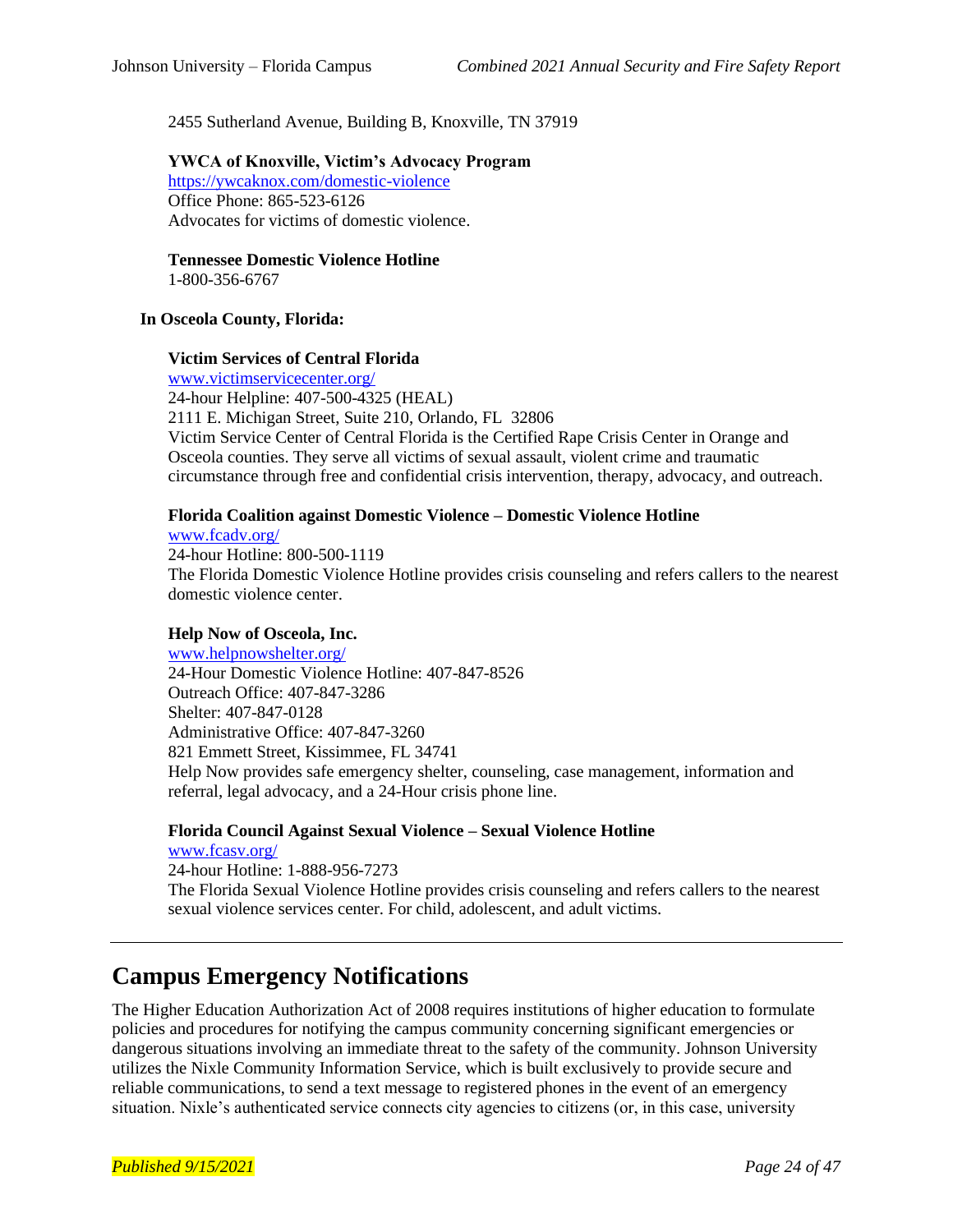officials to students and employees) in real-time, delivering information to residents of geographically targeted areas and neighborhoods.

In the event of an emergency, students and employees who have registered in Nixle will receive information through the Nixle Community Information Service text message system. Notifications will include information about the nature of the emergency and both general and specific instructions for responding to the emergency. In addition, similar information will be posted to campus email accounts for currently enrolled students and current employees. Standard text message rates may apply, depending on the carrier. The system is simple to use, and there is no spam. Johnson University will only use this system to announce a campus emergency situation or to test the system (at least one test per year, perhaps more frequent tests).

*Nixle Registration & Set-up* – Text **JohnsonUFL** to **888777** and follow the instructions given.

## **Emergency Management Plan – Education and Preparation**

Johnson University's **Emergency Management Plan** establishes the policies, procedures, and organizational structure for response to emergencies that are of sufficient magnitude to cause a significant disruption of the functioning of all or portions of the university. This plan describes the roles and responsibilities of departments, units, and personnel during emergency situations. The basic emergency procedures are designed to protect lives and property through effective use of university and community resources. Since an emergency may be sudden and without warning, these procedures are designed to be flexible in order to accommodate contingencies of various types and magnitudes. The purpose of the **Special Unit Plan – Florida Campus** is to supplement the university's Emergency Management Plan with the procedures and organizational structure unique to the Florida campus at 1011 Bill Beck Boulevard in Kissimmee, Florida.

Johnson University Florida will respond to an emergency situation in a safe, effective, and timely manner. Florida branch campus personnel, equipment, and resources will be utilized to accomplish the following priorities:

- 1. Protection of human life
- 2. Support of health and safety services
- 3. Protection of Johnson University Florida assets
- 4. Maintenance of Johnson University Florida services
- 5. Assessment of damages
- 6. Restoration of general campus operations

In case of any type of emergency on the Florida campus, the Florida Campus Safety and Security Committee serves as the Emergency Management Team. The Chair of the Emergency Management Team (the Executive Vice President) or a member of the Emergency Management Team acting on its behalf will determine whether an emergency or disaster should be declared on the Florida campus and the extent to which the Emergency Management Plan and the Special Unit Plan are activated. The first member of the Emergency Management Team to arrive on the scene is authorized to direct immediate action in response to a crisis. If an emergency or disaster is declared on the Florida campus, the Chair of the Emergency Management Team will assign an appropriate Incident Response Team.

#### **Who to Contact in Case of an Emergency**

### **If there is any immediate danger, call 9-1-1.**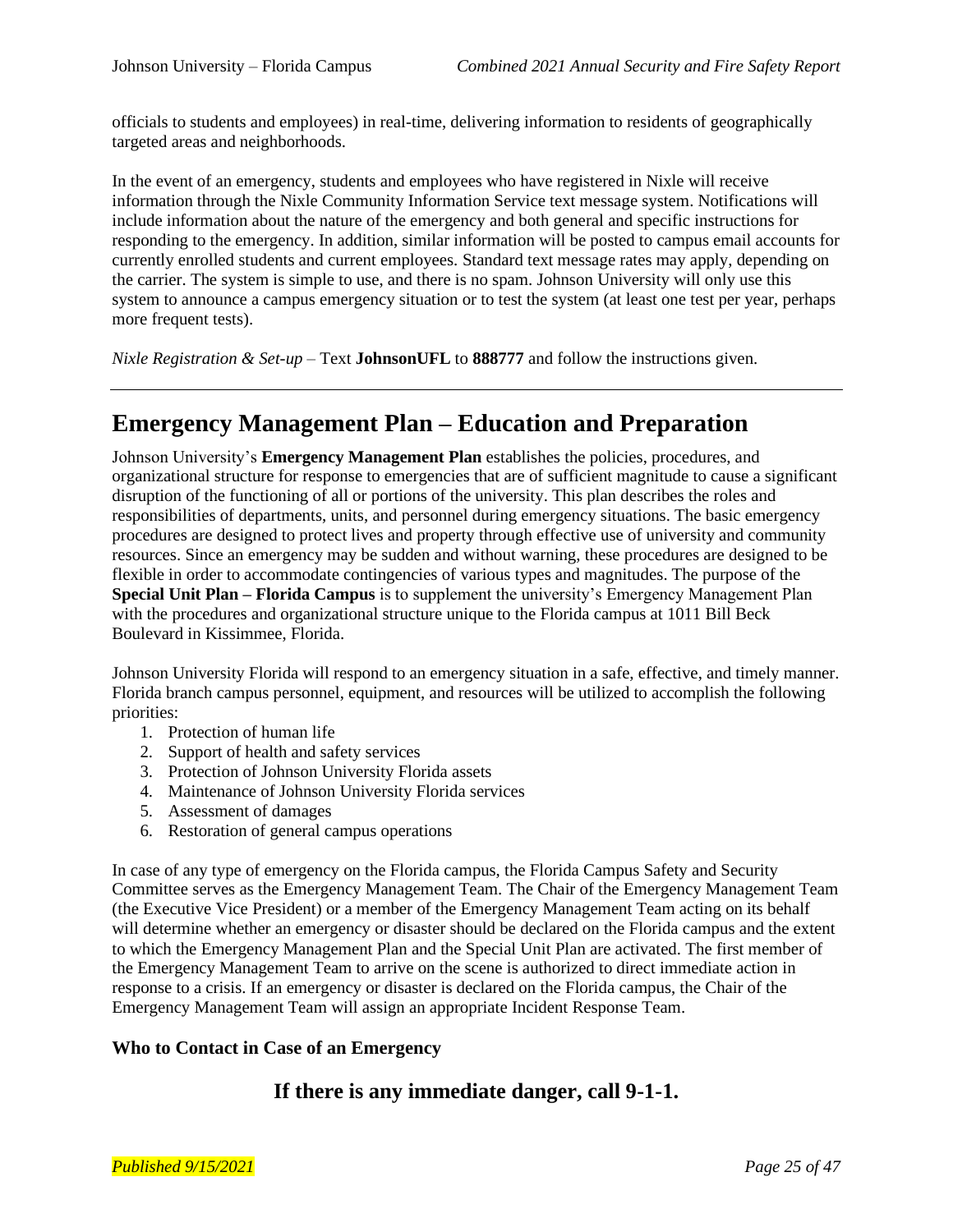| Osceola County Department of Public<br>Safety                        | If possible, tell the dispatcher<br>the nature of the emergency,<br>your exact location, and what<br>services are needed. Remain<br>there until help arrives. | <b>Emergency Situation:</b><br>$9 - 1 - 1$<br>Non-Emergency Situation:<br>$(407)$ 348-2222 |
|----------------------------------------------------------------------|---------------------------------------------------------------------------------------------------------------------------------------------------------------|--------------------------------------------------------------------------------------------|
| Campus Security Officer, available daily<br>from 9:30 pm $-$ 5:30 am | <b>Campus Security Officer</b>                                                                                                                                | Mobile: (407) 433-4355                                                                     |
| <b>Resident Director</b>                                             | Micaela Cox                                                                                                                                                   | $(407)$ 569-1169<br>Office:<br>Mobile: (772) 713-5595                                      |
| Director of Plant Services - Florida<br>Campus                       | Jacob Cox                                                                                                                                                     | Mobile: (407) 446-8841                                                                     |

#### **Emergency Notification Process**

Upon confirmation by university officials of a significant emergency or dangerous situation involving an immediate threat to the health or safety of students or employees occurring on the campus, university officials will immediately notify the campus community of the situation. University officials will, without delay, and taking into account the safety of the community, determine the content of the notification and initiate the notification system, unless issuing a notification will, in the professional judgment of responsible authorities, compromise efforts to assist a victim or to contain, respond to, or otherwise mitigate the emergency. The notice will give instructions for appropriate response actions. Notification methods may include email distribution lists for current students and employees, Nixle text alert system, verbal announcement broadcast on campus telephones, banner on website and portal, official social media post, official press release, or any combination of such notification methods.

#### **Timely Warning for Clery Crimes**

When necessary, university officials will make a timely warning to the campus community (as required by federal regulations) of a Clery crime that occurred on the campus' Clery geography, that was reported to a Campus Security Authority or local police agency, and that is considered to represent a serious or continuing threat to students and/or employees. The timely warning will include pertinent information about the crime that triggered the warning (type and general location of the crime). However, a timely warning will not be issued if, in the professional judgment of responsible university officials, it would compromise efforts to assist a victim or to contain, respond to, or otherwise mitigate the emergency (as permitted by federal regulations). Notification methods may include email distribution lists for current students and employees, Nixle text alert system, verbal announcement broadcast on campus telephones, banner on website and portal, official social media post, official press release, or any combination of such notification methods.

#### **Types of Emergencies**

#### **Level 1 – Minor Incident**

A minor incident is defined as a local event with limited impact, which does not affect the overall functioning capacity of Johnson University Florida. In the case of a minor incident, the Emergency Management Plan would not be activated. Examples of a minor incident include a localized fire, minor storm damage, or an unauthorized individual on campus.

#### **Level 2 – Emergency**

An emergency is defined as a serious event that completely disrupts one or more operations of Johnson University Florida. Multiple university resources are involved. In the case of an emergency, the Emergency Management Plan is activated to the extent necessary. Examples of an emergency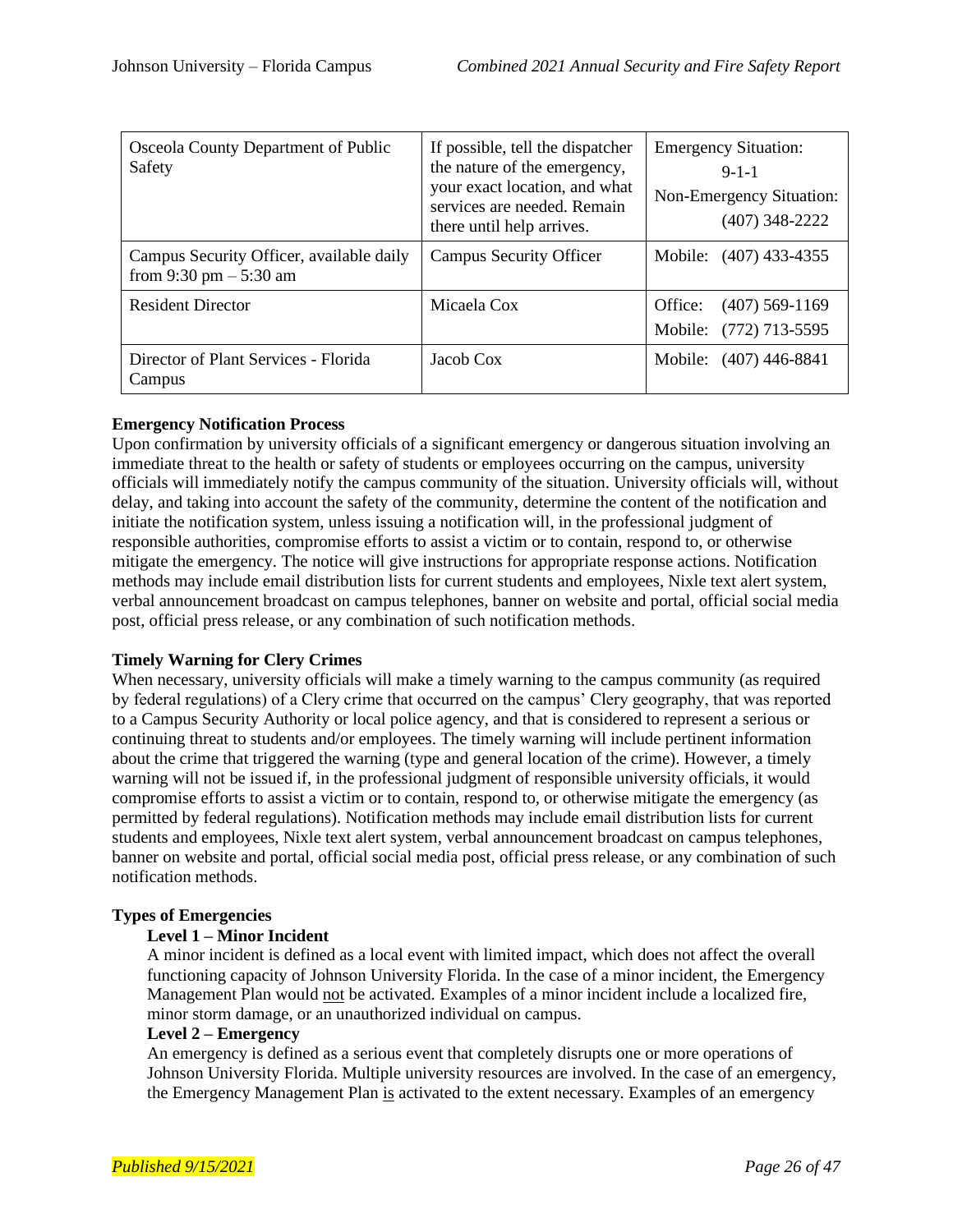include a hurricane, brush fire, building fire, or active shooter on campus.

**Level 3 – Disaster**

A disaster is defined as a very serious event that seriously impairs or halts the operation of the branch campus. In the case of a disaster, the Emergency Management Plan is fully activated. Examples of a disaster include a tornado, direct hurricane hit, or large-scale fire on campus.

#### **Stages of Response**

The stages of the Special Unit Plan summarized below follow the guidance found in the "Guide for Developing High-Quality Emergency Operations Plans for Institutions of Higher Education," which was published in 2013 by the Federal Emergency Management Agency (FEMA).

- Stage One **Education and Preparation** Educate the campus community to be ready to prevent, respond to, recover from, and/or mitigate the impact on life or property from any campus emergency or disastrous event of any severity or magnitude, whether man-made or natural.
- Stage Two **Emergency Management** Respond to an emergency situation or disastrous event affecting the campus.
- Stage Three **Initial Recovery** Begin the recovery process following an emergency situation or disastrous event on campus.

Stage Four – **Facility Restoration** – Restore damaged campus facilities to full use and operation.

Stage Five – **Completion of Recovery** – Reinitiate use of the repaired campus facilities and/or initiate use of the replaced campus facilities to complete the recovery process.

| <b>ALERT or CONCERN</b>                     | <b>RESPONSE</b>                                                                                                                                     |  |
|---------------------------------------------|-----------------------------------------------------------------------------------------------------------------------------------------------------|--|
| <b>Weather Emergency</b>                    | If your weather radio broadcasts an alert, follow the instructions located<br>near your weather radio or in this table.                             |  |
| Severe Thunderstorm or<br>Tornado Watch     | Suitable conditions exist for severe thunderstorms or a tornado. Remain<br>alert and be prepared to seek shelter immediately.                       |  |
| Severe Thunderstorm or<br>Tornado Warning   | Take shelter immediately in a room with no windows on the ground floor,<br>unless instructed to do otherwise by authorized personnel.               |  |
| Hurricane Watch or<br>Warning               | Remain alert and listen carefully to information. Prepare to evacuate or<br>shelter-in-place. Listen for instructions from authorized personnel.    |  |
| Shelter In Place Warning                    | Do not leave your apartment or office area. Follow shelter-in-place<br>instructions given by authorized personnel. Listen for further instructions. |  |
| Civil Danger Watch or<br>Warning            | Listen to the information carefully. Be prepared to either evacuate or<br>shelter-in-place. Do not leave your apartment unless instructed by        |  |
| <b>Radiation Hazard Watch</b><br>or Warning | authorized personnel to evacuate. Listen for further instructions from<br>authorized personnel.                                                     |  |
| Material Hazard Watch or<br>Warning         | <b>Osceola County Emergency Management Resources:</b>                                                                                               |  |
| Law Enforcement<br>Warning                  | <b>Emergency Management website:</b><br>$\bullet$<br>http://www.osceola.org/GO/EM                                                                   |  |
| Local Area Emergency                        | <b>Emergency Management Facebook:</b><br>www.facebook.com/OsceolaEOC                                                                                |  |
| <b>Severe Weather Statement</b>             | Emergency Management Twitter: www.twitter.com/OsceolaEOC                                                                                            |  |
|                                             | Osceola County Citizen Information Line: 407-742-0000<br>٠                                                                                          |  |

#### **Weather/Emergency Alert Information**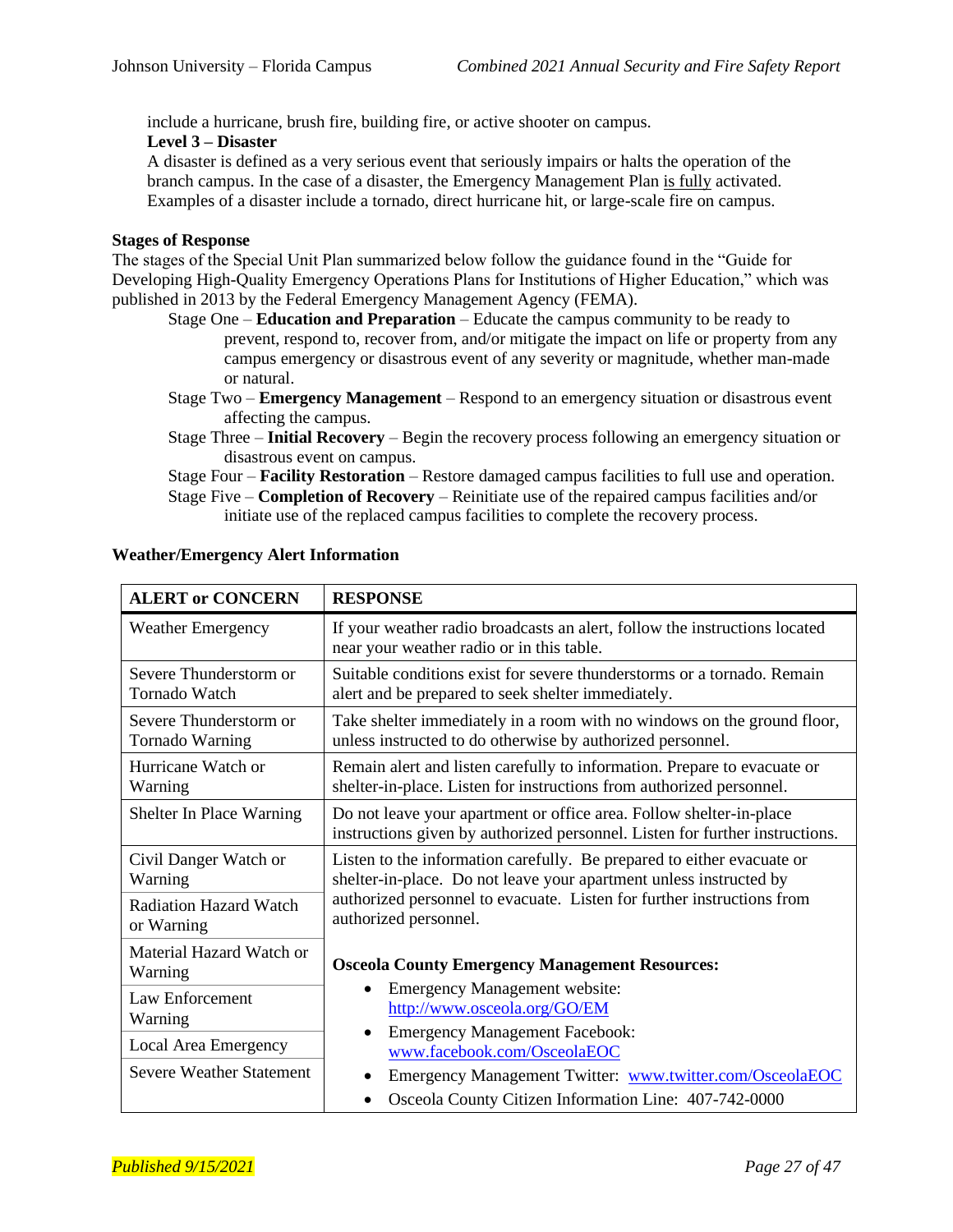| <b>ALERT or CONCERN</b>                        | <b>RESPONSE</b>                                                                                                                                                                                                                                                         |
|------------------------------------------------|-------------------------------------------------------------------------------------------------------------------------------------------------------------------------------------------------------------------------------------------------------------------------|
| <b>Immediate Evacuation</b><br>Warning         | Listen to the information carefully. Collect your evacuation materials. Do<br>not leave campus on your own. Listen for further instructions from<br>authorized personnel.                                                                                               |
| Immediate Safety or<br><b>Health Emergency</b> | <b>Call 9-1-1.</b> While on the phone with the 9-1-1 operator, have someone else<br>call your Resident Assistant or the Resident Director at 407-569-1169<br>(office) or 772-713-5595 (cell) to notify campus personnel of the location<br>and nature of the emergency. |
| Immediate Maintenance<br>Emergency             | Call the Resident Director at 407-569-1169 (office, during business hours)<br>or 772-713-5595 (cell, during non-business hours). If the Resident<br>Director is unavailable, contact a Resident Assistant or the Associate Dean<br>of Students at 407-973-3229 (cell).  |
| Non-Emergency<br>Maintenance Need              | Send email to <b>1FIX</b> @ Johnson U.edu, or call 407-569-1349 (1FIX) to<br>submit a maintenance request.                                                                                                                                                              |
| Non-Emergency Local<br>Law Enforcement         | Call 407-348-2222 if you need to report a non-emergency situation to the<br>Osceola County Sheriff's Office.                                                                                                                                                            |

#### **Preparation for and Response to Fire**

In the event of a fire anywhere on campus, call 9-1-1. This call will alert the Fire Department and the Department of Public Safety. Once emergency services have been notified, also report the fire to Student Life personnel as soon as possible for appropriate response and for purposes of inclusion in annual fire statistics.

#### **Fire Drills**

Fire drills will typically be conducted two (2) times per year, one to be held in each semester.

- 1. Fire drills are unannounced and are sometimes monitored by a local fire department official.
- 2. Fire drills will typically encompass all campus personnel and students.
- 3. Fire drills are typically scheduled at a time that creates the least interruption in classes and in daily activities.

Fires don't always happen at convenient times. In order to be prepared for a fire or other type of emergency, the University conducts a fire drill each semester. This information is provided to inform you of your responsibilities during a fire or fire drill.

- 1. Make sure everyone in your area is awake and aware of what is going on.
- 2. Residents of Heritage Hall, Chambers Hall, and Trulock Hall will gather at the pond deck (1 on map). The Student Community Director or a Resident Assistant will be there to verify your presence.
- 3. Residents of Beazell Hall, Foundation Hall, and Packer Hall will gather in the grassy area at the fence near the residence gate (2 on map). Resident Assistants will be there to verify your presence.
- 4. All Resident Assistants will give accountability to the Resident Director, who will report to the Fire Department personnel upon their arrival.
- 5. Occupants of non-residential buildings will gather at the end of the NW visitor-parking strip beside the Chapman Center (3 on map).
- 6. Do not leave your designated area until notified by the Fire Department personnel, Resident Director, or a Resident Assistant that it is okay to do so.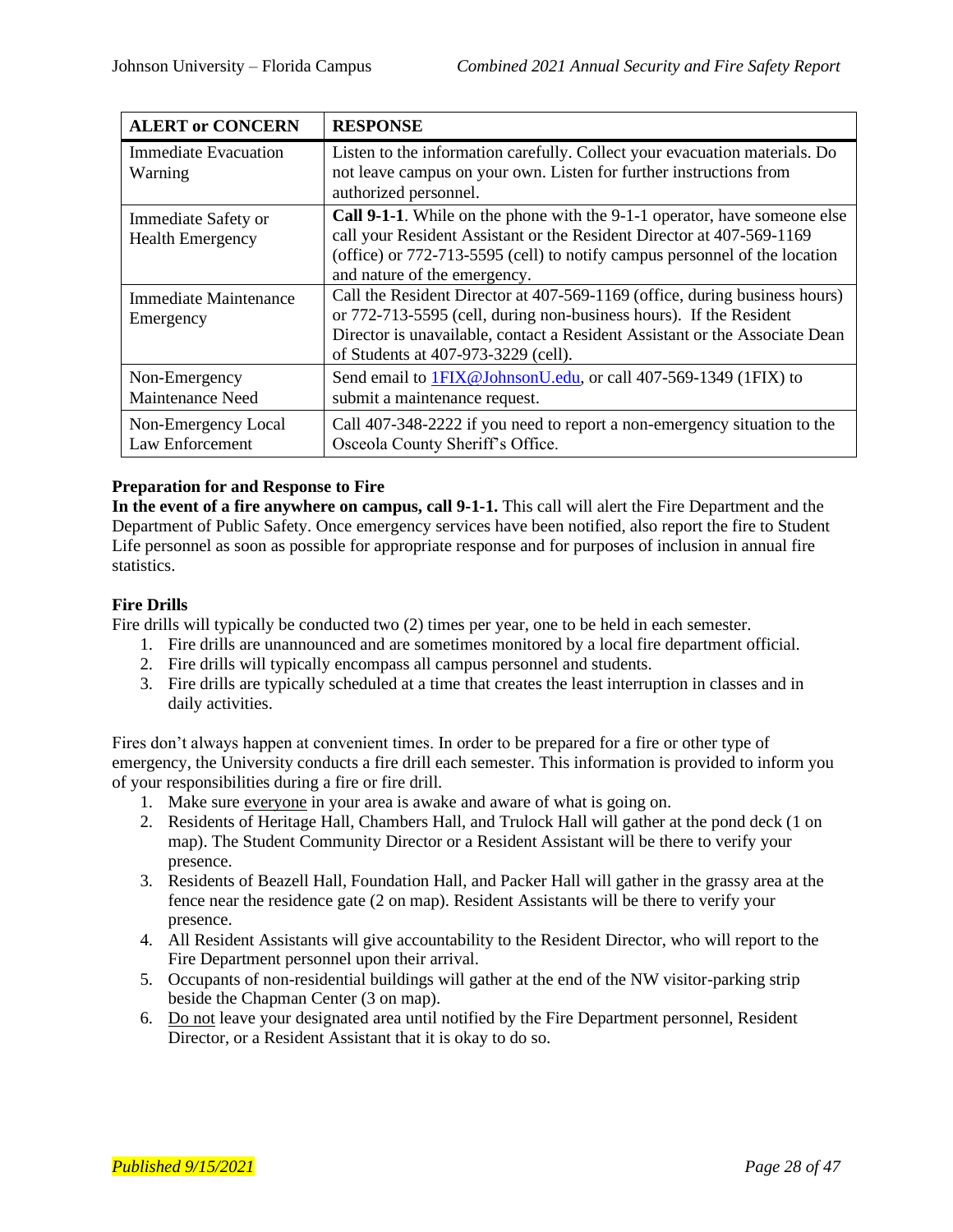

#### **Fire Prevention**

It is the responsibility of every member of the campus community to bring to the attention of the institution any situation that may be considered a fire hazard. Help prevent fires:

- Stay in the kitchen while cooking.
- Turn pan handles away from the edge of the stovetop.
- Keep stovetop surfaces clean and free from grease buildup.
- Supervise children closely when they help in the kitchen.
- Keep flammable fabrics or shirts with long, loose sleeves away from the oven and stovetop burners.
- Do not keep flammable cleaning fluids, solvents, or other liquids near the stove.
- Having an open fire on campus without permission from Student Life personnel is prohibited.
- Creating a fire hazard is prohibited. *(Many of these prohibited activities also violate local, state, or federal fire safety codes in addition to violating the Campus Community Standards of Conduct, specifically the standard prohibiting endangerment of oneself or others.)*
	- 1) Safety is always a concern in university residence halls. Under no circumstances should anyone tamper with existing electrical equipment such as lighting, wiring, appliances, or switches.
	- 2) Overload on duplex outlet circuitry is a safety hazard. Excessive use of extension cords is discouraged.
	- 3) Corridors, stairwell landings, doorways, and exits are to be kept clear at all times. Nothing should be placed in these areas at any time.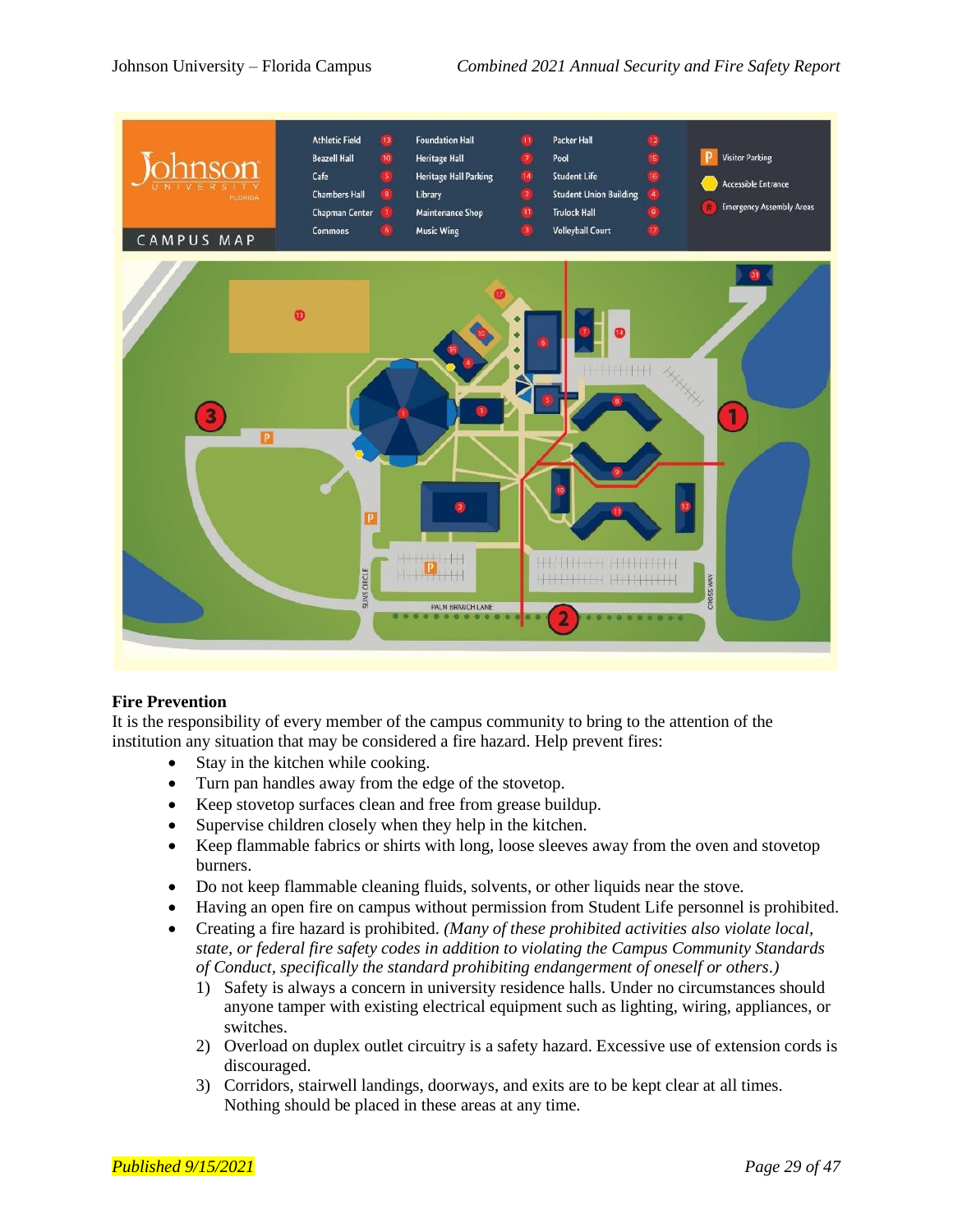- 4) Emergency exit doors must be kept closed at all times; tampering with or disabling the hardware on an emergency exit door is prohibited.
- 5) Using a burning candle, the stove, a toaster oven, or other portable electrical appliance in an irresponsible manner is prohibited.
- 6) The possession of fireworks or smoke-generating devices, tampering with fire safety equipment, improper use/storage of flammable materials, the use of sun lamps, and the use of space heaters is prohibited.
- 7) Barbeque grills should only be used in open areas at least ten feet from any building.

#### **Fire Extinguishers**

Fire extinguishers and fire alarms are located in accessible locations in all buildings. When using a fire extinguisher, remember the PASS system:

**Pull the pin // Aim the Fire Extinguisher // Squeeze the trigger // Sweep nozzle from side to side** 

#### **Fire Safety Systems in Campus Housing**

- Each apartment building (Foundation, Trulock, Chambers, Beazell, Packer, and Heritage Halls) has a fire extinguisher located on the outside wall of each floor.
- Each apartment in Foundation Hall and Trulock Hall has a smoke detector located in the kitchen/living room area near the bedroom entrances.
- Each apartment in Chambers Hall has a smoke detector at the top of the stairs. These apartments are also equipped with a sprinkler fire-suppression system.
- Each apartment in Beazell Hall, Packer Hall, and Heritage Hall has a smoke detector in the kitchen/living room area and a smoke detector located in each of the bedrooms. All smoke detectors are interconnected.
- Each apartment building is equipped with a fire emergency notification system with two pull stations outside on each floor.
- Each apartment is equipped with a notification horn within hearing range of all residents. Notification horns are also located on the outside of each apartment building.
- Personnel from the Plant Services Department inspect and test the smoke detectors monthly for proper operation and report failed detectors for repair or replacement.
- Personnel from the Plant Services Department inspect the fire extinguishers monthly for proper charge and report failed fire extinguishers for repair or replacement.
- Annually, an outside vendor inspects (and hydro-tests extinguishers scheduled for said testing) all fire extinguishers for proper charge and repairs or replaces any failed extinguishers.

#### **Fire Safety Training and Education**

Fire safety training is included in the annual Resident Director and Resident Assistant Training program conducted before the beginning of the fall semester. Topics covered include emergency procedures, and fire and building evacuation zones on the Florida campus. Fire safety education is included in the semiannual new-student orientation session covering campus safety and security held at the beginning of the fall and spring semesters. In addition, a colorful "Emergency Procedure Guide" is posted on the inside of every campus apartment's front door. Topics covered include health or safety emergency contacts, maintenance assistance, RD and RA phone numbers, evacuation emergency procedures, evacuation zones map, and basic shelter-in-place instructions.

#### **Response to Fire Alarm**

If a fire alarm is activated on campus, JUFL personnel should follow the response protocol described below.

1. Evacuate the affected buildings immediately and send people to the appropriate Emergency Assembly Area (refer to campus map below).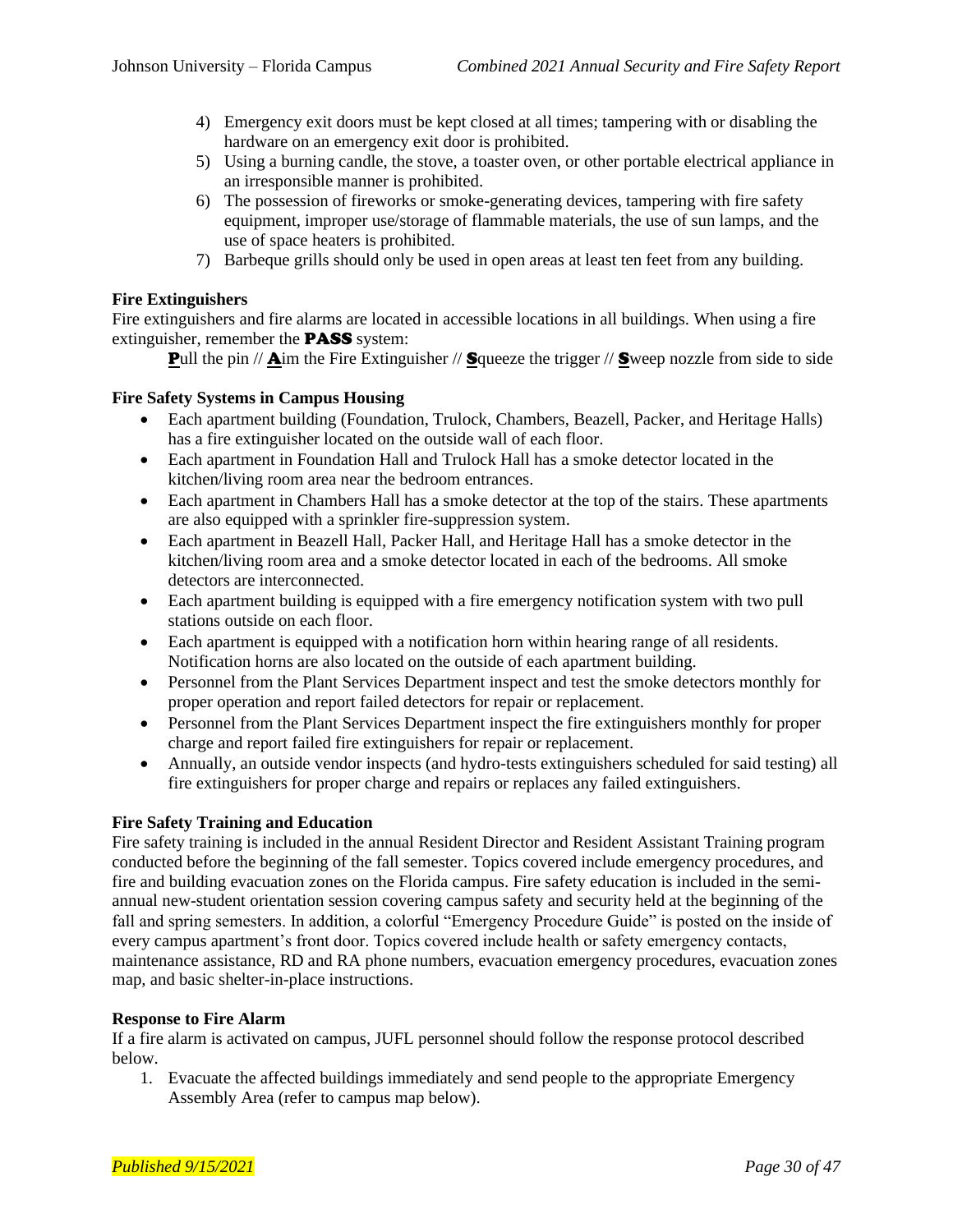- 2. Determine the nature and location of the fire threat or false alarm.
- 3. If it is determined to be a false alarm, re-set the alarm system and permit people to return to the area from which they were evacuated.
- 4. If there is a fire or fire threat on campus, call 9-1-1 immediately and request assistance from the fire department.
	- a. Notify a member of the Florida Campus Safety and Security Committee that a fire has been detected on campus. A committee member will determine if an emergency is to be declared and if the emergency management plan will be activated.
	- b. If the fire alarm was activated from a residence hall, a committee member will communicate with the fire alarm monitoring company.
	- c. Follow instructions given by fire department personnel.
	- d. Once cleared by fire department personnel, permit people to return to the area from which they were evacuated.



#### **Response to Tornado**

Upon hearing of a weather alert over the National Oceanographic Aeronautical Administration (NOAA) weather radio, obey the instructions of the warning and follow the Shelter-In-Place protocol. When a tornado *watch* is announced:

*(A tornado watch means a tornado, severe thunderstorm, or both, are possible.)*

1. All campus personnel and currently enrolled students will be notified via text alert to those registered in Nixle, email message to Johnson University FL Info distribution list, email message to currently enrolled JUFL students, and campus phone announcements.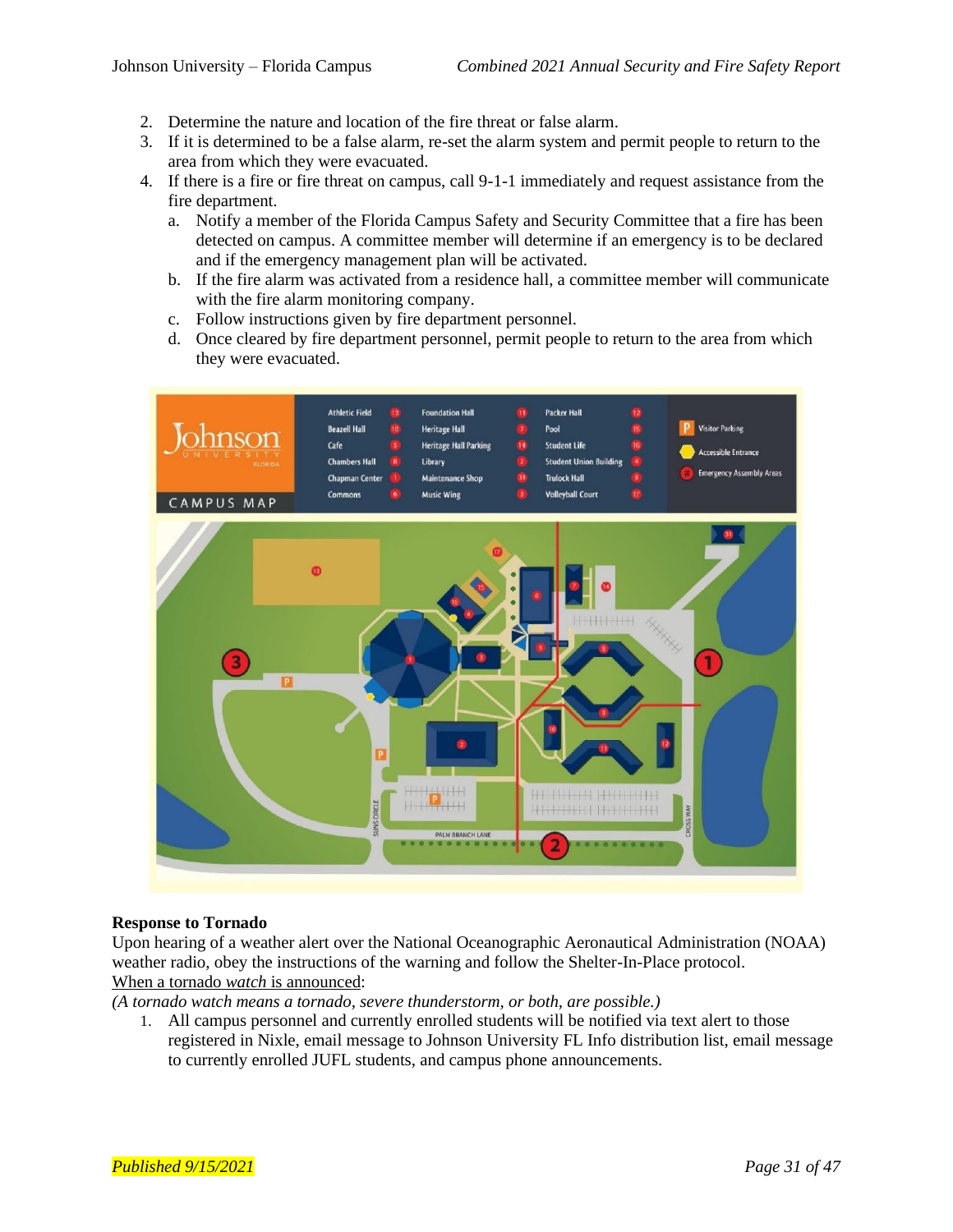2. Remain alert for instructions from either campus or local authorities. Updates will be given, as conditions warrant, until the Emergency Management Team issues an "all clear" signal to the campus community.

When a tornado *warning* is announced, be prepared to:

*(A tornado warning means a tornado has been sighted.)*

- 3. Listen for special instructions from the National Weather Service, the Emergency Management Team, or other university officials.
- 4. Evacuate quickly to a designated area when requested to do so.
- 5. Shelter-in-place. Record the names of everyone who is sheltered in the area.
- 6. Get beneath heavy furniture if a safe area is not accessible or time does not permit.
- 7. Stay away from outer walls or glass.
- 8. Avoid any room with a wide free-span roof.
- 9. If the structure you are in appears to be unsafe, cautiously exit the structure.
- 10. Wait for the "all clear" signal from the weather radio, the local authorities, or the Emergency Management Team Chair.

#### **Response to Hurricane**

Hurricane season extends from the beginning of June through November. If there is a hurricane or other high wind event in this area, you will be informed by the Emergency Management Team. Information received from weather radios should be obeyed.

Hurricane season preparations:

- Have two (2) gallons of water for drinking (for each resident) reserved throughout hurricane season.
- Stock some non-perishable foods that can be eaten with little or no preparation (i.e. canned foods, cereals, peanut butter and crackers).
- Have a flashlight ready with fresh batteries.

#### When a hurricane *watch* is issued:

*(A hurricane watch means hurricane conditions pose a possible threat to your area. It does not mean a hurricane will strike.)*

- 1. All campus personnel and currently enrolled students will be notified via text alert to those registered in Nixle, email message to Johnson University FL Info distribution list, email message to currently enrolled JUFL students, and campus phone announcements.
- 2. Updates will be given, as conditions warrant, until the Emergency Management Team issues an "all clear" signal to the campus community.
- 3. Listen for special instructions from the National Weather Service, the Emergency Management Team, or other university officials.
- 4. Make sure you have stocked up on emergency supplies.
- 5. Remain calm and alert for instructions from either campus or local authorities.

#### When a hurricane *warning* is issued:

#### *(A hurricane warning means that hurricane conditions are expected in your area within 24-36 hours. Conditions may include gale-force winds, flood danger, and possible tornadoes.)*

Upon the issuance of a Hurricane Warning that encompasses the Kissimmee area, the Emergency Management Team Chair, in conjunction with the other Emergency Management Team members, will chose one of the following options:

- Shelter-In-Place (Category 1 Hurricane only)
- Shelter-In-Place in first floor apartments or evacuate to hardened Chapman Center prior to sustained winds of 96 MPH (Category 2 Hurricane)
- Evacuate to hardened Chapman Center prior to sustained winds of 111 MPH or greater (Category 3 and above)
- 6. Secure any loose objects outside by bringing them inside.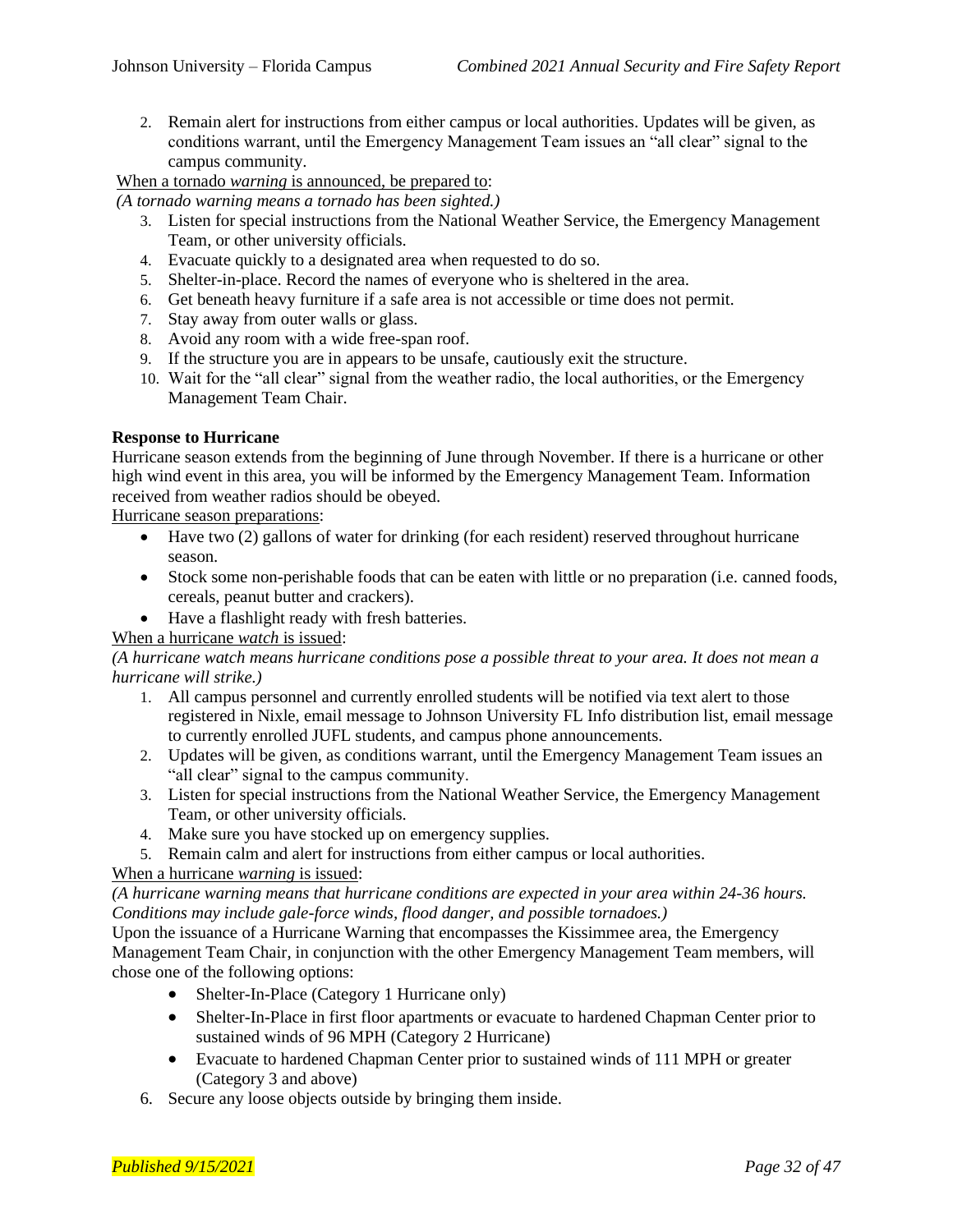- 7. Avoid unnecessary use of phones as the Emergency Management Team may be issuing updates.
- 8. All campus residents should remain in their own apartments until they are notified to do otherwise. Should a student choose to leave campus, they must notify the Emergency Management Team, Resident Director, or an RA of their destination. If the Emergency Management Team deems it necessary, students may be evacuated to the Chapman Center—this will be mandatory for all students residing in campus housing. The Emergency Management Team will record the names of everyone who is sheltered in the area. Students will be instructed to remain sheltered in their apartment or designated area until given the "all clear" signal from the weather radio, the local authorities, or the Emergency Management Team Chair.

### **Shelter-in-Place Instructions**

During an emergency, you may be asked to "shelter-in-place." The JUFL Emergency Management Team or local city/county emergency management officials may ask you to shelter-in-place when the risk of harm during an evacuation is greater than sheltering yourself in your home or workplace. The information provided below was developed from various emergency management resources, including the American Red Cross [\(https://www.redcross.org/get-help/how-to-prepare-for-emergencies.html\)](https://www.redcross.org/get-help/how-to-prepare-for-emergencies.html), Osceola County Emergency Management [\(https://www.osceola.org/agencies-departments/emergency-management\)](https://www.osceola.org/agencies-departments/emergency-management), and Florida Division of Emergency Management [\(https://www.floridadisaster.org/planprepare/disaster](https://www.floridadisaster.org/planprepare/disaster-supply-kit)[supply-kit\)](https://www.floridadisaster.org/planprepare/disaster-supply-kit).

#### **Follow these Shelter-In-Place instructions for on-campus apartments**

- 1. Choose a room with few or no windows.
- 2. Close all doors and windows. Close the blinds and stay away from the windows.
- 3. Close as many internal doors as possible.
- 4. Take your weather radio and a portable radio with you.
- 5. Stay inside until you are advised it is safe to exit your home. Once advised, open your apartment to air it out.
- 6. Stay off the telephone except to report emergencies. Authorities may be trying to communicate with you.
- 7. Wait for the "all clear" signal from authorized personnel.

#### **Follow these Shelter-In-Place instructions for non-residential campus buildings**

- 1. Cancel class. Follow reverse evacuation procedures to bring the campus community indoors.
- 2. If there are visitors in the building, provide for their safety by asking them to stay do not leave. When authorities provide directions to shelter-in-place, they want everyone to take those steps now, where they are, and not drive or walk outdoors.
- 3. Provide for answering telephone inquiries from concerned parents by having at least one telephone with the school's listed telephone number available in the room selected to provide shelter for the school secretary or person designated to answer these calls. This room should also be sealed. Acquire all school two-way radios available for communication, if time permits.
- 4. Allow those with wireless phones to call to let others know where they are. However, instruct them to keep calls short.
- 5. If time permits, change the automated attendant message on the telephone system to indicate that the school is closed, students and staff are remaining in the building until authorities advise that it is safe to leave.
- 6. Provide directions to close and lock all windows, exterior doors, and any other openings to the outside.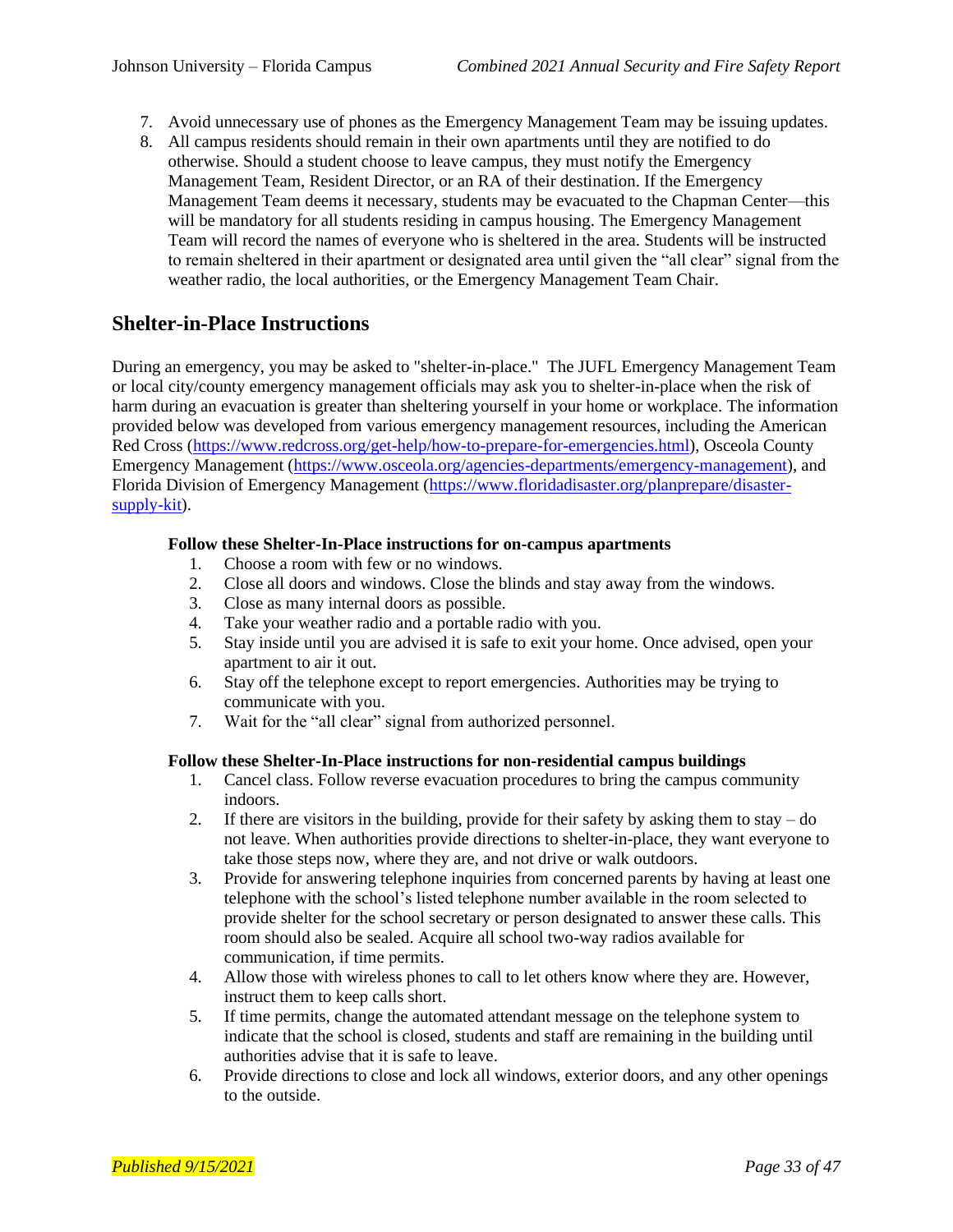- 7. If you are told there is danger of explosion, direct that window shades, blinds, or curtains be closed.
- 8. Have employees familiar with your building's mechanical systems turn off all fans, heating and air conditioning systems. Some systems automatically provide for exchange of inside air with outside air – these systems, in particular, need to be turned off, sealed, or disabled.
- 9. Pre-stage essential disaster supplies, such as nonperishable food, bottled water, batterypowered radios, first aid supplies, flashlights, batteries, duct tape, plastic sheeting, and plastic garbage bags.
- 10. Select interior room(s) with the fewest windows or vents to serve as **shelter-in-place** rooms. The room(s) should have adequate space for everyone to be able to sit. Avoid overcrowding by selecting several rooms, if necessary. Classrooms may be used if there are no windows or the windows are sealed and cannot be opened. Large storage closets, utility rooms, meeting rooms, and even the gymnasium may also work well.
- 11. It is ideal to have a hard-wired telephone in the room(s) you select. Call emergency contacts and have the phone available if you need to report a life-threatening condition. Wireless telephone equipment may be overwhelmed or damaged during an emergency.
- 12. Bring everyone into the room. Shut and lock the door.
- 13. Write down the names of everyone in the room and call your school's designated emergency contact to report who is in the room with you.
- 14. Listen for an official announcement from school officials and stay where you are until you are told all is safe or you are told to evacuate. Local officials may call for evacuation in specific areas at greatest risk in your community.

| <b>Campus Apartment Buildings</b> | First-floor bathroom    |
|-----------------------------------|-------------------------|
|                                   | Or as instructed        |
| Chapman Center                    | Restrooms               |
|                                   | Registrar's Office area |
|                                   | Non-windowed offices    |
|                                   | $CH-5$                  |
|                                   | Or as instructed        |
| <b>Brough Music Wing</b>          | Restrooms               |
|                                   | Or as instructed        |
| Library                           | Restrooms               |
|                                   | $LR-2$                  |
|                                   | Or as instructed        |
| <b>Student Union Building</b>     | • Restrooms             |
| (SUB)                             | Mailroom                |
|                                   | Or as instructed        |
| <b>Florida Commons Dining</b>     | Restrooms               |
| Hall                              | Or as instructed        |
| The Café                          | Restrooms               |
|                                   | Or as instructed        |
| Maintenance Building              | <b>Tool Room</b>        |
|                                   | Or as instructed        |

#### **Shelter-In-Place Rooms**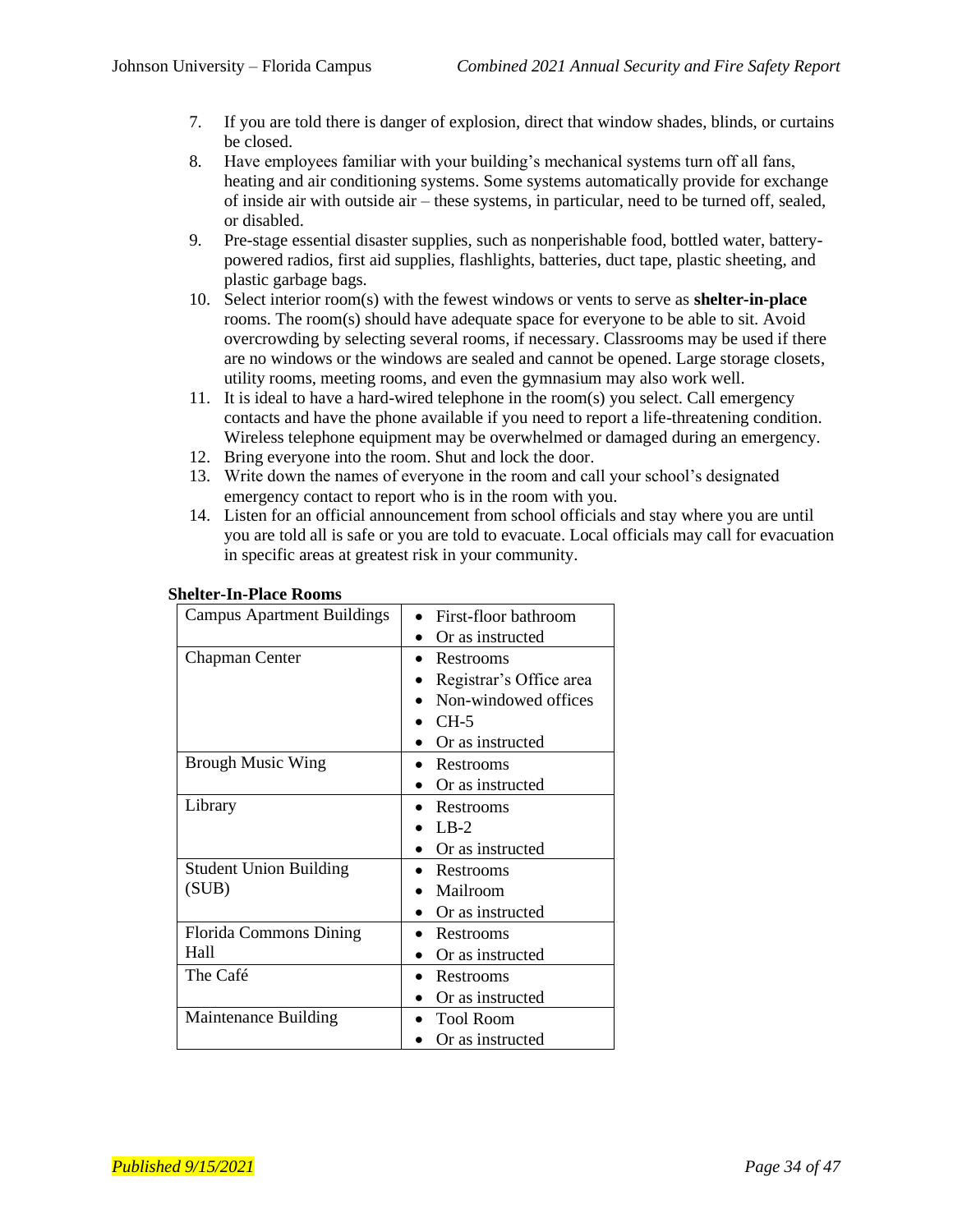#### **Basic Shelter-In-Place Kit and/or Evacuation Kit**

As a last-minute preparation for sheltering in place, quickly gather as many of the following items as you can:

- Scissors
- Duct tape
- Plastic sheeting
- Towels (to put under doors)
- Radio with spare batteries
- Flashlight with spare batteries
- Spare battery for weather radio
- Water and snack foods
- Games and books

#### **Full Shelter-In-Place Kit and/or Evacuation Kit**

Most emergency management resources recommend that the six basics you should stock for your home are **water, food, first aid supplies, clothing and bedding, tools and emergency supplies, and special items**. Keep the items that you would most likely need during an evacuation in an easy-to-carry container. Possible containers include a large covered trash container, a camping backpack, or a duffle bag. Remember to place important family papers (such as your marriage certificate, Social Security cards, passports, current insurance documents, and any other legal paperwork) in one place for quick and easy removal for taking them with you.

- ➢ Store your kit in a convenient place that is known to all family members.
- $\triangleright$  Keep a smaller version of the supplies kit in the trunk of your car.
- $\triangleright$  Keep items in airtight plastic bags.
- ➢ Change your stored water supply every six months so it stays fresh.
- $\triangleright$  Replace your stored food every six months.
- ➢ Re-think your kit and family needs at least once a year.
- $\triangleright$  Replace batteries, update clothes, etc.
- ➢ Ask your physician or pharmacist about storing prescription medications.

#### *Water*

- Store water in plastic containers, such as soft drink bottles. Avoid using containers that will decompose or break, such as paper milk cartons or glass bottles.
- A normally active person needs to drink at least two quarts of water each day. Hot environments and intense physical activity can double that amount. Children, nursing mothers, and ill people will need more.
- Store one gallon of water per person per day.
- Keep at least a three-day supply of water per person (two quarts for drinking, two quarts for each person in your household for food preparation/sanitation).

*Food* – Store at least a three-day supply of non-perishable food. Select foods that require no refrigeration, preparation or cooking, and little or no water. If you must heat food, pack a can of sterno. Select food items that are compact and lightweight. Include a selection of the following foods in your Disaster Supplies Kit:

- Ready-to-eat canned meats, fruits, and vegetables
- Canned juices
- Staples, such as salt, sugar, pepper, spices, etc.
- High energy foods
- Vitamins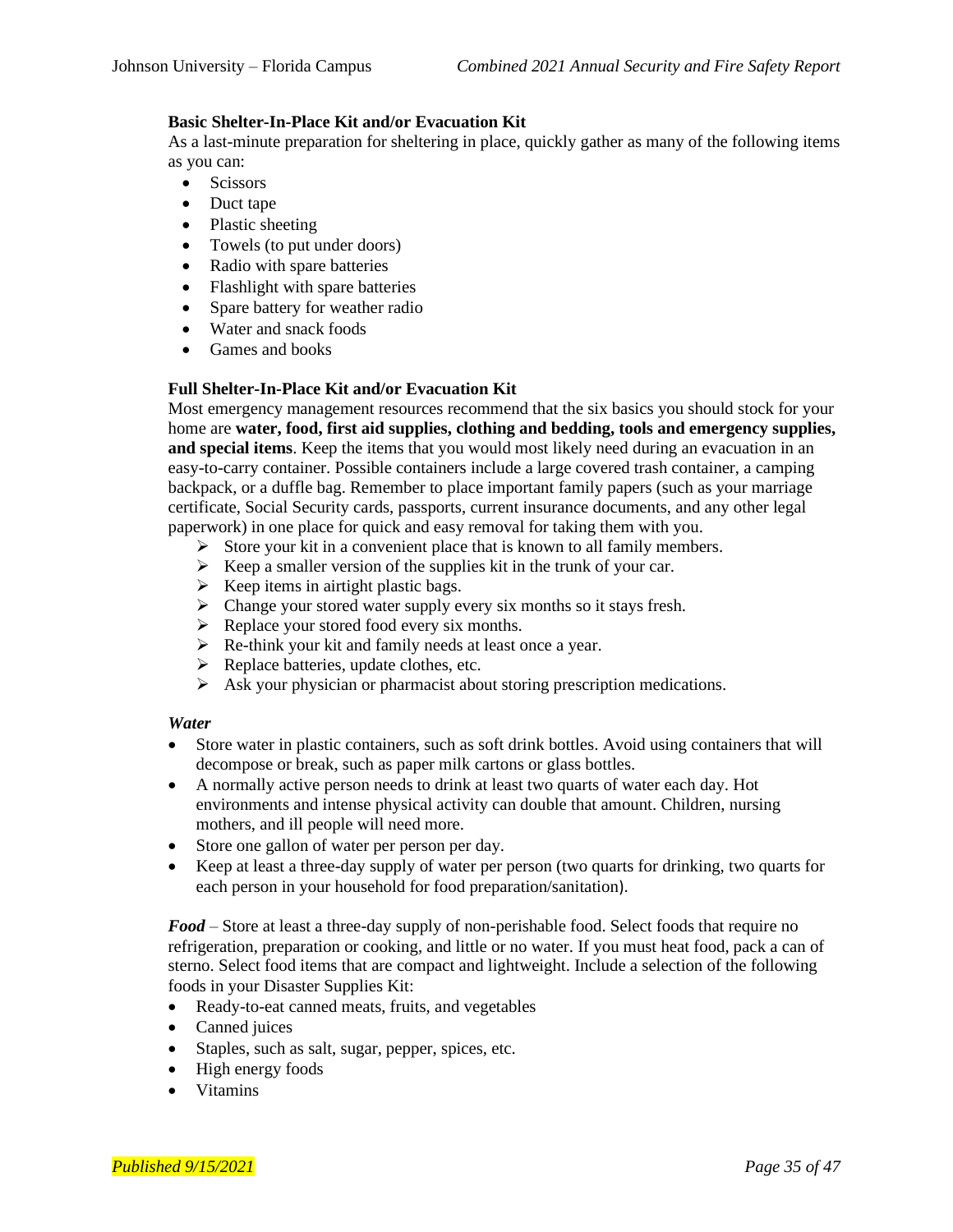- Food for infants
- Comfort/stress foods

*First Aid Kit* – Assemble a first aid kit for your home and one for each car:

- Adhesive bandages, various sizes
- 5" x 9" sterile dressing pads
- Conforming roller gauze bandage
- Triangular bandages
- 3 x 3 sterile gauze pads
- 4 x 4 sterile gauze pads
- Roll 3" cohesive bandage
- Germicidal hand wipes or waterless alcohol-based hand sanitizer
- Antiseptic wipes
- Pair large medical grade non-latex gloves
- Adhesive tape, 2" width
- Anti-bacterial ointment
- Cold pack
- Scissors (small, personal)
- Tweezers
- CPR breathing barrier, such as a face shield

#### *Non-Prescription Drugs*

- Preferred pain reliever
- Anti-diarrhea medication
- Antacid (for stomach upset)
- Laxative
- Syrup of Ipecac (use to induce vomiting if advised by the Poison Control Center)
- Activated charcoal (use if advised by the Poison Control Center)

#### *Tools and Supplies*

- Mess kits, or paper cups, plates, and plastic utensils
- Emergency preparedness manual
- Battery-operated radio and extra batteries
- Flashlight and extra batteries
- Cash or traveler's checks, change
- Non-electric can opener, utility knife
- Fire extinguisher, small canister ABC type
- Tube tent
- Pliers
- Tape
- Compass
- Matches in a waterproof container
- Aluminum foil
- Plastic storage containers
- Signal flare
- Paper, pencil
- Needles, thread
- Medicine dropper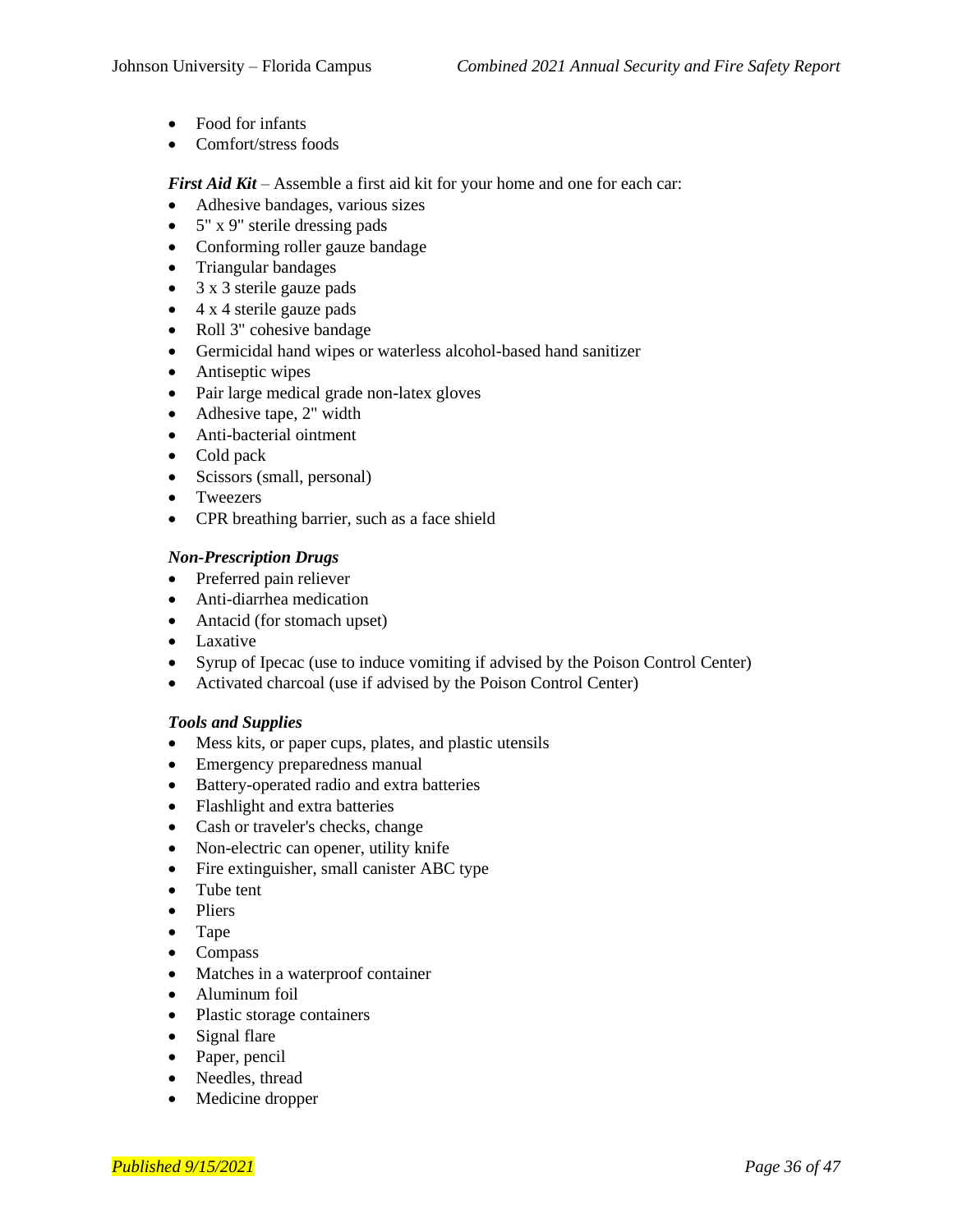- Shut-off wrench, to turn off household gas and water
- Whistle
- Plastic sheeting
- Map of the area (for locating shelters)

#### *Sanitation Supplies*

- Toilet paper, personal cleansing cloths or towelettes
- Soap, liquid detergent
- Feminine supplies
- Personal hygiene items
- Plastic garbage bags and ties (for personal sanitation uses)
- Plastic bucket with tight lid
- Disinfectant
- Household chlorine bleach

#### *Clothing and Bedding*

- At least one complete change of clothing and footwear per person
- Sturdy shoes or work boots
- Rain gear
- Blankets or sleeping bags
- Hat and gloves
- Thermal underwear
- Sunglasses

*Special Items* **–** Remember family members with special requirements, such as infants and elderly or disabled persons.

- Bottles, infant formula, and powdered milk
- Diapers or adult bladder pads
- Prescription medications
- Insulin, if diabetic
- Heart and high blood pressure medication
- Denture needs
- Contact lenses and supplies
- Extra eyeglasses

*Entertainment* **--** Games and books for all ages

*Important Family Documents* – Keep these records in a waterproof, portable container:

- Will, insurance policies, contracts deeds, stocks and bonds
- Passports, social security cards, immunization records
- Bank account numbers
- Credit card account numbers and companies
- Inventory of valuable household goods, important telephone numbers
- Family records (birth, marriage, death certificates)

#### **Response to Infectious Disease or Contagious Medical Condition**

The following procedures will be enacted if a student shows evidence of having an **infectious disease or any contagious medical condition** that is transferable to others via casual contact (e.g., MRSA, influenza, shingles, coronavirus, other virus, etc.). These procedures will also be enacted if a student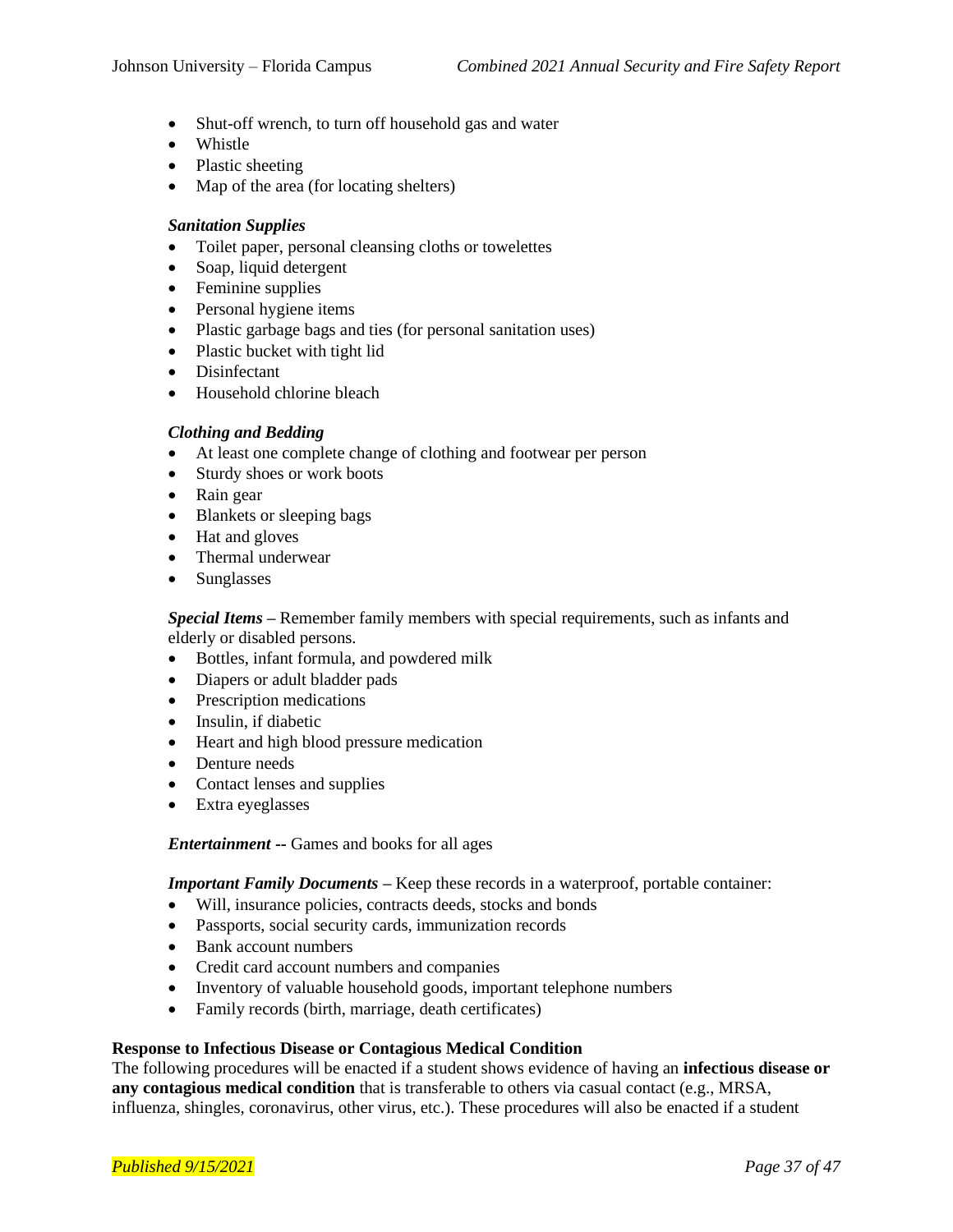shows evidence of being a danger to him/herself or to the campus community. The decisions of campus personnel, primarily the Associate Dean of Students or Resident Director, are intended to benefit both the individual student and the campus community. The policy and the decisions of the Associate Dean of Students or Resident Director are intended to be precautionary in nature, not punitive.

- 1. Any symptom of concern is to be reported to the Resident Director or other campus personnel immediately.
- 2. The student will be instructed to seek medical attention immediately.
- 3. The Resident Director will determine if the student may stay in campus housing until medical attention is sought.
- 4. Regardless of whether the student is allowed to stay on campus until medical attention is secured, the student must bring back a doctor's note stating that the student is not contagious or that the student is no longer a danger to him/herself or the community, whichever is the most appropriate as determined by the Associate Dean of Students or Resident Director. The note must specifically address the student's ability to safely return to campus housing and to the classroom.
- 5. Until a doctor clears the student to return to campus housing, the student is not to be in campus housing, unless the student is temporarily assigned to a quarantine apartment.
- 6. The Associate Dean of Students or Resident Director will also inform the Executive Vice President for the Florida campus concerning the status of the student, and a determination will be made as to whether the student may continue to attend classes even though he/she is not permitted in campus housing.

The following procedures will be enacted if a student shows evidence of having **head lice**.

- 1. If a resident student suspects or knows they have head lice, the student is required to contact their Residence Assistant (RA), the Resident Director (RD), or university personnel in the Student Life Office. If a commuter student suspects or knows they have head lice, the student is required to contact university personnel in the Student Life Office.
- 2. Student Life Office personnel will provide the student with a copy of the document entitled, "What To Do If You Suspect You Have Head Lice."
- 3. Designated university personnel will inspect the student's head to determine if head lice or nits (eggs) are present.
- 4. If head lice or nits are present, the student must immediately notify their roommates and the people with whom they have been in close person-to-person contact during the last 3-4 days.
- 5. The student must immediately begin the four-step elimination process described in the "What To Do …" document, which contains the following sections:
	- a. Get Rid of the Head Lice
	- b. Use the Right Tools
	- c. Treat the Living Quarters
	- d. Follow-up with University Personnel
- 6. Compliance with these procedures for the treatment of head lice is essential for a resident student to maintain campus housing eligibility.

#### **Response to Police or Medical Emergency**

Should a medical or police emergency arise, any campus personnel who becomes aware of a police or medical emergency should take the following steps:

- 1. Call 9-1-1 and clearly describe the nature of the emergency.
- 2. Call a university official and clearly describe the nature of the situation.
- 3. Do everything possible to ensure the safety of all those present.
- 4. Do everything possible to provide for the comfort of anyone in need of medical assistance.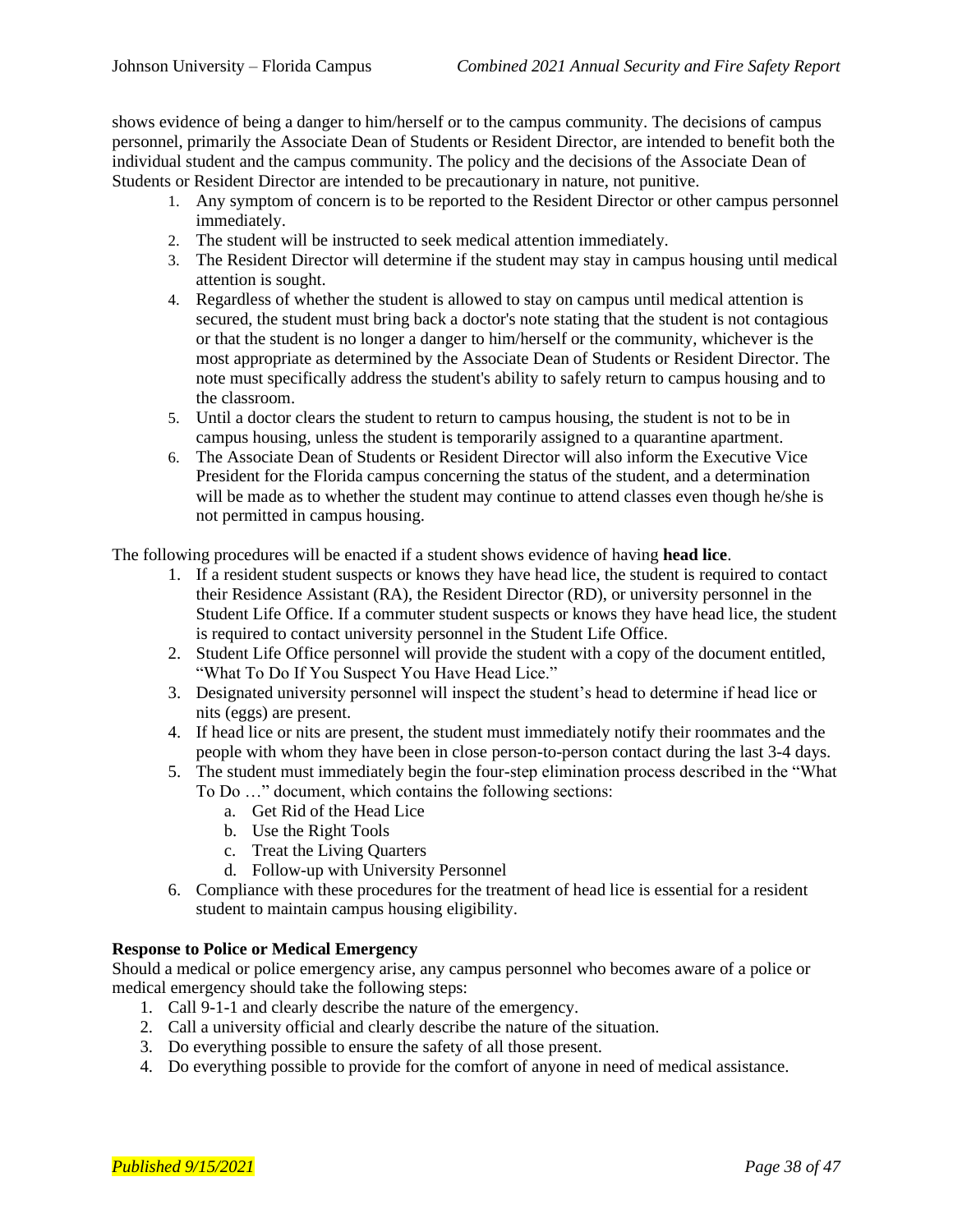Should campus personnel be notified of an escaped prisoner or become aware of one, the Emergency Management Team should be notified immediately.

- 1. The Emergency Management Team will then request that all exterior doors be locked and all of the campus community and visitors remain extra vigilant until the "all clear" signal is given.
- 2. All campus personnel are to cooperate fully with law enforcement officers.

#### **Response to Active Shooter Threat**

If an active shooter or a civilian armed with a gun comes on campus, employ the **Run / Hide / Fight** method developed and copyrighted by the City of Houston and approved for public use by the Federal Bureau of Investigation (FBI). The Run/Hide/Fight response to an active shooter situation also comes from the "Guide for Developing High-Quality Emergency Operations Plans for Institutions of Higher Education" (pp. 82-84), which was published in 2013 by the Federal Emergency Management Agency (FEMA).

When an active shooter is in your vicinity, you must be prepared both mentally and physically to deal with the situation. You have three options:

**RUN**

- Have an escape route and plan in mind.
- Leave your belongings behind.
- Evacuate regardless of whether others agree to follow.
- Help others escape, if possible.
- Do not attempt to move the wounded.
- Prevent others from entering an area where the active shooter may be.
- Keep your hands visible.
- Call 911 when you are safe

**HIDE**

- Hide in an area out of the shooter's view.
- Lock door or block entry to your hiding place.
- Silence your cell phone (including vibrate mode) and remain quiet.

#### **FIGHT**

- Fight as a last resort and only when your life is in imminent danger.
- Attempt to incapacitate the shooter.
- Act with as much physical aggression as possible.
- Improvise weapons or throw items at the active shooter.
- Commit to your actions...your life depends on it.

(*Source:* Retrieved 7/4/2019 from [https://www.fbi.gov/file-repository/active-shooter-event](https://www.fbi.gov/file-repository/active-shooter-event-quick-reference-guide_2015.pdf/view)[quick-reference-guide\\_2015.pdf/view\)](https://www.fbi.gov/file-repository/active-shooter-event-quick-reference-guide_2015.pdf/view)

#### **Response to Bomb/Explosives Threat**

In the event of a bomb or explosives threat, the person receiving the threat should contact the Emergency Management Team immediately!

Upon receipt of a bomb threat, the person receiving the call or note/letter should record the following information:

- 1. Date and time the call or note/letter was received.
- 2. Sex, approximate age, and race of the caller, if possible.
- 3. Speech, mannerisms (nervous, excited, etc.).
- 4. Background noises.
- 5. As much information as possible should be obtained about the bomb and its location. The person who takes the phone call should ask the following questions: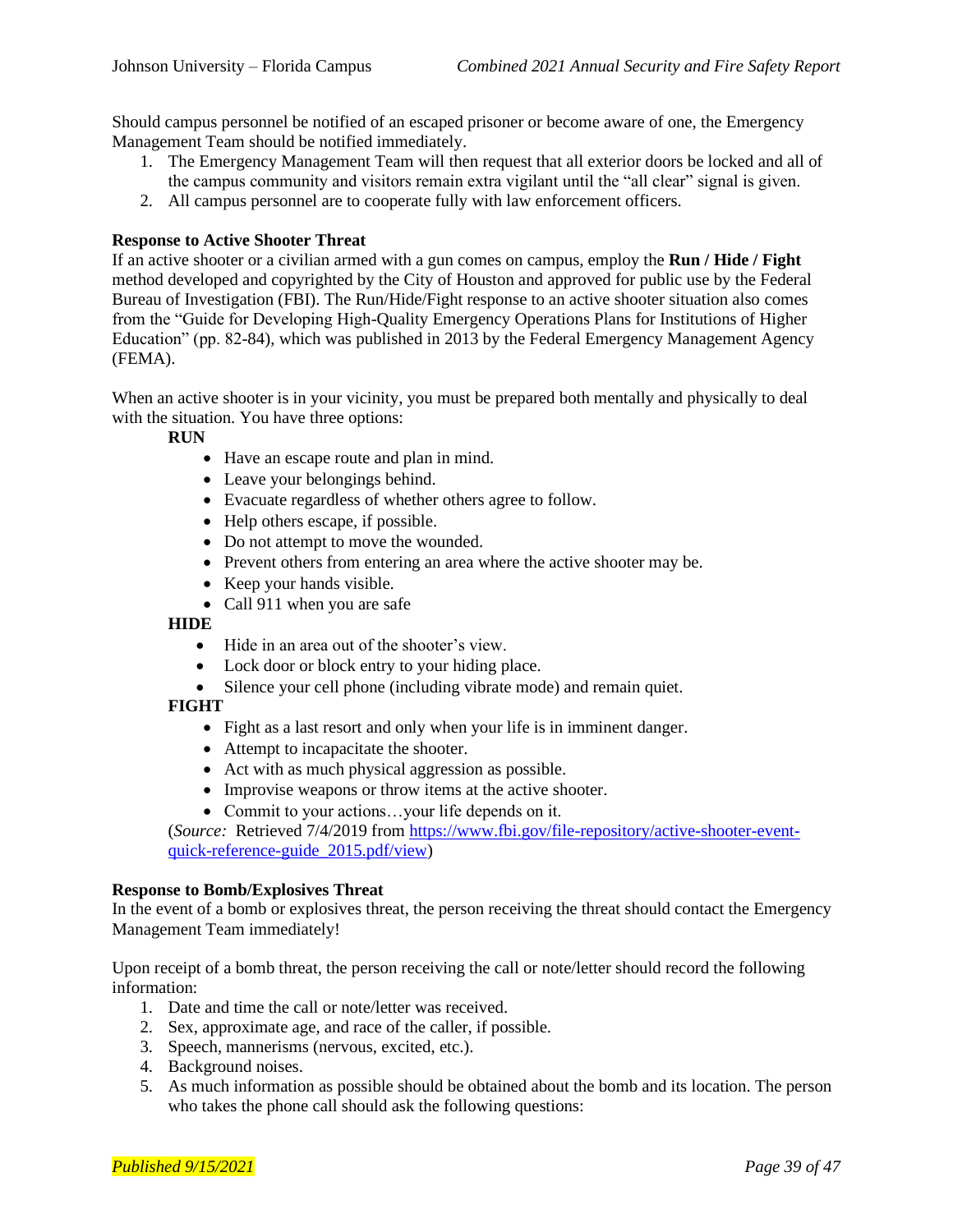- a. What is the exact location of the bomb?
- b. What is the time the device is set for detonation?
- c. What does the bomb look like?
- d. What type of explosive was used to make the bomb?
- e. Why was the bomb placed?
- 6. If the threat is received in writing, every effort should be made to preserve the article for evidence analysis.

The Emergency Management Team will make a decision whether evacuation should be effected. If a bomb or other explosive device is detonated on campus, call 9-1-1 and the Emergency Management Team.

#### **Response to Demonstrations**

Johnson University Florida is a private institution and does not permit demonstrations of any kind. In all cases, demonstrations will be considered trespassing and law enforcement authorities will be called. Should a demonstration occur, the following procedures should be followed:

Peaceful Non-Obstructive Demonstration – Campus personnel will be notified of the demonstration and will be kept updated on an hourly basis or less if events warrant. Non-Violent Disruptive Demonstration – If access to the campus is denied, do not try to enter the campus forcefully. Notify the Emergency Management Team or designee and advise him/her of the situation.

Violent Disruptive Demonstration – In the event that a violent demonstration in which injury to persons or property occurs or appears imminent, stay clear of the site. Do not entice or confront the demonstrators.

#### **Response to Hazardous Material**

A Hazardous Material occurrence is described as any accidental spill, exposure, or contact with a chemical or substance that could endanger health or welfare. Be sure to stay away and keep others away from the incident site to minimize the chance of contamination.

In the event of a hazardous material spill occurrence on campus, contact someone from the Plant Services Department (407-569-1366) immediately.

#### **Classroom Safety**

The instructor has full control and authority in his or her classroom. The instructor is encouraged to do everything possible to protect the well-being of the class, while at the same time not placing himself or herself in danger. Should an incident arise in the classroom that somehow endangers the class, the instructor may use the following options at his or her discretion:

- 1. Dismiss those causing the disruption.
- 2. Dismiss the class.
- 3. Notify the Associate Provost in the Academic Office.
- 4. Call 9-1-1 and/or the Student Life Office at extension 1163.

#### **Class Cancellation**

Classes are normally canceled when the School District of Osceola County cancels their classes due to dangerous weather. The campus community should monitor local TV and radio stations for updates. The decision to cancel classes otherwise will be made by the Executive Vice President. The Emergency Management Team will notify university personnel. University personnel will share the responsibility to notify students under the direction of the Emergency Management Team.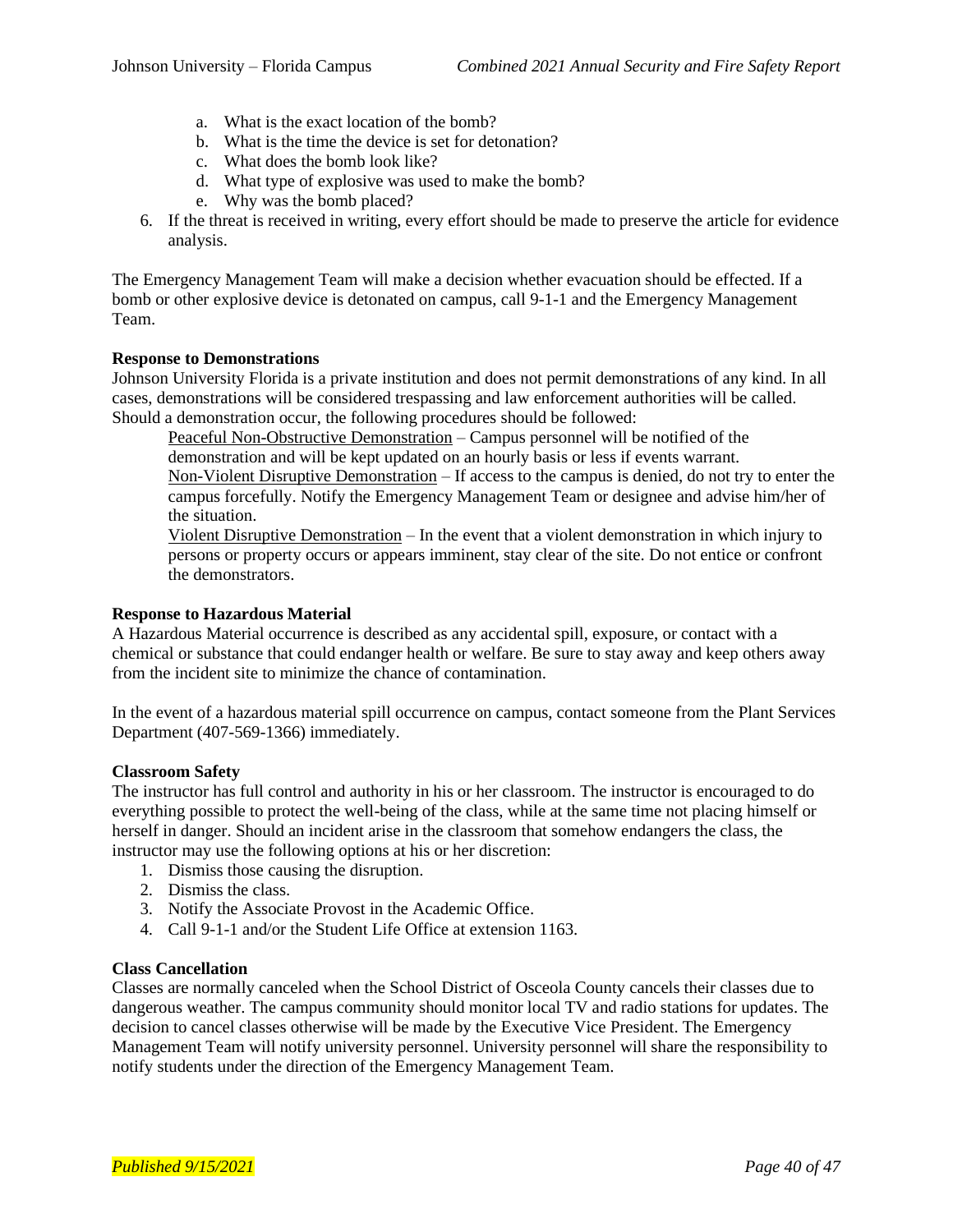#### **Chapman Center as a Shelter**

The university holds a cooperative relationship with both the Osceola County Emergency Services and the American Red Cross of Central Florida to employ the Chapman Center as a shelter in the event of a crisis that would warrant the sheltering of a large number of people for a measured period of time. University personnel will run the operation of the shelter with the support of the Red Cross. Should the shelter be activated, every attempt will be made to cause as little disruption as possible to the day-to-day operations of the university.

#### **Local Activities/Events**

Special events are a regular occurrence in the community surrounding the Florida campus. These events bring an influx of visitors to the area. Everyone is encouraged to be more vigilant than normal and to encourage the following procedures:

- 1. Report suspicious activity to the Resident Director or a Resident Assistant.
- 2. Ensure that apartments and vehicles are locked.
- 3. Ensure exterior doors are closed and locked.

Should some type of disaster strike our local community, the University will mobilize to aid where possible.

### **Alcohol and Drug Abuse Policy**

The 1989 amendments to the federal Drug-Free Schools and Communities Act (DFSCA), as articulated in the Education Department's General Administrative Regulations (EDGAR Part 86.100, Subpart B), require that, as a condition of receiving funds or any other form of financial assistance under any federal program, an institution of higher education must certify that it has adopted and implemented a program "to prevent the unlawful possession, use, or distribution of illicit drugs and alcohol by students and employees" both on the institution's premises and as part of any of its activities." Accordingly, Johnson University has developed the following policy regarding alcohol and drug abuse:

*Standard of Conduct.* In keeping with the mission of Johnson University, the use, possession, distribution, manufacture, or sale of narcotics, illegal drugs, alcoholic beverages, tobacco, or the abuse of legal substances by its students and employees is strictly prohibited. [*NOTE:* If a beverage contains more than zero percent alcohol, it is considered to be an alcoholic beverage.]

*Drug Testing.* Whenever it is reasonable to suspect a student of substance abuse, University officials will make drug testing available. If the results come back negative, the University will bear the cost of the drug test. If the results are positive, the student will bear the cost and will be subject to disciplinary action. If the student refuses a request to be tested for substance abuse, then s/he will be subject to disciplinary action.

*Sanctions for Violation of the Standard.* Violation of this policy will lead to disciplinary action up to and including expulsion from the University or termination of employment (and referral for prosecution when a local code, state code, or federal code has been broken).

*Help is Available.* Confidential referrals for counseling, treatment, or rehabilitation are available on the Tennessee campus from the counseling center and the health services office to students and employees who voluntarily seek such assistance. Helpful literature on alcohol and drug abuse can also be found in those locations.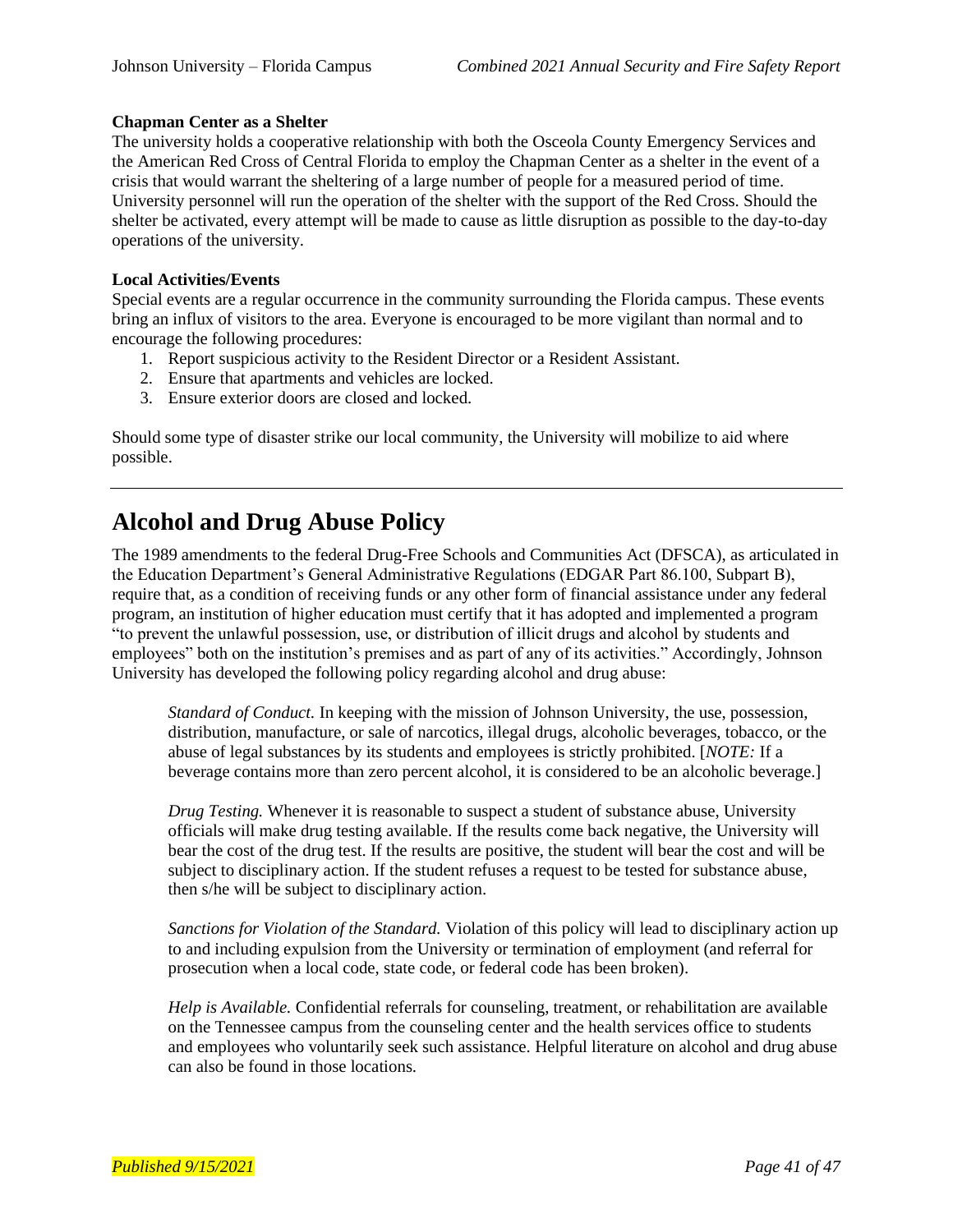*Tennessee Codes.* Under Tennessee state law, it is unlawful for any person under the age of twenty-one to buy, possess, transport or consume alcoholic beverages (TCA 1-3-113); to provide alcoholic beverages to minors (TCA 39-15-404); to be intoxicated in public (TCA 39-17-310); to possess or exchange a controlled substance (TCA 39-17-417). Copies of the applicable Tennessee Codes are available from the Student Services Office.

*Florida Codes.* Under Florida state law, it is unlawful for any person to possess or distribute controlled substances or drugs (Section 893.03). With regard to alcohol, it is unlawful for any person to sell, give, or serve alcoholic beverages to persons under age 21 (Section 562.11) or for any person under the age of 21 years to have in her or his possession alcoholic beverages (Section 562.111). It is unlawful for any person to possess an open container of an alcoholic beverage while operating a vehicle in the state or while a passenger in or on a vehicle being operated in the state (Section 316.1936). It is unlawful for any person to drive under the influence of an alcoholic beverage, any chemical substance set forth in Section 877.111, or any substance controlled under Chapter 893, when affected to the extent that the person's normal facilities are impaired (Section 316.193). It is unlawful for any person to be intoxicated and endanger the safety of another person or property, and no person in the state shall be intoxicated or drink any alcoholic beverage in a public place or in or upon any public conveyance and cause a public disturbance (Section 856.011). Descriptions of the applicable Florida Codes are located in the *JUFL Student Handbook*.

*Federal Codes.* Possession and trafficking in controlled substances is regulated by federal law. The federal codes provide for fines plus imprisonment for possession (21USC844); forfeiture of real and personal property used to possess or facilitate possession (21USC853, 21USC881); forfeiture of vehicles, boats, aircraft, etc. used to transport a controlled substance (21USC884); civil fines and denial of federal benefits (21USC854); and ineligibility to purchase or receive a firearm (18USC922).

#### **Straight Facts About Drugs and Alcohol**

#### **Alcohol**

Alcohol abuse is a pattern of problem drinking that results in health consequences, social, problems, or both. However, alcohol dependence, or alcoholism, refers to a disease that is characterized by abnormal alcohol-seeking behavior that leads to impaired control over drinking. If you have a drinking problem, or if you suspect you have a drinking problem, there are many others out there like you, and there is help available. Talk to school counselor, a friend, a parent, or a minister.

| Short-term effects of alcohol use include:    | Long-term effects of heavy alcohol use include:      |
|-----------------------------------------------|------------------------------------------------------|
| • distorted vision, hearing, and coordination | loss of appetite<br>$\bullet$                        |
| • altered perceptions and emotions            | vitamin deficiencies                                 |
| • impaired judgment                           | stomach ailments<br>$\bullet$                        |
| • bad breath                                  | skin problems<br>$\bullet$                           |
| hangover<br>$\bullet$                         | sexual impotence<br>$\bullet$                        |
|                                               | liver damage<br>$\bullet$                            |
|                                               | heart and central nervous system damage<br>$\bullet$ |
|                                               | memory loss                                          |

#### **Cigarette Smoking**

Although many people smoke because they believe cigarettes calm their nerves, smoking releases epinephrine, a hormone that creates physiological stress in the smoker, rather than relaxation. The use of tobacco is addictive. Most users develop tolerance for nicotine and need greater amounts to produce a desired effect. Smokers become physically and psychologically dependent and will suffer withdrawal symptoms including changes in body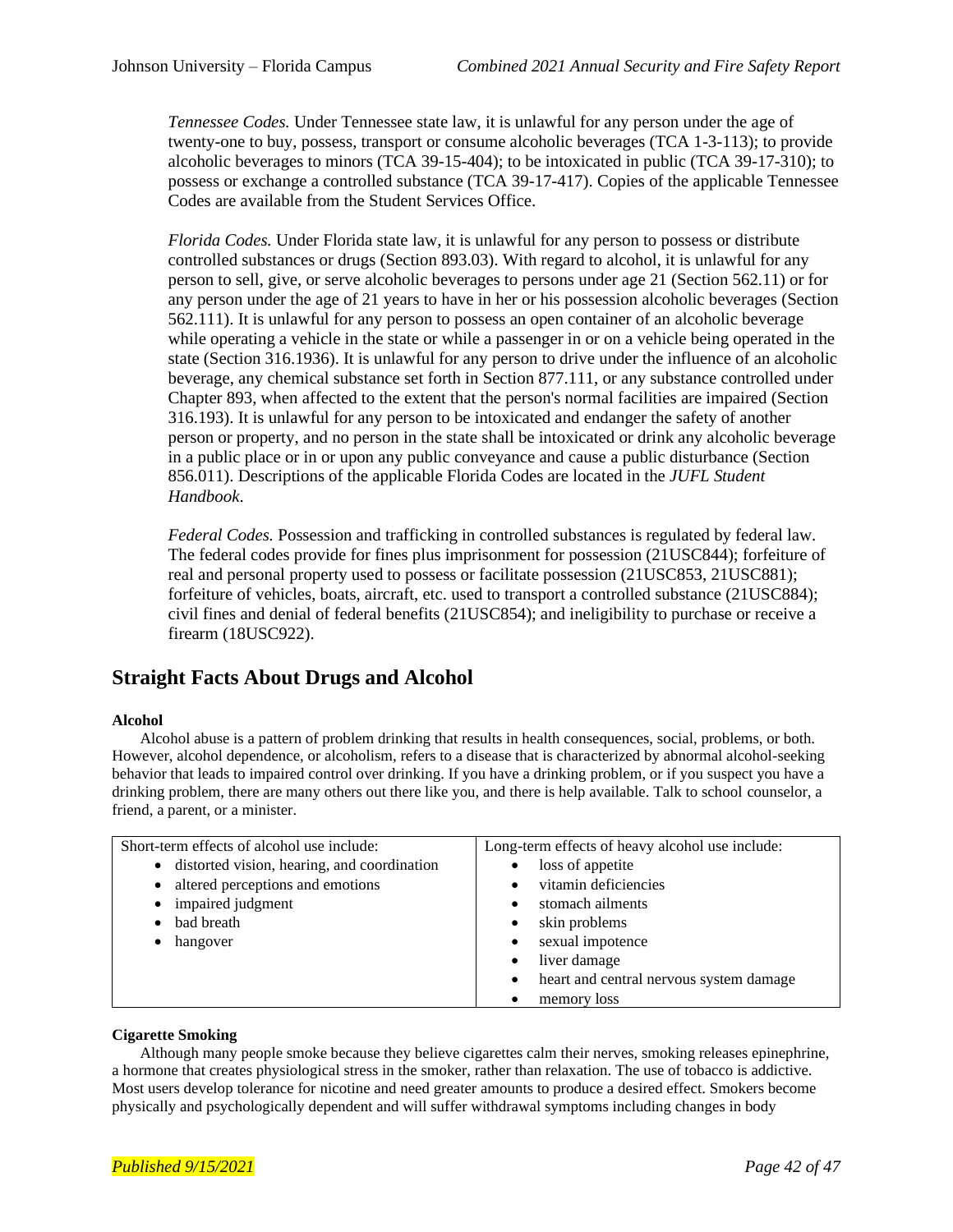temperature, heart rate, digestion, muscle tone, and appetite. Psychological symptoms include irritability, anxiety, sleep disturbances, nervousness, headaches, fatigue, nausea, and cravings for tobacco that can last days, weeks, months, years, or an entire lifetime.

Cigarette smoking is perhaps the most devastating preventable cause of disease and premature death. Smoking is particularly dangerous for teens because their bodies are still developing and changing and the 4,000 chemicals (including 200 known poisons) in cigarette smoke can adversely affect this process. Cigarettes are highly addictive. One-third of young people who are just "experimenting" end up being addicted by the time they are 20.

Risks associated with smoking cigarettes:

| THERE WOOD VINIVE WITH SHIPSHING VIRGING COUPS. |                                             |
|-------------------------------------------------|---------------------------------------------|
| diminished or extinguished sense of smell and   | premature and more abundant face wrinkles   |
| taste                                           | emphysema                                   |
| frequent colds                                  | heart disease                               |
| smoker's cough                                  | stroke                                      |
| gastric ulcers                                  | cancer of the mouth, larynx, pharynx,       |
| chronic bronchitis                              | esophagus, lungs, pancreas, cervix, uterus, |
| increase in heart rate and blood pressure       | bladder                                     |

#### **Cocaine and Crack**

Cocaine is a white powder that comes from the leaves of the South American coca plant. Cocaine is either "snorted" through the nasal passages or injected intravenously. Cocaine belongs to a class of drugs known as stimulants, which tend to give a temporary illusion of limitless power and energy that leave the user feeling depressed, edgy, and craving more. Crack is a smokable form of cocaine that has been chemically altered. Drug users who inject the drug and share needles are at risk for acquiring HIV/AIDS.

Cocaine and crack are highly addictive. This addiction can erode physical and mental health and can become so strong that these drugs dominate all aspects of an addict's life. Some users spend hundreds or thousands of dollars on cocaine and crack each week and will do anything to support their habit. Many turn to drug selling, prostitution, or other crimes. Cocaine and crack use has been a contributing factor in a number of drownings, car crashes, falls, burns, and suicides. Cocaine and crack addicts often become unable to function sexually. Even first-time users may experience seizures or heart attacks, which can be fatal.

| Physical risks associated with using <i>any</i> amount of    | Psychological risks:                            |
|--------------------------------------------------------------|-------------------------------------------------|
| cocaine and crack:                                           | violent, erratic, or paranoid behavior          |
| increases in blood pressure, heart rate,<br>$\bullet$        | hallucinations and "coke bugs"--a sensation of  |
| breathing rate, and body temperature                         | imaginary insects crawling over the skin        |
| heart attacks, strokes, and respiratory failure<br>$\bullet$ | confusion, anxiety, and depression              |
| hepatitis or AIDS through shared needles                     | loss of interest in food or sex                 |
| brain seizures                                               | "cocaine psychosis"--losing touch with reality, |
| reduction of the body's ability to resist and<br>$\bullet$   | loss of interest in friends, family, sports,    |
| combat infection                                             | hobbies, and other activities                   |

#### **Inhalants**

Inhalants refer to substances that are sniffed or huffed to give the user an immediate head rush or high. They include a diverse group of chemicals that are found in consumer products such as aerosols and cleaning solvents. Inhalant use can cause a number of physical and emotional problems, and even one-time use can result in death.

| Using inhalants even one time can     | Short-term effects of inhalants | Prolonged use can result in:              |
|---------------------------------------|---------------------------------|-------------------------------------------|
| put you at risk for:                  | include:                        | headache, muscle weakness,                |
| sudden death<br>$\bullet$             | heart palpitations<br>٠         | abdominal pain                            |
| suffocation<br>$\bullet$              | breathing difficulty<br>٠       | decrease or loss of sense of<br>$\bullet$ |
| visual hallucinations                 | dizziness                       | smell                                     |
| severe mood swings<br>$\bullet$       | headaches<br>$\bullet$          | nausea<br>$\bullet$                       |
| numbness and tingling of<br>$\bullet$ |                                 | nosebleeds<br>$\bullet$                   |
| the hands and feet                    |                                 | hepatitis<br>٠                            |
|                                       |                                 | violent behaviors                         |
|                                       |                                 | irregular heartbeat                       |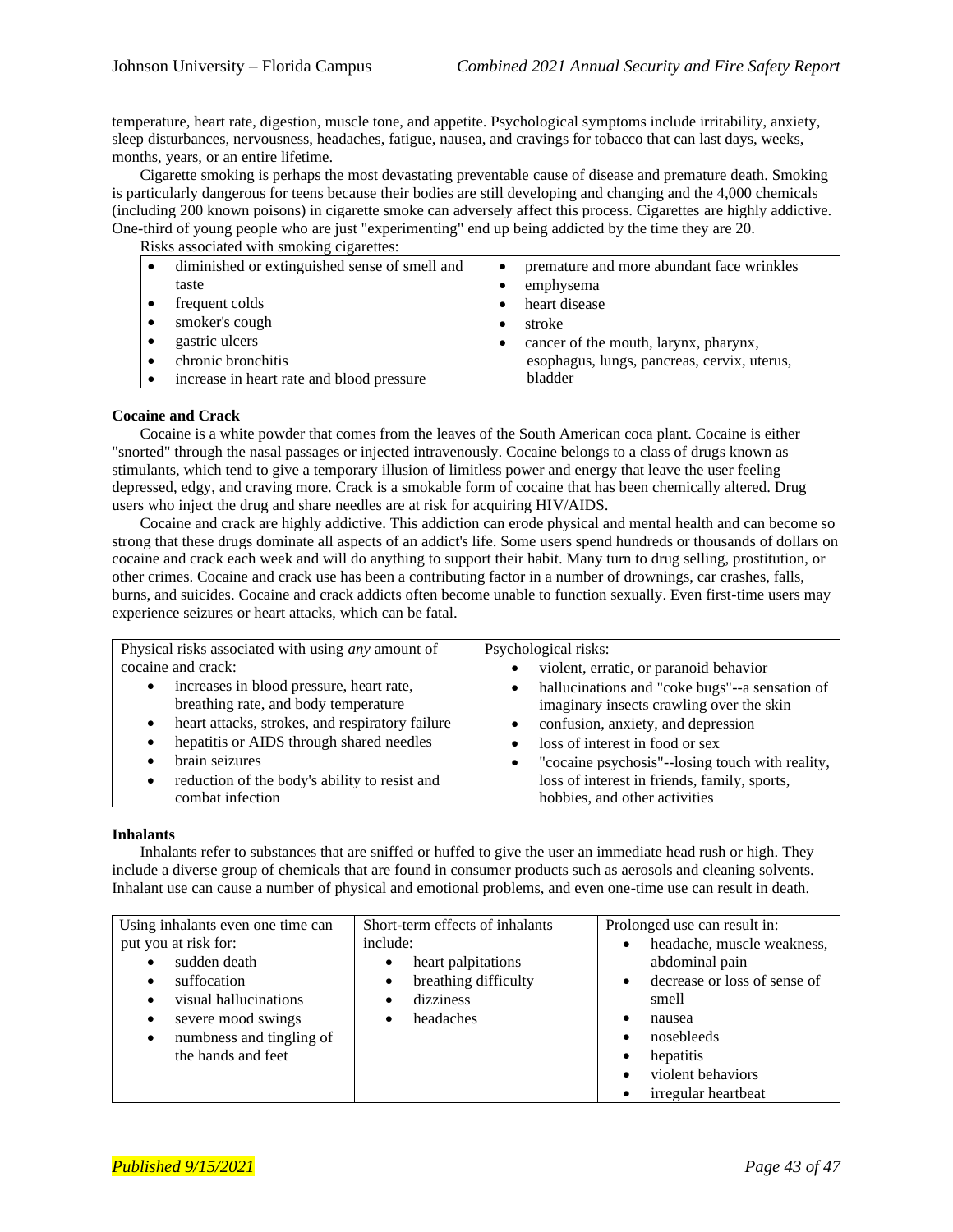|  | liver, lung, and kidney      |
|--|------------------------------|
|  | impairment                   |
|  | irreversible brain damage    |
|  | nervous system damage        |
|  | dangerous chemical           |
|  | imbalances in the body       |
|  | involuntary passing of urine |
|  | and feces                    |

#### **Marijuana**

Marijuana is the most widely used illicit drug in the United States and tends to be the first illegal drug teens use. The physical effects of marijuana use, particularly on developing adolescents, can be acute. Marijuana blocks the messages going to your brain and alters your perceptions and emotions, vision, hearing, and coordination. A recent study of 1,023 trauma patients admitted to a shock trauma unit found that one-third had marijuana in their blood.

| Short-term effects of using marijuana:<br>sleepiness<br>difficulty keeping track of time, impaired or<br>٠<br>reduced short-term memory<br>reduced ability to perform tasks requiring<br>$\bullet$<br>concentration and coordination, such as<br>driving a car<br>increased heart rate<br>potential cardiac dangers for those with<br>٠<br>preexisting heart disease<br>٠ | Long-term effects of using marijuana:<br>enhanced cancer risk<br>decrease in testosterone levels for men; also<br>٠<br>lower sperm counts and difficulty having<br>children<br>increase in testosterone levels for women; also<br>increased risk of infertility<br>diminished or extinguished sexual pleasure<br>psychological dependence requiring more of<br>$\bullet$<br>the drug to get the same effect |
|---------------------------------------------------------------------------------------------------------------------------------------------------------------------------------------------------------------------------------------------------------------------------------------------------------------------------------------------------------------------------|-------------------------------------------------------------------------------------------------------------------------------------------------------------------------------------------------------------------------------------------------------------------------------------------------------------------------------------------------------------------------------------------------------------|
|                                                                                                                                                                                                                                                                                                                                                                           |                                                                                                                                                                                                                                                                                                                                                                                                             |
| bloodshot eyes                                                                                                                                                                                                                                                                                                                                                            |                                                                                                                                                                                                                                                                                                                                                                                                             |
| dry mouth and throat                                                                                                                                                                                                                                                                                                                                                      |                                                                                                                                                                                                                                                                                                                                                                                                             |
| decreased social inhibitions                                                                                                                                                                                                                                                                                                                                              |                                                                                                                                                                                                                                                                                                                                                                                                             |
| paranoia, hallucinations                                                                                                                                                                                                                                                                                                                                                  |                                                                                                                                                                                                                                                                                                                                                                                                             |

#### **Methamphetamine**

Methamphetamine is a stimulant drug chemically related to amphetamine but with stronger effects on the central nervous system. Street names for the drug include "speed," "meth," and "crank." Methamphetamine is used in pill form or in powdered form by snorting or injecting. Crystallized methamphetamine known as "ice," "crystal," or "glass," is a smokable and more powerful form of the drug. Methamphetamine is an increasingly popular drug at raves (all night dancing parties), and as part of a number of drugs used by college-aged students. Marijuana and alcohol are commonly listed as additional drugs of abuse among methamphetamine treatment admissions.

The effects of methamphetamine use include:

| increased heart rate and blood pressure<br>$\bullet$ | hypothermia, convulsions, and cardiovascular                |
|------------------------------------------------------|-------------------------------------------------------------|
| increased wakefulness; insomnia<br>$\bullet$         | problems, which can lead to death                           |
| increased physical activity<br>٠                     | euphoria<br>٠                                               |
| decreased appetite<br>٠                              | • irritability, confusion, tremors                          |
| respiratory problems<br>$\bullet$                    | anxiety, paranoia, or violent behavior                      |
| extreme anorexia                                     | can cause irreversible damage to blood vessels<br>$\bullet$ |
|                                                      | in the brain, producing strokes                             |

Drug users who inject the drug and share needles are at risk for acquiring HIV/AIDS

*Source:* The National Clearinghouse for Alcohol and Drug Information, 05/24/2001 – excerpts from <http://www.health.org/govpubs/rpo884/>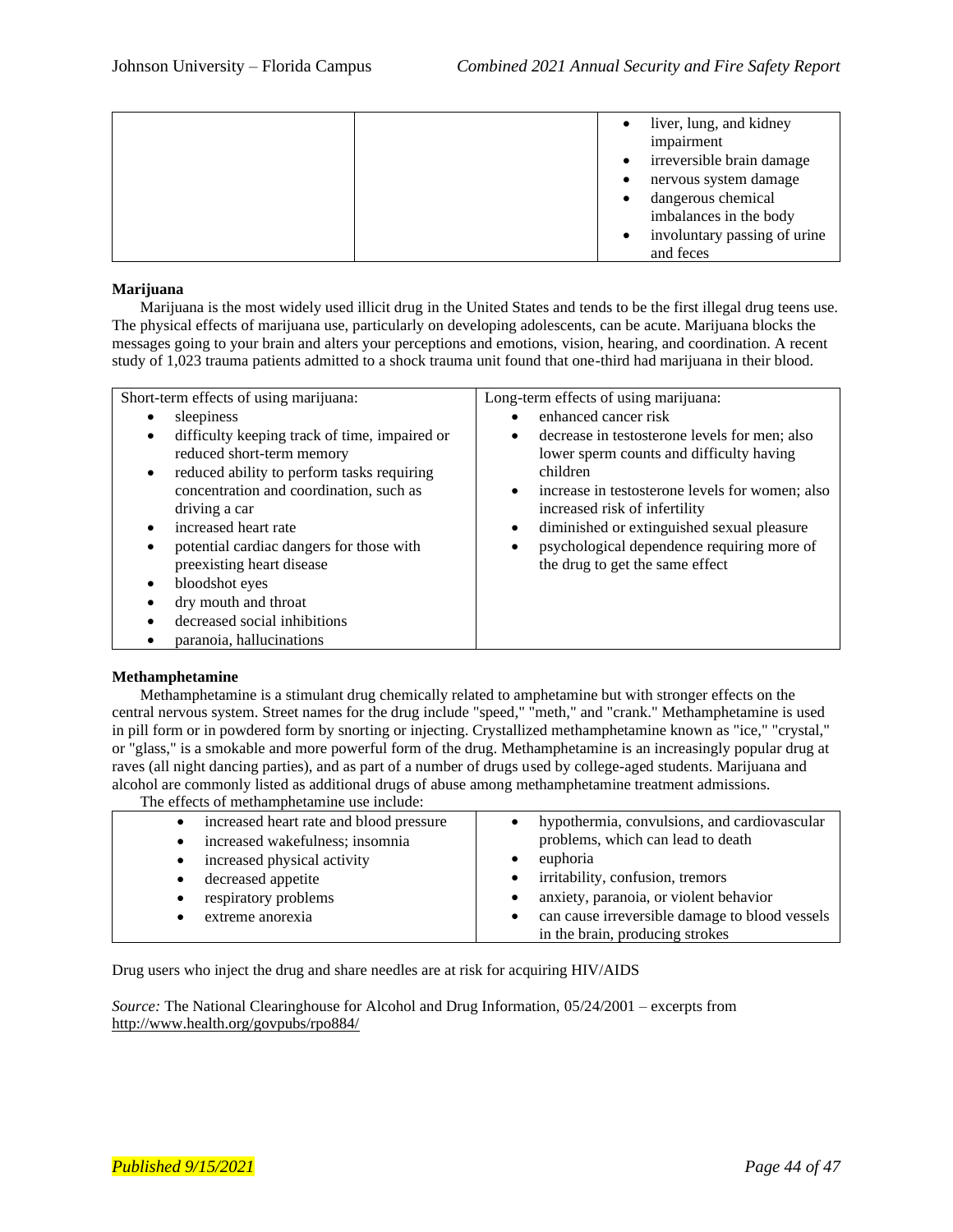#### **State of Florida Laws Concerning Drug Use**

Under state law, it is a crime for any person to possess or distribute controlled substances or drugs as described in Section 893.03, Florida Statutes, except as authorized by law. Punishment for such crimes ranges from firstdegree misdemeanors (up to one year imprisonment and up to a \$1,000 fine) to first-degree felonies (up to 30 years imprisonment and up to a \$10,000 fine).

Specifically, possession of less than 20 grams of marijuana is a first-degree misdemeanor punishable with imprisonment of up to one year and a fine of up to \$1,000. Possession of more than 20 grams of marijuana is a third degree felony punishable with imprisonment of up to five years and a fine of up to \$5,000. Possession of less than 28 grams of cocaine is a third degree felony. Possession of more than 28 grams of cocaine is a first-degree felony punishable with imprisonment of up to 30 years and a fine of up to \$250,000. The driving privilege also may be affected if any of these crimes are committed.

Trafficking (distributing specific large quantities of various controlled substances) is punishable by a minimum term of imprisonment of 3 to 25 years and a fine of \$25,000 to \$500,000, depending on the particular illicit drug and the quantity involved. Penalties under federal law for drug trafficking generally are greater than penalties under state law.

Individuals who have been convicted of a felony involving the sale or trafficking in, or conspiracy to sell or traffic in, a controlled substance under certain circumstances may be disqualified from applying for state employment. Convictions on drug-related charges also may result in forfeiture of federal financial aid.

#### **State of Florida Laws Concerning Alcohol**

Florida Statute 562.11 -- Selling, giving, or serving alcoholic beverages to persons under age 21; misrepresenting or misstating age or age of another to induce licensee to serve alcoholic beverages to persons under 21.

It is unlawful for any person to sell, give, serve, or permit to be served alcoholic beverages to a person less than 21 years of age or to permit a person less than 21 years of age to consume such beverages on the licensed premises.

It is unlawful for any person to misrepresent or misstate his or her age or the age of any other person for the purpose of inducing any licensee or his or her agents or employees to sell, give, serve, or deliver any alcoholic beverages to a person less than 21 years of age.

Anyone convicted of violating either of the above provisions is guilty of a second-degree misdemeanor. If a driver's license (or an identification card issued by the Department of Highway Safety and Motor Vehicles) is used in violation of these provisions, additional penalties may be imposed, including suspension or revocation of the driver's license.

Florida Statute 562.111 -- Possession of alcoholic beverages by persons under age 21 prohibited.

It is unlawful for any person under the age of 21 years ... to have in her or his possession alcoholic beverages.... Convicted violators of this statute are guilty of a second-degree misdemeanor. Suspension or revocation of a driver's license may also be imposed.

#### Florida Statute 316.193 -- Driving under the influence.

A person is guilty of the offense of driving under the influence and is subject to punishment as provided in subsection (2) if the person is driving or in actual physical control of a vehicle within this state, and:

- (a) The person is under the influence of alcoholic beverages, any chemical substance set forth in Section 877.111, or any substance controlled under Chapter 893, when affected to the extent that the person's normal facilities are impaired;
- (b) The person has a blood alcohol level of 0.08 or more grams of alcohol per 100 milliliters of blood, or
- (c) The person has a breath alcohol level of 0.08 or more grams of alcohol per 210 liters of breath.
- Florida Statute 316.1936 -- Possession of open containers of alcoholic beverages in vehicles prohibited. It is unlawful and punishable as provided in this section for any person to possess an open container of an alcoholic beverage while operating a vehicle in the state or while a passenger in or on a vehicle being operated in the state. Convicted violators of this statute are guilty of a noncriminal moving traffic violation.

Florida Statute 856.011 -- Disorderly intoxication.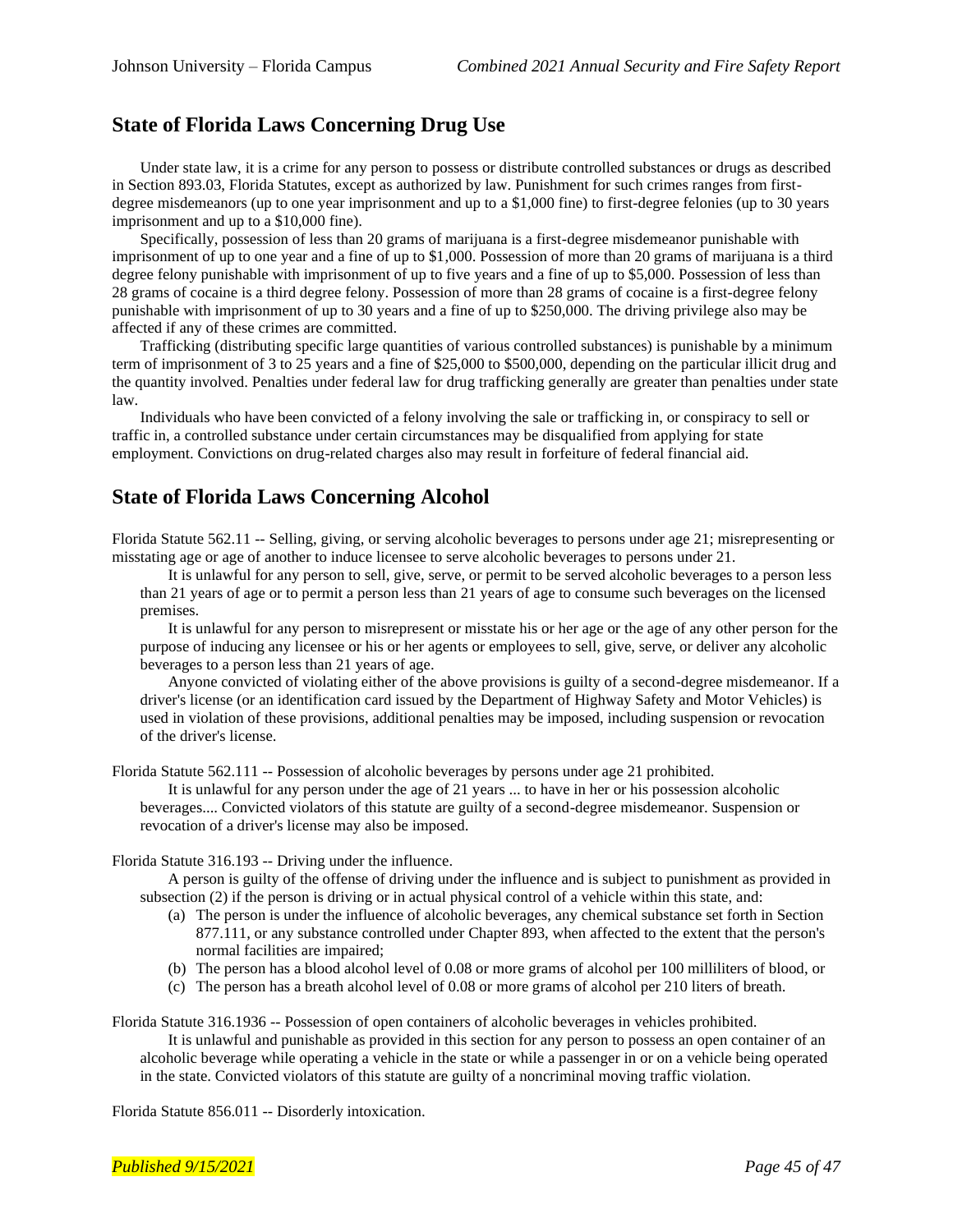No person in the state shall be intoxicated and endanger the safety of another person or property, and no person in the state shall be intoxicated or drink any alcoholic beverage in a public place or in or upon any public conveyance and cause a public disturbance. Convicted violators of this statute are guilty of a second-degree misdemeanor.

### **Missing Student Notification Policy**

Student residents (those students who reside in on-campus housing) have the option to identify an individual that the university can contact no later than 24 hours after the time the student is determined to be missing. Student residents have the option to submit confidential contact information to authorized campus officials on the online Emergency Contact List form. This information will be used by the Resident Director, Student Life personnel, or other authorized campus personnel in the event that a student resident is determined to be missing. The online Emergency Contact List form is available from the my.JohnsonU.edu portal.

#### **Missing Student Notification Procedures**

- *Single-Student Residents* Residents of Single-Student Housing will be determined to be missing if they remain unaccounted for during a 24-hour time period, normally determined by two consecutive nightly curfew checks of the apartments conducted by a Resident Assistant or the Resident Director, unless arrangements to be absent from the apartment were previously made with a Resident Assistant or the Resident Director. If a student is not present in the apartment when a Resident Assistant checks curfew for the second consecutive night, the Resident Assistant will immediately notify the Resident Director or Associate Dean of Students that the student is missing.
- *Student Residents of Non-Traditional Housing*  Student residents of Non-Traditional Housing will be determined to be missing if a resident family member or roommate reports them as having been missing for 24 hours or more to the Resident Director or Associate Dean of Students.
- Once a student resident is determined to be missing, attempts to contact the missing student will be made within 24 hours via telephone, cell phone, personal pager, email, and/or a physical search of the campus.
- If a student resident is determined to have been missing for more than 24 hours and has not returned to campus, the university will initiate the emergency contact procedures that the student designates on the Emergency Contact List form. In addition, the university is required to refer the missing student report to the local law enforcement agency that has jurisdiction in this area, which is the Osceola County Sheriff's Office, within 24 hours.
- If a missing student resident is under 18 years of age and is not emancipated from a custodial parent or guardian, the university will notify a custodial parent or guardian no later than 24 hours after the time the under-aged student resident is determined to be missing, in addition to notifying any other contact person designated by the student.
- If a missing student has not submitted an Emergency Contact List form to the Student Life Office, the university will make a reasonable attempt to contact a family member of the missing student to assist in locating the missing student.
- If a missing student resident is located on or off campus, the student will no longer be considered missing.